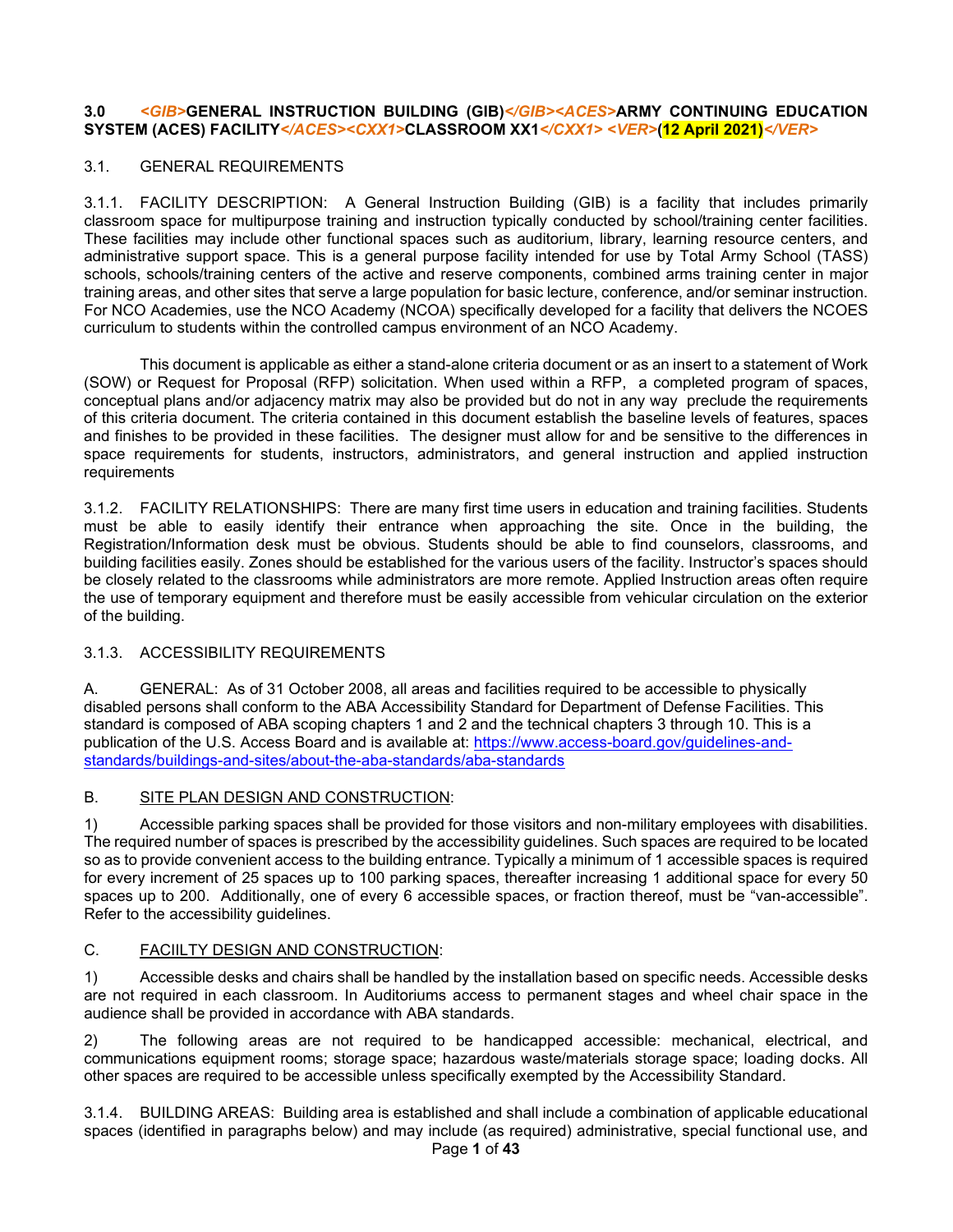support space. The Completed programming worksheet will provide the allocation of square footage required for for both program and building support spaces. Note that mechanical and electrical building support spaces in the worksheet may be based on a planning algorithm and requires verification during design. Program spaces should not be reduced by more than 5%.

General Instruction Buildings are Business Group B occupancy classification under the International Building Code. The IBC generally allows assembly accessory occupancies such as Assembly A-3 (auditoriums or large lecture halls) to remain non-separated in the predominant 'B' occupancy. One of the following strategies is commonly followed: (a) if the aggregated accessory use areas do not exceed 10% of their respective building floor area, then the uses may remain unseparated, or (b) Regardless of its proportion of the total building area, uses may remain unseparated provided that the building's area and height limitations are based on the most restrictive use group. In both of these non-separated use strategies, IBC chapter 403 for the most restrictive use applies to the building as a whole .Refer to the IBC for other requirements. Storage requirements may also include Storage Group S occupancy classification. GIBs are occupancy type "Primary Gathering" for purposes of UFC 4-010-01. The allowable occupant load for life safety is based on the requirements of UFC 1-200-01 Design: General Building Requirements, which references both NFPA 101 and IBC depending upon the intended application of the occupancy calculation (i.e. NFPA for egress, IBC for others).

A. GROSS AREA: Gross area shall be calculated in accordance with ANSI/BOMA Z65.3 *Gross Areas of a Building: Standard Methods of Measurement.*

B. NET AREA: Net area shall follow the definition in UFC 1-200-01. Net area for programmed spaces is included in this document. If net area requirements are not specified, the space shall be sized to: accommodate the required function; and comply with code, overall gross area limitations and other requirements. Examples of spaces without net areas defined are corridors, stairs, restrooms, and mechanical and electrical rooms. Provided net areas and room sizes are guidance that may be adjusted for specific situations such as special functional requirements, construction efficiency, or adaptation for existing facilities.

3.1.5. ADAPT BUILD MODEL – NOT USED

Due to variability in GIBs, a standard design adapt-build model is not available.

#### 3.2. FUNCTIONAL AND OPERATIONAL REQUIREMENTS

A. FUNCTIONAL SPACES: The space requirements of each facility are based on the needs of the school mission and the program of Instruction (POI) facility requirements. The criteria here state the area requirements in terms of Net Area (NA) or Gross Area (GA). Space requirements for the various uses are expressed in terms of NA. GA is determined by adding all NA spaces plus an estimated area for building construction (including wall thickness, chase space, structural enclosure, circulation, etc.) and half scope areas such as entry canopies. Gross area in the programming worksheet (appendix) is based on a sliding scale net to gross factor of the net area required by building functions. This gross area factor is intended to cover the area of walls, partitions, structure, mechanical/electrical rooms, chases, restrooms and corridor/hallway circulation. The factor does not include network/server rooms, storage, break area or service spaces, which are identified in net areas. In some cases the net to gross factor may not be appropriate such as for very small facilities where it would be inadequate or very large facilities where it may be excessive. A concise description of each space follows in paragraph:

- Hours of Operation: Generally operation for a GIB is normal duty hours Monday through Friday. When ACES functions are included, the hours of operation extend to approximately 2230 plus weekends. Some Installations have developed agreements with state or regional education systems to share Installation GIB/ACES facilities as a means of expanding the education programs offered to military personnel
- Deviation from square footages: classrooms may be enlarged to accommodate special equipment related to the instruction for instance in a combined general/applied instruction situation. Do not reduce a classroom by more than 5% from stated target square footages.
- Classroom shape and layout considerations: For optimal arrangement of furniture and sightlines, ensure a classroom length to width ratio of no more than 3 to 2. In most cases, a classroom shape approximating a square in plan is optimal. The space description includes recommended F/F/E for each classroom. The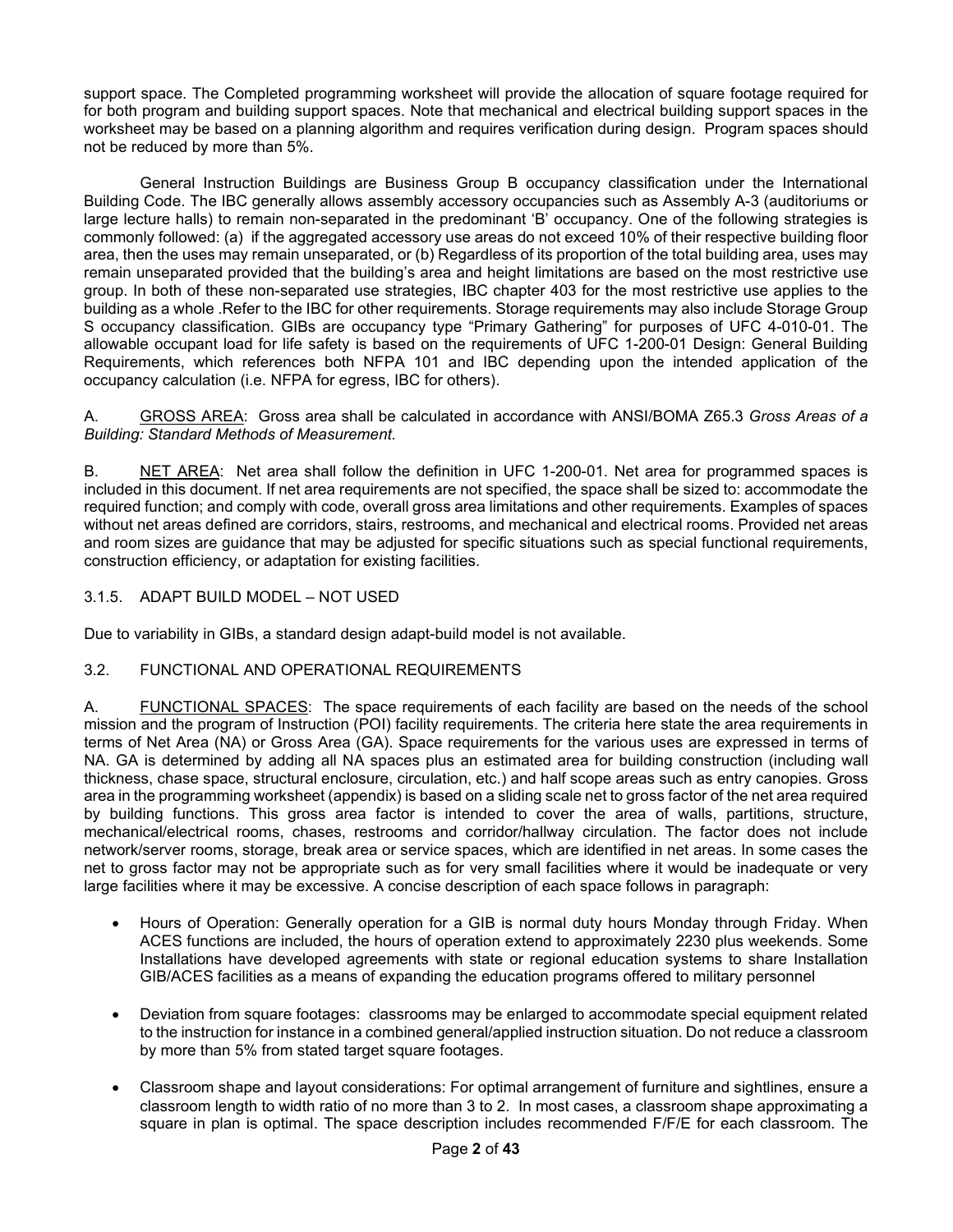designer shall verify requirements with the user and coordinate specific sizes, arrangements and finishes. Any F/F/E that are Government Furnished Government Installed (GFGI) are provided by the government but the contractor must plan for it (provide space, power, cooling, etc.) and fit the furniture to the space. Detailed furniture data and specifications are available from the COS upon request.

#### B. Classroom Types

General Purpose Classrooms may generally be characterized by one of 5 technology levels established by TRADOC, each level reflecting increasing levels of embedded technology, and increasing levels of cost. An assessment of the course Program of Instruction (POI) is critical for establishing appropriate the technology level. Typical equipment listed below for each technology should be verified with the training proponent.

## C. PRIMARY SPACES: EDUCATIONAL SPACES

**1) General Purpose (Enterprise) Classroom.** (Category Code 17120). This classroom space is intended to have the flexibility to accommodate teaching in the traditional lecture mode, as well as to perform computer instruction at each desk, and to use projection and interactive media. Seats are typically arranged in rows facing the front of the room, with varying flexibility for reconfiguration of desks for other modes of instruction. This classroom accommodates the use of school-issued student laptop computers, providing for a more flexible classroom. The laptops may be stored in the classroom in a storage cabinet or carried by students. Power and network connections are provided to each computer. The use of laptops requires less desk surface than desktops and permits better sightlines for students. Desks with CRT monitors located below a transparent desktop is an option for ACES classrooms but not for GIBs as they are less flexible. General purpose classrooms are set up for various sizes in accordance with instructor/student ratios. This classroom type can accomodate technology features (legacy Classroom XXI level 3) such as enhanced facilitation tools, automated instruction aides, interactive capabilities, etc. in coordination with TRADOC's Enterprise Classrooms Program. The supporting infrastructure requirements described below are general and robust enough to accommodate a wide spectrum of technology and tools. However, designer must consult TRADOC ECP through the COS no later than the 35% design level to validate and obtain written approval that the design adequately supports the requirements of the POI.

a) **Function**: Instruction of students through lecture, projected images, computer presentation and written information on an interactive and/or white board.

- b) **Occupancy**:
- (1) 16 students, 1 instructor
- (2) 24 students, 1 instructor
- (3) 32 students, 1 instructor
- (4) 40 students, 2 instructors
- (5) 48 students, 2 instructors
- (6) 56 students, 2 instructors
- (7) 64 students, 2 instructors
- (8) 72 students, 2+ instructors

c) **Adjacency Reqmnts**: Classrooms should be clustered and have student break, vending and restrooms nearby. Classrooms shall be easily accessed from the public entrance. Instructors' offices should be close to the classrooms.

d) **Space requirement**: Total net area is based upon the 2014 GIB Army Standard. These target square foot allocations listed below assume compliance with the maximum 3:2 room shape guideline. However, since optimum classroom proportions are not always achievable – especially in renovations – these may be increased by up to 5% for 32PN classrooms and larger, and by up to 10% for the smaller classrooms.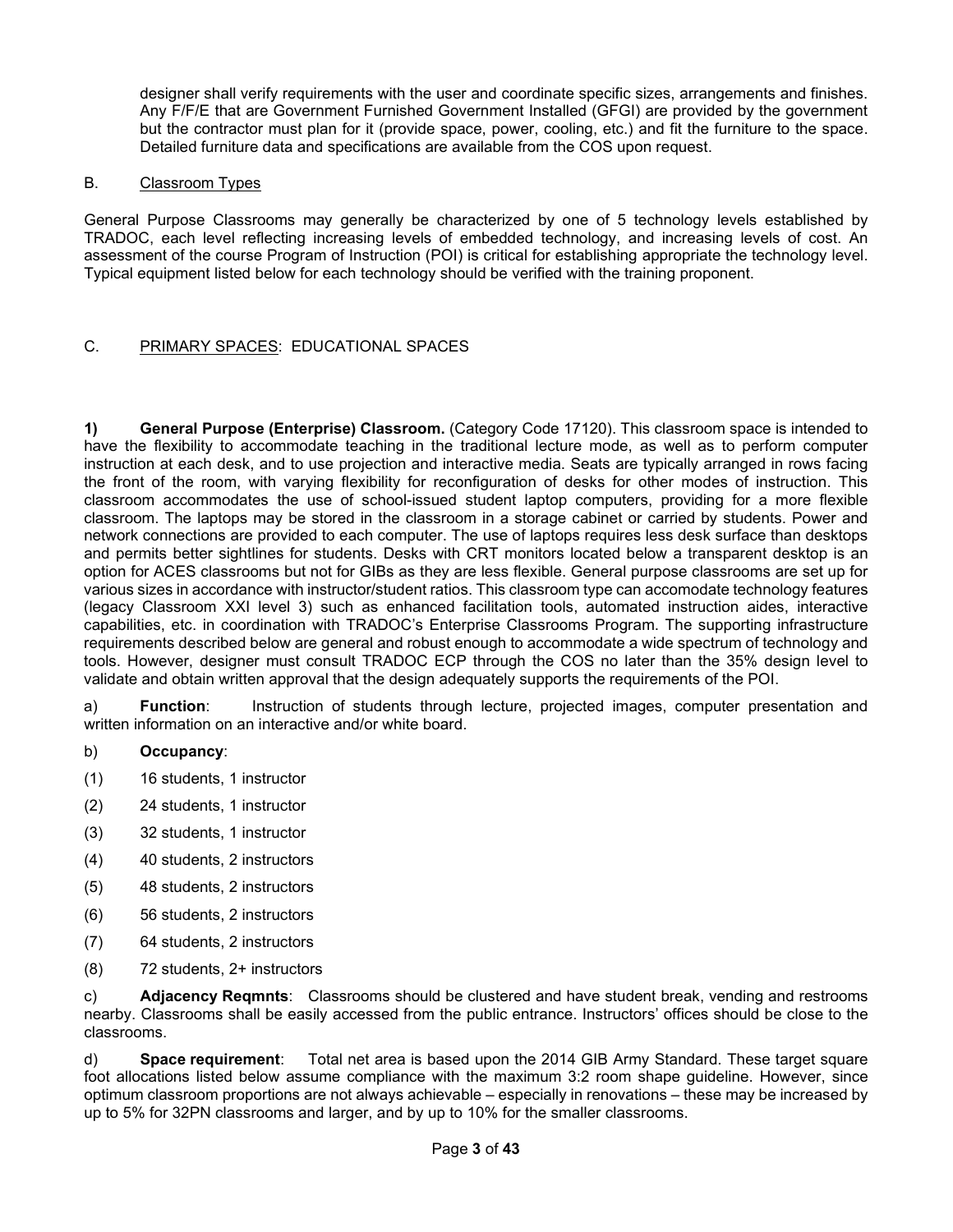- (1) 16 student classroom (34 s.f./Student): 550 s.f.
- (2) 24 student classroom (32 s.f./Student): 760 s.f.t
- (3) 32 student classroom (32 s.f./Student): 1,020 s.f
- (4) 40 student classroom (30 s.f./Student): 1,200 s.f
- (5) 48 student classroom (30 s.f./Student): 1,440 s.f
- (6) 56 student classroom (28 s.f./Student): 1,570 s.f
- (7) 64 student classroom (28 s.f./Student): 1,790 s.f
- (8) 72 student classroom (28 s.f./Student): 2,000 s.f

e) **Mechanical**: Mechanical system shall be designed to accommodate partial to full occupancy with temperature control separate from other portions of the building. Equipment and airflow shall be quiet to meet noise

level requirement. Each classroom must have individual temperature control 1 .

f) **Electrical/Lighting**: Day lighting is preferred and shall be controlled and provide between 40 to 50 footcandles at desk level in accordance with IESS recommendations and provide a color rendition of 5000K. Each Classroom shall have individual lighting control that switches off automatically when the room is not in

use<sup>11</sup>However, it is important to correctly specify occupancy sensors: in the past, they have inadvertently turned out the lights in occupied classrooms (as during test-taking for example, or other low-activity classes). Lights may be parabolic or volumetric and mix of indirect/direct to eliminate glare, facial shadows, and shall not washout projection surfaces. 2x4 lighting fixtures is typical and should be oriented lengthwise along the student rows, however, 2x2 lights are preferable. Lighting may be zoned but is generally not mandatory in smaller classrooms of TRADOC schools. Dimmable capabilities may be considered, though not necessary if using high lumen output projection media such as those provided by TRADOC schools.. Each 2PN student station shall have a minimum of six receptacles outlets, and instructor shall have a minimum of 8 outlets on a dedicated 20A circuit to accommodate transformer and wall adaptor power supplies. No more than 3 student stations on a single 20A circuit. The AV/media cabinet location as well as the printer/peripherals location will each have a dedicated circuit. Smartboards shall also have a dedicated circuit. Power to student positions may be distributed by one or a combination of: floor boxes at tables, raised floor systems, flush-mounted raceways integrated into the floor systems, or desking raceway (below desk level) systems with plug-and-play floor infeed modules with or without wall whips. Consider the flexibility required for desk reconfiguration. Provide a duplex receptacle for accreditor and/or visitor desk. "*Power poles" in classrooms are not allowed in MILCON projects.*

g) **Communications**: Instructor shall have data and power receptacles. Room shall have NIPR data and power receptacle for use by every student which may be accommodated in accordance with power distribution described above. Typically 4pair, cat6 cable is used and is home-runned back to the TR from each student position, and network cabling also runs from table to table. .A data outlet is generally not required for the accreditation/visitor desk. Due to the noise, generated heat load, and security concerns associated with network equipment, it is preferable that communication racks serving classrooms be consolidated in the TR rather than placed within the classroom. A separate AV/media cabinet associated with and adjacent to the interactive whiteboard (if applicable) will be fed with control wiring and conduit from both the instructor position as well as whiteboard to facilitate instructor control of classroom media devices, lighting, etc..Classrooms should be wired for future wireless access (WiFI) if budget allows. In that case, a wireless access point (box and associated cat 6 cables) should be termination back to the TR in anticipation of future connection of wireless routers.

h) **Furniture/Fixtures** Provide map rail, white board, tack board, and coat hooks. Government furnished equipment includes computers, printer, student desks, chairs, two 65 or 84 inch interactive white boards (with or without short-throw projection capabilities) an AV/media cabinet, and instructor's integrated podium or workstation. Some schools may still require one or two ceiling mounted projectors and projection screens, although there have been sustainment concerns with these. Interactive whiteboards may be used as projection surfaces as well as be equipped with projection capabilities. Regular whiteboards provide additional instruction flexibility and should be provided liberally. 2PN Student desks and instructor desk will typically be either 24" x 60", or 30" x 72". (Refer to AR415-15)

<span id="page-3-0"></span><sup>1</sup> This is an Army Standard for GIB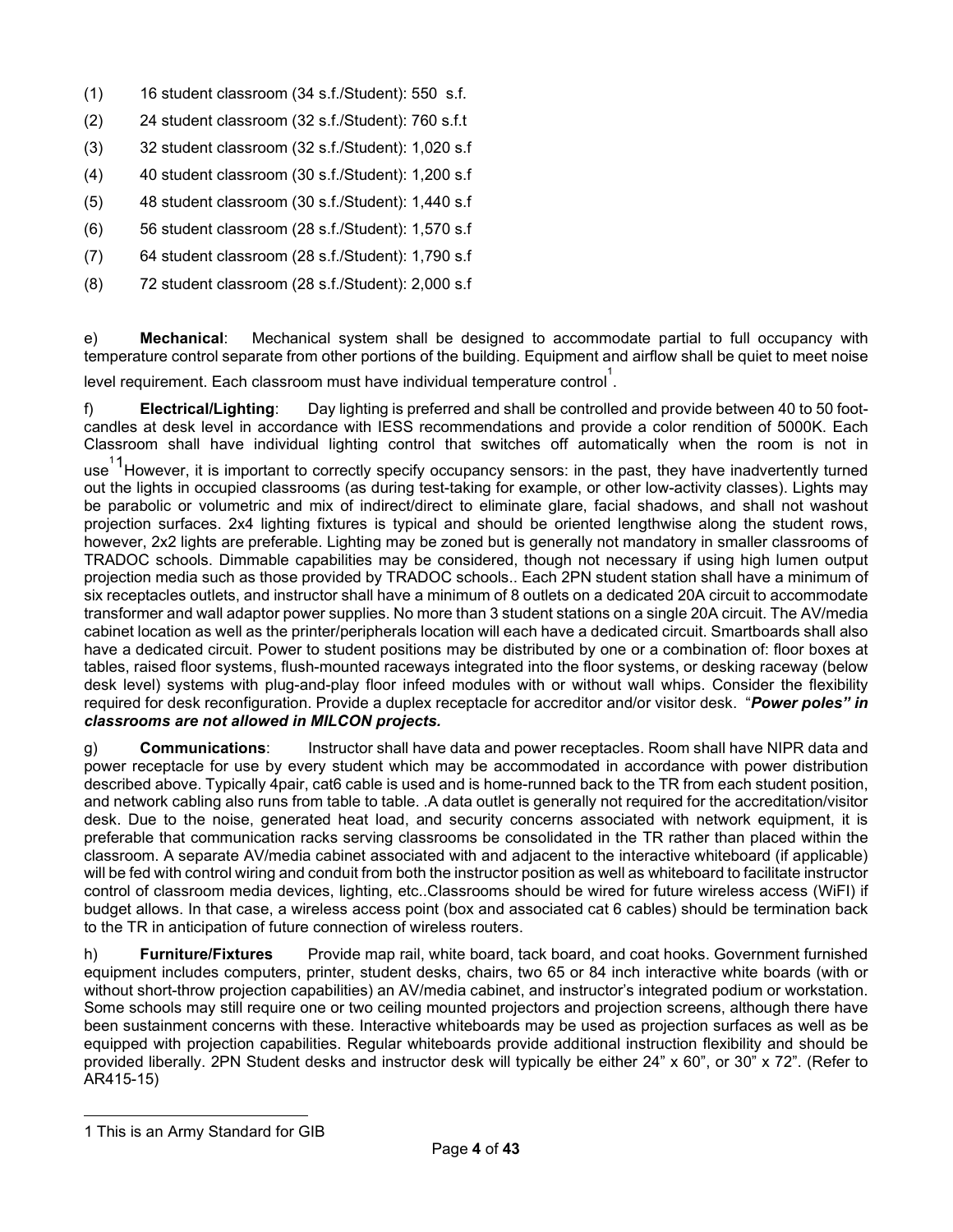i) **Finishes**: See the Finish Schedule for standard finishes.

j) **Other Requirements**: A storage space, typically about 36 s.f. is required in each classroom. Large classrooms may require more. Ceiling heights are a function of classroom size; Classrooms with less than 20 students shall have a minimum of 9 feet high ceilings. Classrooms with greater than about 5 rows of seating (i.e., 48 students or more) should have higher ceilings (11 feet) to allow better viewing of the screen at the front of the room. Most classrooms should have 10 foot ceilings, which also provides for more flexibility such as when dividable classrooms are opened up to make a larger classroom. Ensure that the classroom has an unobstructed 'presentation' wall space – free of structural projections, fire alarm pulls/strobes and other appurtenances - of approximately 30 feet to accommodate dual screens which may be up to 10 wide each, separated by approximately 2 feet in between.

k) **Acoustics**: If the classroom is to be used broadcasting in a traditional distance learning environment, then STC 50 walls are required. Otherwise, STC 45 is required. Ceiling NRC shall be minimum 0.70, but 0.90 is preferred. Provide minimum NRC .25 floor finishes.

3) **Seminar Model Classroom**. (Category Code 17120) These spaces are often used for higher levels of education such as the master's program at the War College, and other PME type courses. This learning model is based upon a learning transaction that is more interactive in nature and described in the TRADOC Army Learning Model (ALM) 2015 as being discussion-based and student-centric. There are two basic classroom configurations: Students and instructors may be arranged in either an open "U-shape" configuration, or else in a closed conference room style configuration. In either case, depending on the institution, the model consists of either one or two rooms which together accommodate generally smaller classes (24 students or less).

For most PME courses that don't need to break out into smaller classes for significant amounts of time, a single room accommodates a class of 16 - 24 students and 2 instructors in a seminar fashion. In most cases, instructors and students are arranged in moveable tables in a U-shape configuration.

For courses – such as in the Army War College – that typically break-out into smaller groups for significant amounts of time, a smaller adjoining classroom (about 500 s.f.) may be provided to accommodate two simultaneous group sessions that team to solve problems and prepare research prior to re-joining the group. These courses may have from 1 to 4 instructors. However, a supplemental classroom is justified only if utilization of other classrooms prohibits shared use.

a) **Function**: Instruction of students through lecture, interactive work groups, projected images, computer presentation and written information on the board.

b) **Occupancy**: 16 to 24 students, up to 4 instructors

c) **Adjacency Reqmnts**: Rooms required for this function should be near each other. Instructors' offices and classroom storage should be close to the classrooms.

d) **Space requirement**: Total net area is based upon the 2014 GIB Army Standard. These target square foot allocations listed below assume optimal room configurations. However, since optimum classroom proportions are not always achievable – especially in renovations – these may be increased by up to 5% for the U-shape configuration:

- (1) 16 student classroom conference room style seating (40 s.f./Student): 640 s.f. + 2nd Instructor space
- (2) 24 student classroom conference room style seating (32 s.f./Student): 760 s.f. + 2nd instructor space
- (3) 16 student classroom U-shape seating: 960 s.f.
- (4) 24 student classroom U-shape seating: 1,400 s.f.
- (5) Supplemental conference classroom (if justified): 550 s.f.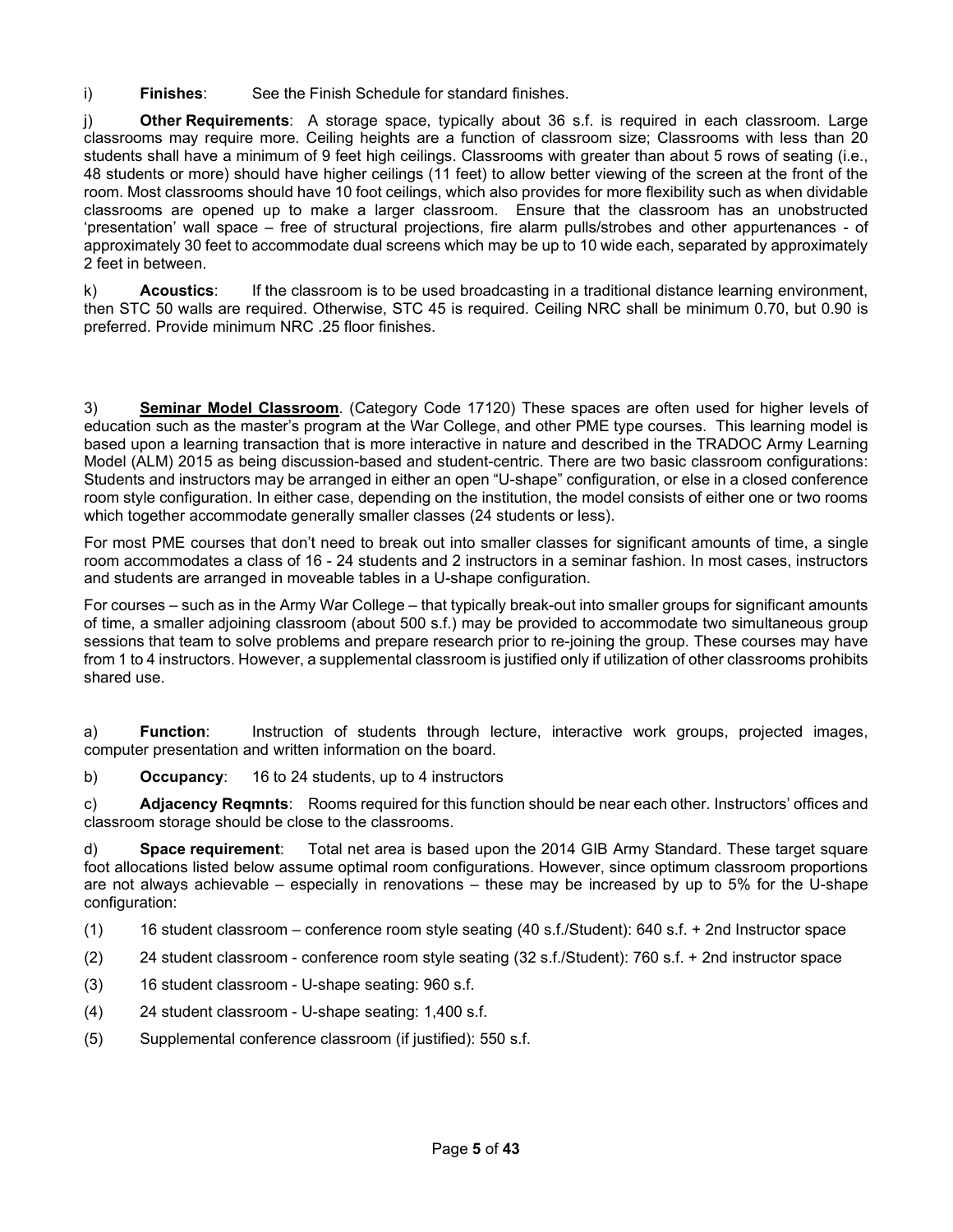e) **Mechanical:** Mechanical system shall be designed to accommodate partial to full occupancy with temperature control separate from other portions of the building. Equipment and airflow shall be quiet to meet noise level requirement. The larger of the two rooms must have individual temperature control[1](#page-5-0).

f) **Electrical/Lighting:** Day lighting is preferred and shall be controlled. Electric lighting shall be switched to allow variable lighting levels. Each Classroom shall have individual lighting control that switches off automatically when the room is not in use[1](#page-5-1).

g) **Communications**: Room shall have data and power receptacle for each computer workstation. This shall be by recessed floor or wall-mounted raceway (below desk level) or raised access flooring.

h) **F/F/E**: Provide map rail, white board, tack board, and coat hooks. Government furnished equipment includes computers, printer, student desks, chairs, two 65 or 84 inch interactive white boards (with or without shortthrow projection capabilities), instructor's integrated podium workstation. Some schools may still require one or two ceiling mounted projectors and screens, although in some classrooms the interactive whiteboard may be used as a projection surface and the screen and whiteboard may be deleted. 2PN Student desks will typically be either 24" x 60", or 30" x 72". (Refer to AR415-15. A method for flexible data and power distribution and reconfiguration shall be considered such as access flooring (see paragraph 3-5.6.4 for options).

i) **Finishes**: See the Finish Schedule for standard finishes.

j) **Other Requirements**: A storage cabinet is required in each space. Access flooring shall be considered in this space.

4) **Consolidated Training Configuration (CTC) Space**. (Category Code 17120) The space is specifically used by the Defense Language Institute (DLI) but could be useful in other intense training situations. It uses a cluster of 3 small classrooms for 10 students and 2 instructors each, 2 instructor rooms with 3 work stations each. Pairs of these clusters will share a common space break room that includes 2 storage areas. Each of the classrooms is 300 – 350 s.f. for a total net area of 1750 NSF prior to adding a shared 350 s.f. break area. Instructors use lectures, projected images, written information on the board and a great deal of verbal interaction. Power and network connections shall be provided to each moveable desktop. Classes shall have a single projector and interactive whiteboard at the front of the class. Instructor rooms are offices with 3 workstations and a desk, 4-shelf bookcase, shared white board/tack board, and coat rack. The break rooms usually have a coffee bar and are furnished based on the course requirements

Demountable or moveable wall panel partitions are desirable within the CTC.

a) **Function**: Instruction of students through lecture, projected images, computer presentation, written information on the board, and discussion.

- b) **Occupancy**: 30 students, 6 instructors.
- c) **Adjacency Reqmnts**: CTC should be clustered in classroom area.
- d) **Space requirement**: Total net area is 1,750 s.f. plus break area

e) **Mechanical**: Mechanical system shall be designed to accommodate partial to full occupancy with temperature control separate from other portions of the building. Equipment and airflow shall be quiet to meet noise level requirement. Each CTC must have one or more zones for individual temperature control.

f) **Electrical/Lighting**: Day lighting is preferred and shall be controlled. Electric lighting shall be switched to allow variable lighting levels. Each Classroom shall have individual lighting control that switches off automatically when the room is not in use  $\stackrel{1}{\cdot}$ .

g) **Communications**: Room shall have data and power receptacle for every student and instructor space. This shall be by recessed floor or wall-mounted raceway (below desk level) or raised access flooring.

h) **F/F/E**: Provide tack board, white board, and coat hooks. Government furnished equipment includes one ceiling mounted projector, interactive whiteboard, computers, printer, student desks, chairs, and two instructor's

<span id="page-5-0"></span><sup>1</sup>This is an Army Standard for GIB

<span id="page-5-1"></span><sup>1</sup>This is an Army Standard for GIB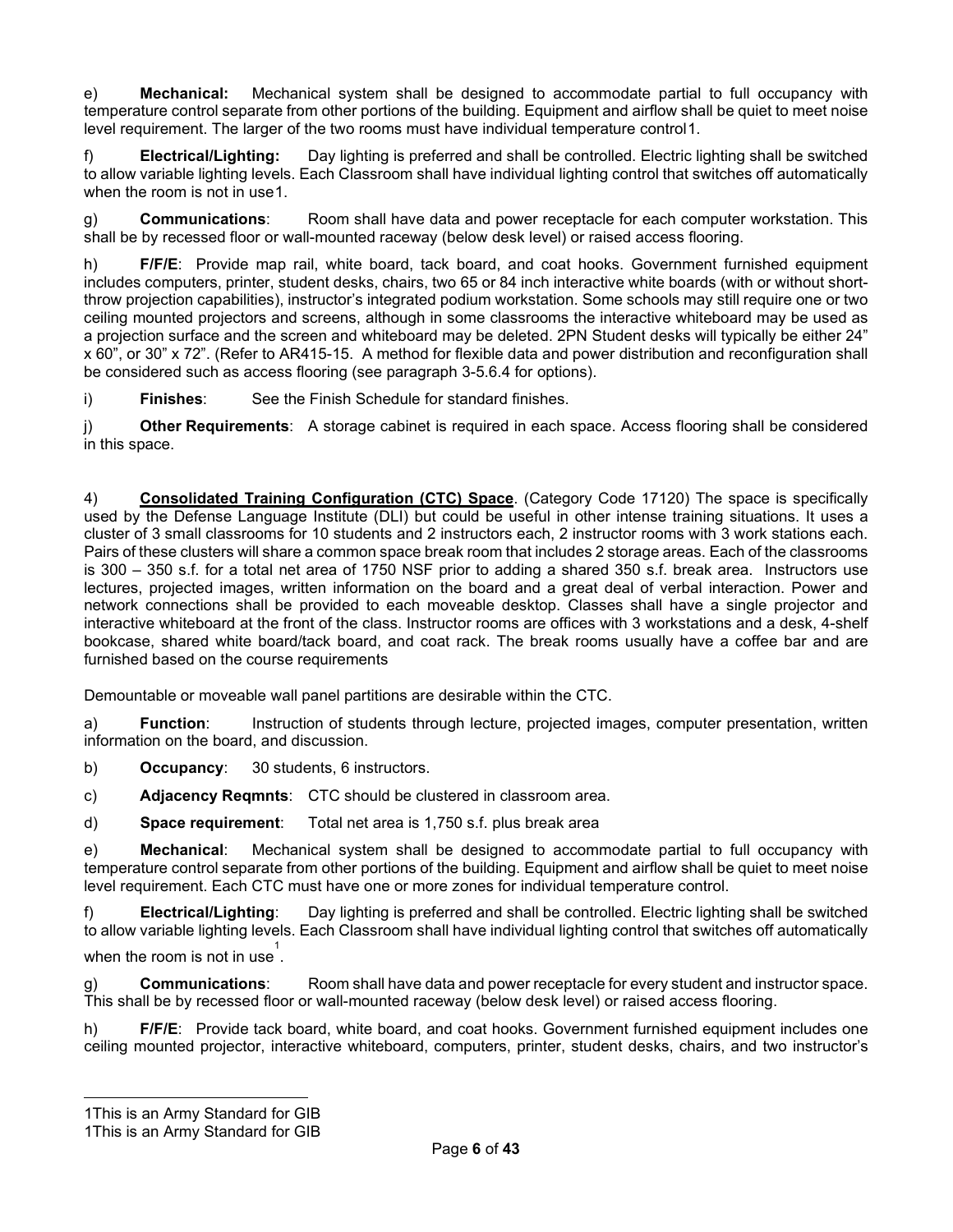workstation. Student desk shall be approximately 3 ft. wide by 30 inches deep for each student. Instructor's workstation must be able to secure the computer and files.

i) **Finishes**: See the Finish Schedule for standard finishes.

j) **Other Requirements**: A storage space, typically about 36 s.f. is required in each classroom. A method for flexible data and power distribution and reconfiguration shall be considered such as access flooring (see paragraph 3-5.6.4 for options).

5) **Video-Tele Training Classroom**. (Category Code 17120) The spaces have full distance learning capabilities with 2-way audio-video communication. The room is served through the Network Operations Center and remote communication closets. Each desk has a full size desktop computer. Risers or a high ceiling are very desirable in the larger classroom for better sight lines. Distance learning shall be compatible with the Total Army Distance Learning Program (TADLP). It shall include connectivity to the DOD Satellite Education Network (SEN) and Teletraining Network (TNET).

A communication rack is required for the VTT function in each classroom. For renovations, the rack is often in an alcove leading into the room while in new construction it is usually in a closet within the room.

a) **Function**: Instruction of students through teletraining, lecture, projected images, and computer presentation. In some cases the instructor may be remotely located. The space may also be used as a lecture classroom on occasion

#### b) **Occupancy**:

- (1) 15 students, 1 instructor
- (2) 30 students, 1 instructor

c) **Adjacency Reqmnts**: Classrooms should be clustered and have student break, vending and restrooms nearby. Classrooms shall be easily accessed from the public entrance. Instructor's offices and classroom storage should be close to the classrooms as well.

- d) **Space requirement**: Total net area.
- (1) 15 students- approximately 975 s.f.
- (2) 30 students- approximately 1,600 s.f.

e) **Acoustics**: Partitions shall comply with the acoustic paragraphs of this criteria. Ceilings shall be absorptive, NRC .70 minimum

f) **Mechanical**: Mechanical system shall be designed to accommodate partial to full occupancy with temperature control separate from other portions of the building. Equipment and airflow shall be quiet to meet noise level requirement. Each classroom must have individual temperature control

g) **Electrical/Lighting**: Day lighting shall be controlled. Electric lighting shall be switched to allow variable lighting levels. Each Classroom shall have individual lighting control that switches off automatically when the room is not in use $^{1}$ .

h) **Communications**: Provide a power and data connection for each instructor and student. This shall be by raised access flooring. Full functional capability requires the following communication components:

- (1) Connectivity from the site/installation to the wide area network (DISN);
- (2) Connectivity from the building switch to the installation back-bone;
- (3) Connectivity from the building switch to the classroom switch, and

(4) Connectivity from the classroom switch to each workstation and peripheral in the classroom.

i) **F/F/E**: Provide white board, cameras, microphones, and speaker system. Government furnished equipment includes two ceiling mounted projectors and screens (one each in the smaller rooms), interactive whiteboard (if used as a non-VTT classroom also), instructor's workstation, document camera, computers, printer, student desks, and chairs. Student desk shall be approximately 3 ft. wide by 30 inches deep for each student.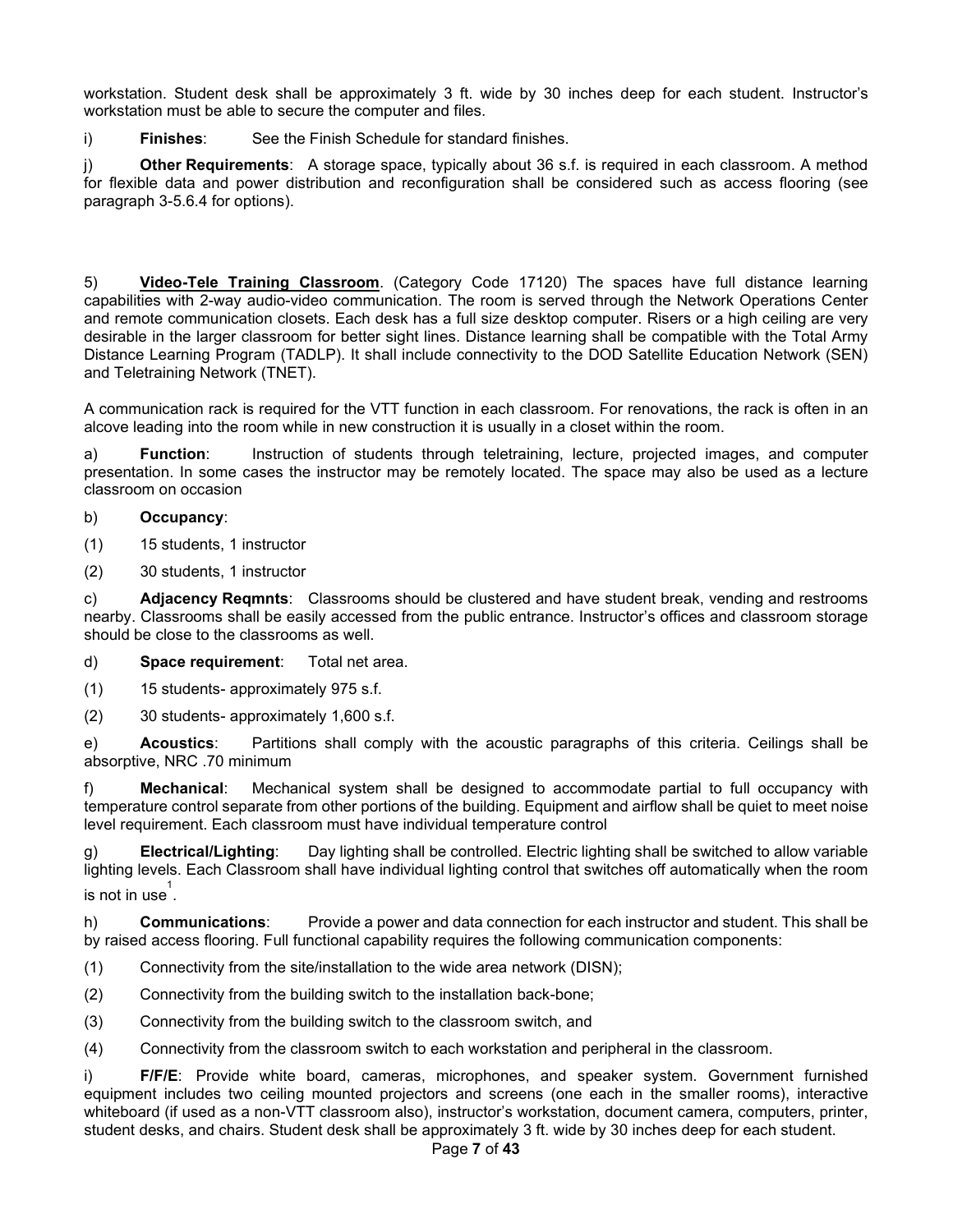j) **Finishes**: See the Finish Schedule for standard finishes. Low contrast between materials is important for better camera function. A blue color scheme is recommended because it provides a technically correct broadcast quality VTT background.

k) **Other Requirements**: A storage space, typically about 36 s.f. is required in each classroom. A method for flexible data and power distribution and reconfiguration shall be considered such as access flooring (see paragraph 3-5.6.4 for options).

6) **Noncommissioned Officer (NCO) Academy Training Space**. (Category Code 17120) The space is used to present lectures, projected images and written information on the board, and is based upon the Seminar model classroom (see above), except that instructors are typically located within the classroom footprint. Instructors are traditionally military. This type of classroom is planned for 16 students arranged in a "U-shaped" desk configuration. These spaces have the flexibility to teach in the traditional lecture mode, use projection media, present hand held material, and work on group projects that may require moving furniture to create an open area. Power and network connections shall be provided to each instructor and student desk. Classes shall have a single or double projector, an interactive whiteboard and white board at the front of the class. In the past, small open offices have been remotely provided for instructors but it has been found that they are not often used. Refer to the Seminar Model classroom for requirements.

Refer to the NCOA Standard.

7) **Digital Training Access Center (DTAC)**. (Category Code 13115) The DTAC is directly associated with digital classrooms, however, it is seldom used anymore due to world-wide-web access provided through the Installation NEC. Where it is still used, it provides closed network training-on-demand to the student's desktop or the instructor's equipment based on an educational network LAN, allowing students to access the same or different courseware simultaneously. It allows the use of high bandwidth over the Local Area Network (LAN)..

The DTAC electronically stores and distributes the digital proponent record copy of approved training and other materials. It is the proponent's portion of the Reimer Digital Library. It interfaces with the Automated Systems Approach to Training (ASAT) to receive completed training materials.

The DTAC is also considered a large communications area and its configuration is dependent on the engineering solution for the systems architecture. The DTAC includes an area for 4-12 servers housed in 2 communication racks usually, 2 workstations for technical support personnel, and an uninterrupted power source (UPS). Shelving storage is required for software. If an overhead raceway is not feasible, a sub-floor system with a complete utility supply and cable management system (raised flooring) is acceptable.

Review with the school proponent to determine whether this space is required.

- a) **Function**: Information storage and distribution.
- b) **Occupancy**: 2 System Administrators.
- c) **Adjacency Reqmnts**: The DTAC is centrally located for the GIB but may be remote if necessary.

d) **Space requirement**: Refer to the 2014 GIB Army Standard for IT support square footage allocations.

e) **Mechanical**: A dedicated air conditioning system shall be provided for year round air conditioning. The unit shall maintain room temperature and humidity to meet criteria for computer/server rooms.

f) **Electrical/Lighting**: Day lighting is not desirable. A raised floor or overhead cable raceway system is required.

g) **Communications**: The space is a large network room or a communications area. Provide power and communications infrastructure for computers, servers, switches, hubs, UPS, communication racks, and workstations.

h) **F/F/E**: Government furnished equipment includes computers, servers, switches, hubs, UPS, communication racks, shelves, workstations, software.

i) **Finishes**: A ceiling height of 8 ft to 9 ft is required.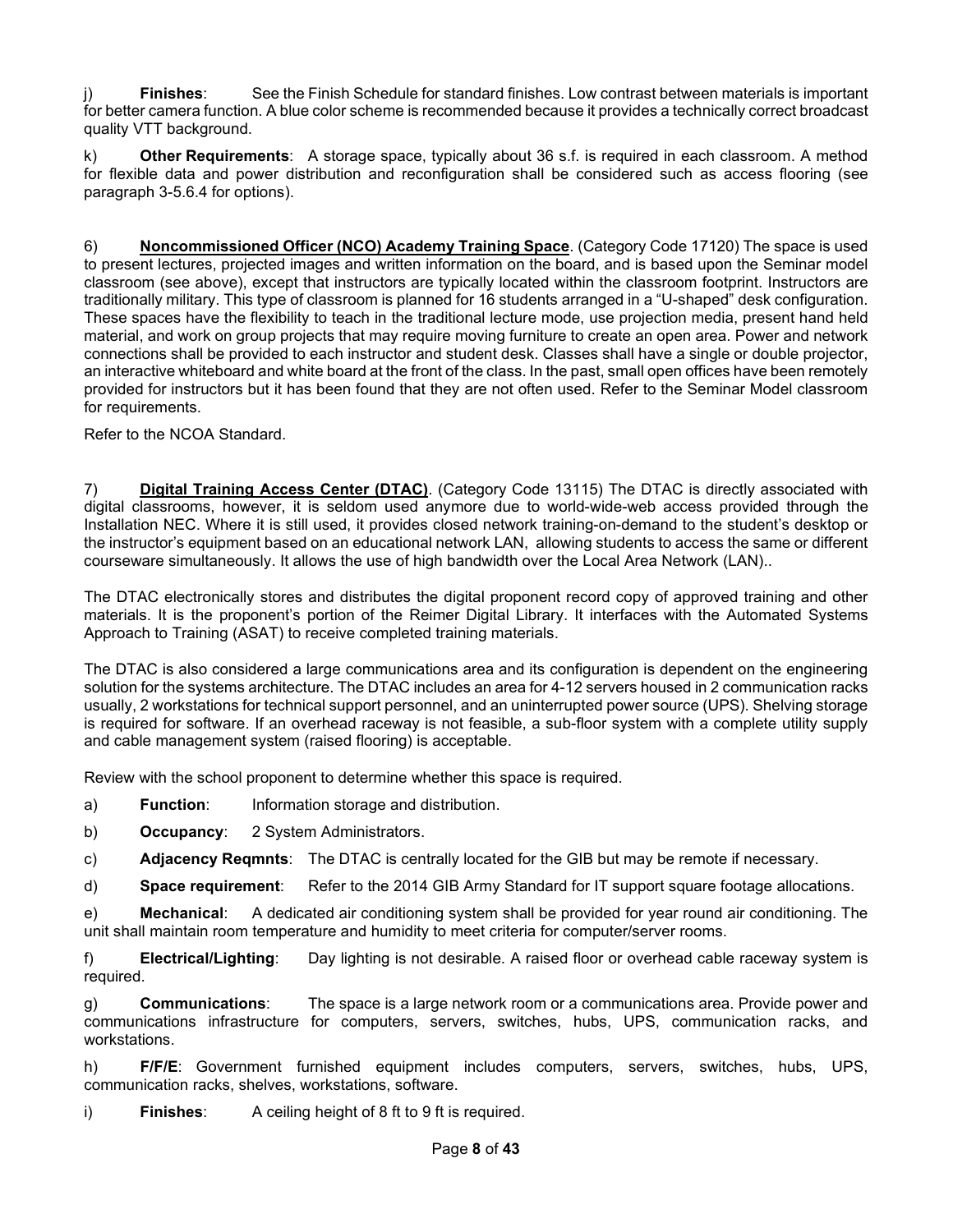8) **Resource Center**. (Category Code 17120) The Resource Center is sometimes called a Learning Center and is intended to eventually replace the paper/book library found in many GIBs. It includes the Military Occupational Specialty (MOS) library which is required to be digital in future facilities. It provides LAN and commercial Internet access to students and staff for research. It is not intended to be a group instruction space. In certain education facilities such as the US Army War College or the US Army Sergeant Major Academy the requirements of a Resource Center may still include a large Library (Category Code 61065).

A Common access card may be required for students to use computers in the center. This space may either be a single centralized space, or else distributed throughout the facility.

- a) **Function**: Access to digital and printed information.
- b) **Occupancy**:
- (1) 10 students, 1 administrator (small);
- (2) 30+ students, 2 administrators (large)
- c) **Adjacency Reqmnts**: Student areas.
- d) **Space requirement**: Allowable area is based upon the 2014 GIB Army Standard

e) **Mechanical**: Mechanical system shall be designed to accommodate partial to full occupancy with temperature control separate from other portions of the building. Each classroom shall have individual temperature control.

f) **Electrical/Lighting**: Day lighting is not desirable. Use indirect or parabolic lighting fixtures to reduce glare on video display terminals (VDTs). Each Classroom shall have individual lighting control that switches off automatically when the room is not in use[1](#page-8-0).

g) **Communications**: Include on corridor public address system. Room shall have data and power receptacle for every student and instructor/administrator space. This shall be by recessed floor or wall-mounted raceway (below desk level) or raised access flooring.

h) **F/F/E**: Provide coat hooks. Government shall provide shelving, cabinets, study carrel type computer stations, staff work stations, telephones, computers, printers, and copier.

i) **Finishes**: See the Finish Schedule for standard finishes.

j) **Other Requirements**: A method for flexible data and power distribution and reconfiguration shall be considered such as access flooring (see paragraph 3-5.6.4 for options).

9) **Information/Reception**. Students wait to see counselors or college representatives (mostly an ACES function). The functional size, furnishings, seating and staff is based on the needs for a GIB. If the facility is also coused as an ACES facility, the space should be keyed to peak registration simultaneous load data. Staff is located behind a service counter where they use computers and files to access records and standard forms and coordinate appointments for counselors. Students wait in a seating area for processing by someone who can assist them. This space must be easy to find by visitors and have clear signage and information displays.

- a) **Function**: Waiting area for students and administrative space for staff.
- b) **Occupancy**: 15-30 students, 2 staff
- c) **Adjacency Reqmnts**: Near and observable from building entrance, convenient access to restrooms.

<span id="page-8-0"></span><sup>1</sup> This is an Army Standard for GIB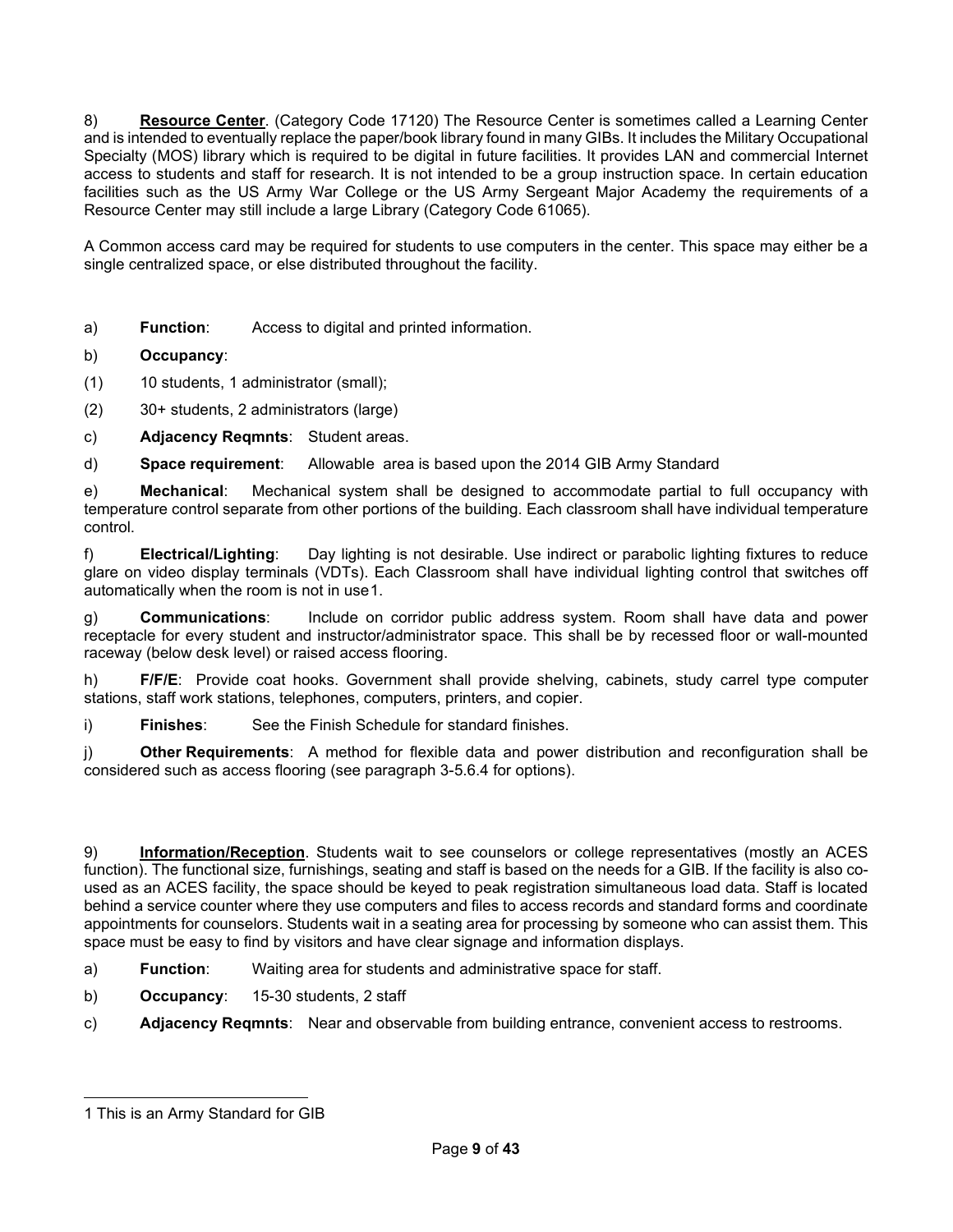d) **Space requirement**: Allowable area is based upon the 2014 GIB Army Standard. However, a net area of 540 s.f. is generally recommended to provide space for 2 receptionists, built-in counter, and seating space for up to maximum of 30 simultaneous visitors.

e) **Mechanical**: Mechanical system shall be designed to accommodate partial to full occupancy with temperature control separate from other portions of the building.

f) **Electrical/Lighting**: Day lighting is encouraged.

g) **Communications**: Cable television connection, network and telephone for staff. Public address system is required in larger spaces to contact waiting students. Space shall have telephone and LAN receptacles per the 13A technical criteria.

h) **F/F/E**: Government shall provide seating, workstations for staff, file cabinets, shelving, large screen televisions, computers, and printers. A service counter shall be built-in or provided as part of the GFGI systems furniture. Provide a directory, bulletin board, and signage.

i) **Finishes**: See the Finish Schedule for standard finishes.

10) **Instructors Offices**. (Category Code 17120) Offices required near classrooms for senior, permanent, transient instructors. In many cases the grouping of offices into a larger space with individual desk/work stations is desirable. Where offices are grouped, provisions for confidential counseling must be accommodated. Some situations require the instructor store additional materials in the office in which case additional room size is justified in accordance with Army Regulation 405-70. Some instruction facilities have senior level instructors that require larger offices due to grade (such as the Army War College or Sergeant Major Academy). These offices may be increased in size in accordance Army Regulation 405-70. Planners shall modify the room size on the worksheet as appropriate for these special situations. Facilities that support mainly ACES activities should consider grouping instructor cubicles into space allocated for resident colleges rather than place them adjacent to particular classrooms. Since all college instructors who do not double as college advisors are by nature transient the space requirement could be smaller, possibly 65 s.f..

- a) **Function**: Office.
- b) **Occupancy**: 2 students, 1 instructor
- c) **Adjacency Reqmnts**: Near classrooms.

d) **Space requirement**: Within the allocations of the 2014 Army Standard which targets an overall administrative space (people space + special space) allowance of 155 s.f per Full time staff. Instructors are generally allotted 64 s.f. which assumes that closed private counseling spaces are conveniently located and available to serve the mandatory academic counseling function.

- e) **Mechanical**: Space shall provide heating, cooling, and ventilation
- f) **Electrical/Lighting**: Day lighting is desirable, but not necessary and should be controlled when used.
- g) **Communications**: Space shall have telephone and LAN connections.

h) **F/F/E**: Provide coat hooks. Government furnished equipment includes workstations or desks approximately 5 ft wide, seating (for instructor plus 2 students/guest), 4-shelf bookcase, telephone, computer, and printer.

i) **Finishes**: See the Finish Schedule for standard finishes.

11) **Director's Office**. (Category Code 17120) Office space for the director who oversees the program operation. The office includes a small meeting space.

- a) **Function**: Office.
- b) **Occupancy**: 1 staff, 2 guests.
- c) **Adjacency Reqmnts**: Administrative area.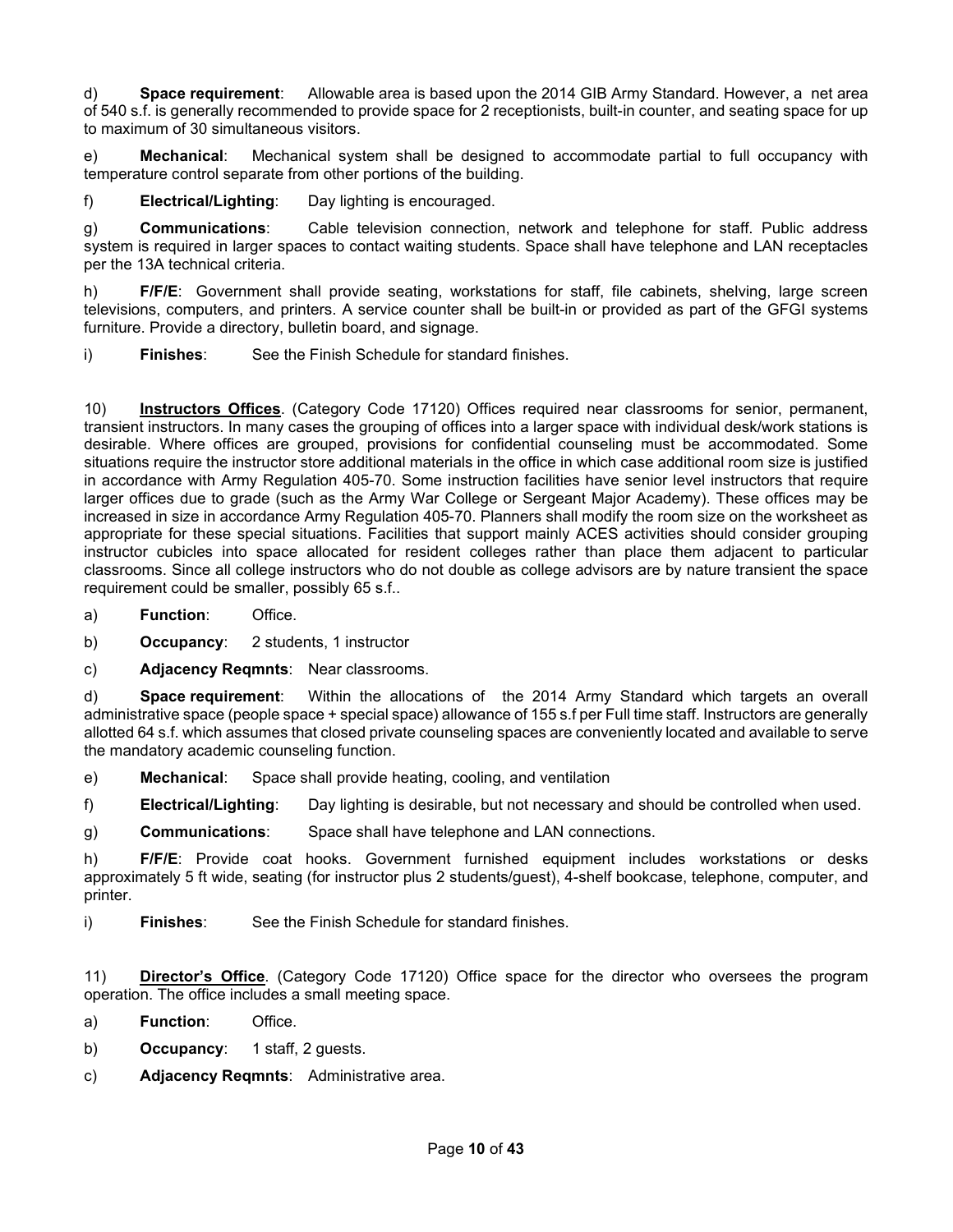d) **Space requirement**: Within the allocations of the 2014 Army Standard which targets an overall administrative space (people space + special space) allowance of 155 s.f per Full time staff. Generally the Director's office is approximately 200 s.f.

e) **Mechanical**: Space shall provide heating, cooling, and ventilation. The room shall have individual temperature control.

f) **Electrical/Lighting**: Day lighting is desirable, but not necessary and should be controlled when used.

g) **Communications**: Space shall have telephone and LAN connections.

h) **F/F/E**: Provide coat hooks. Government furnished equipment includes workstation, seating (for director plus 2 guests), small meeting table with seating, file cabinet, shelving, telephone, computer, and printer.

i) **Finishes**: See the Finish Schedule for standard finishes.

12) **Administration Office**. (Category Code 17120) Space for building operations, budget, program and training administration. In addition to handling the on-site training, GIB administrators often schedule and arrange off-site training for Installation forces.

a) **Function**: Office.

b) **Occupancy**: 1 staff, 2 guests.

c) **Adjacency Reqmnts**: Director's office.

d) **Space requirement**: Within the allocations of the 2014 Army Standard which targets an overall administrative space (people space + special space) allowance of 155 s.f per Full time staff.

e) **Mechanical**: Space shall provide heating, cooling, and ventilation.

f) **Electrical/Lighting**: Day lighting is desirable, but not necessary and should be controlled when used.

g) **Communications**: Space shall have telephone and LAN connections.

h) **F/F/E**: Provide coat hooks. Government furnished equipment includes workstation, seating (for administrator plus 2 guests), file cabinet, shelving, telephone, computer, and printer.

i) **Finishes**: See the Finish Schedule for standard finishes.

13) **Building Manager's Office**. (Category Code 17120) Required for controlling the use of the classrooms. Space for copying and media storage is required. Serves as security office and has monitors for the security cameras that are located throughout the facility.

a) **Function**: Office space for building administration and security.

b) **Occupancy**: 3 staff, 2 guests

c) **Adjacency Reqmnts**: Near building entrance.

d) **Space requirement**: Within the allocations of the 2014 Army Standard which targets an overall administrative space (people space + special space) allowance of 155 s.f per Full time staff

e) **Mechanical**: Space shall provide heating, cooling, and ventilation.

f) **Electrical/Lighting**: Day lighting is desirable, but not necessary and should be controlled when used.

g) **Communications**: Space shall have telephone and LAN system including data and cable television.

h) **F/F/E**: Provide coat hooks, tack board, and white board. Government furnished equipment includes 3 workstations, seating, shelving, copier, storage cabinets, computers, fax and printers.

i) **Finishes**: See the Finish Schedule for standard finishes.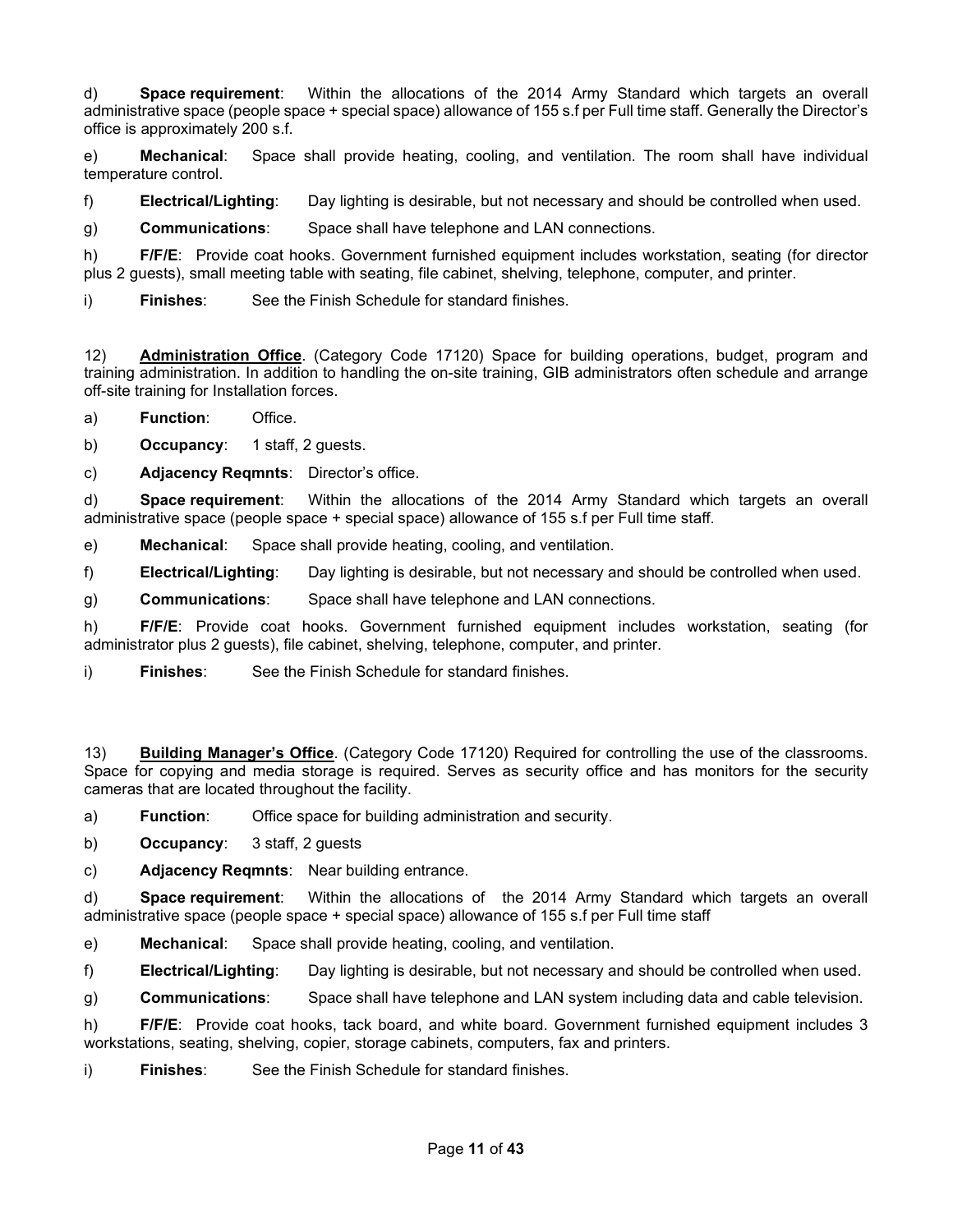j) **Other Requirements**: Security camera and monitor requirements shall be coordinated with the local Installation Security Office. In most cases two monitors are required with the ability to switch cameras or have multiple views displayed.

14) **Conference Room**. (Category Code 61050) The conference room shall provide comfortable seating and meeting space. Furniture system shall provide for a variety of seating arrangements.

a) **Function**: Staff and administrative meetings.

- b) **Occupancy**:
- (1) 20 staff
- (2) 30 staff
- (3) 50 staff

c) **Adjacency Reqmnts**: Near administrative area.

d) **Space requirement**: Within the allocations of the 2014 Army Standard which targets an overall administrative space (people space + special space) allowance of 155 s.f per Full time staff. In the past, the following conference room spaces have worked well:

- (1) 20 staff- 480 s.f.
- (2) 30 staff-720 s.f.
- (3) 50 staff- 1,200 s.f.
- e) **Acoustics**: Walls shall have acoustic wall panels.

f) **Plumbing**: Restrooms and drinking fountains shall be located nearby.

g) **Mechanical**: Mechanical system shall be designed to accommodate partial to full occupancy with temperature control separate from other portions of the building. Equipment and airflow shall be quiet to meet noise level requirement. Each room shall have individual temperature control.

h) **Electrical/Lighting**: Day lighting is not desirable or, if provided, should be controlled. Lighting shall be controlled to allow variable light levels. Each room shall have individual lighting control that switches off automatically when the room is not in use.[1](#page-11-0).

i) Communications: Space shall have telephone and LAN system including data and cable television. Flush data and power receptacles shall be located below probable table locations to avoid exposed wiring during meetings. A clock outlet shall be provided on the rear wall.

j) **Adjacency Reqmnts**: Near the building administration unless shared as a training room.

k) **F/F/E**: Government furnished equipment includes conference tables (reconfigurable table is preferred), seating, and credenza. Provide in the large rooms a speaker system. Government shall provide an interactive lectern and "smart" board system that shall be placed at one end of the room. Government shall provide a ceiling mounted projector in all size rooms. Consider coat/cap closet or rack for ½ of the occupants.

l) **Finishes**: See the Finish Schedule for standard finishes.

15) **Network Operations Center (NOC)**. (Category Code 13131) The NOC is also considered a large communications area and its configuration is dependent on the engineering solution for the systems architecture. For the GIB, the NOC is the intelligent connection to the Communications room, serving as the distribution point for VTT (Teletraining Network known as TNET and the Satellite Education Network known as SEN), internet/intranet, cable television, telephone, and data distribution. The NOC electronically stores and distributes digital training material and other materials. The GIB NOC may contain the DTAC required for legacy Classroom XXI (now called Digital, or Enterprise Classrooms). It will serve VTT classrooms as well as all network functions in the building. Depending on the size of the facility, the NOC may serve sub-communication closets or serve directly to the desktop.

<span id="page-11-0"></span><sup>1</sup> This is an Army Standard for GIB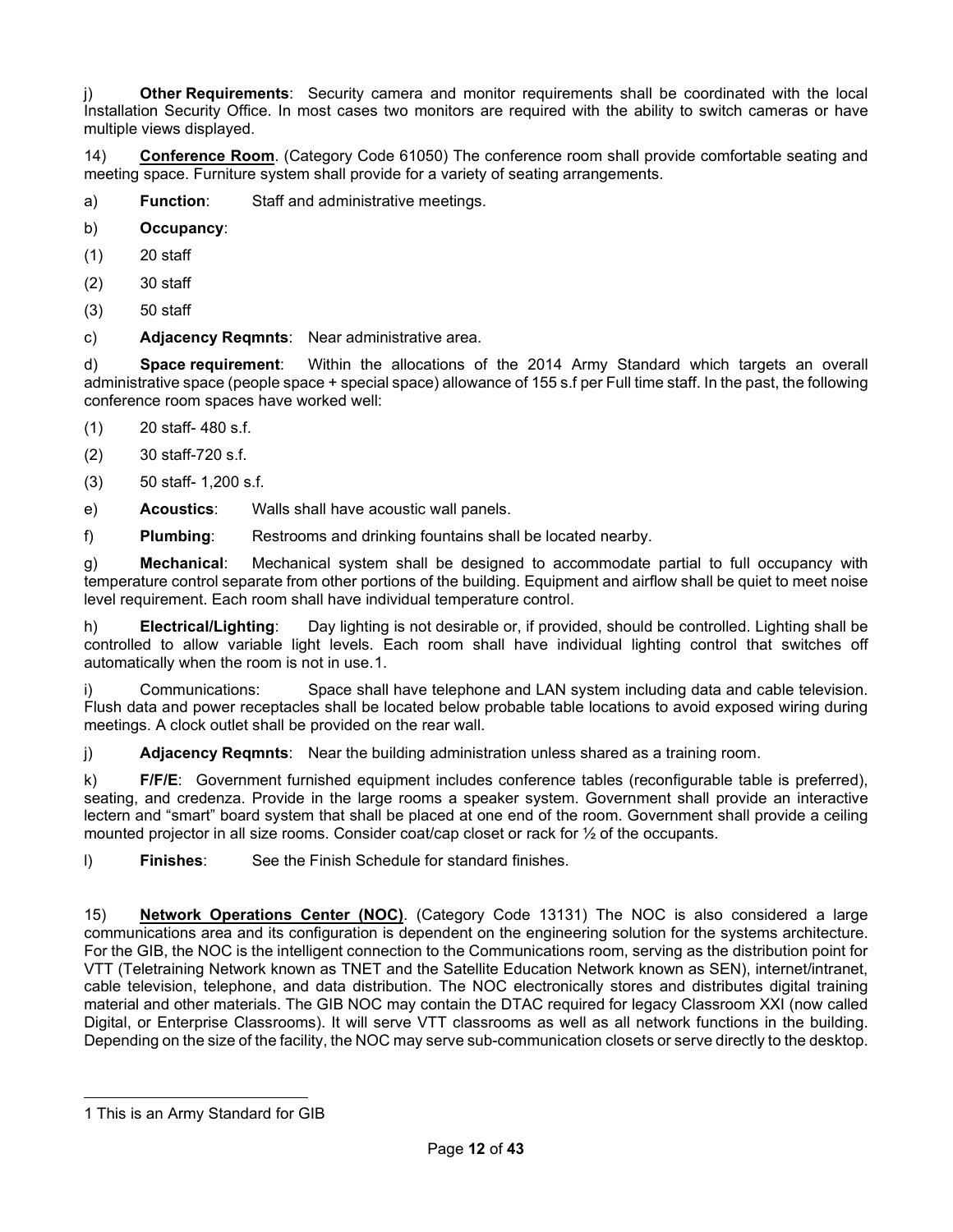The NOC includes area for servers, switches, and uninterruptible power supplies, housed in racks. In large facilities, provide two workstations for technical support personnel and administrator.

A cable management system (raised flooring) is necessary. Where the raised floor is not feasible, an overhead raceway is acceptable.

a) **Function**: Information storage and distribution.

b) **Occupancy**: 2 staff.

c) **Adjacency Reqmnts**: Near classrooms.

d) **Space requirement**: Within the allocations of the 2014 Army Standard which provides square footage allocations for supporting facilities.

e) **Mechanical**: A separate cooling system capable of year-round cooling operation shall be provided. The system shall control and maintain room temperature and humidity to meet criteria for computer/server rooms. Provide slight positive pressure with respect to adjacent spaces.

f) **Electrical/Lighting**: Day lighting is not desirable.

g) **Communications**: Space shall have TNET, SEN, telephone, Internet/intranet and LAN system including data and cable television. Provide power and communications infrastructure for computers, servers, switches, hubs, UPS, communication racks, and workstations.

h) **F/F/E:** Government/school furnished equipment includes workstations, seating, shelving, storage cabinets, racks, servers, switches, computers, and printers.

i) **Finishes**: See the Finish Schedule for standard finishes. Avoid materials that generate or hold static charges.

Other Requirements: The space shall also be connected to and supply information to the Army's Satellite Education Network (SEN). While this broadcast/receiver system is not as reliable as other hardwire methods, the technology is necessary for remote distribution of information. TRADOC does use it in some of their programs. Broadcast through a SEN is important to commands such as those in Germany who will set up field training facilities in remote locations with broadcast coming from the local instruction facility. This function is often related to the optional Broadcast Studio space. A method for flexible data and power distribution and reconfiguration shall be considered such as access flooring (see paragraph 3-5.6.4 for options).

16) **Computer Maintenance Area**. (Category Code 13115) For computer setup, storage, maintenance serving classrooms and administrative requirements in large GIBs (usually over 3716  $m^2$  [40,000 s.f.]). For smaller GIBs that require computer maintenance areas, calculate the requirement based upon AR 405-70 Space allowances or established industry space planning standards.

a) **Function**: Computer service.

b) **Occupancy**: 2 staff.

c) **Space requirement**: Within the allocations of the 2014 Army Standard which provides square footage allocations for supporting facilities.

d) **Mechanical**: Space shall provide heating, cooling, and ventilation.

e) **Electrical/Lighting**: Electrical and lighting shall be arranged for flexible use of a space as a maintenance bay.

f) **Communications**: Space shall have telephone and LAN system including data and cable television.

g) **F/F/E**: Government/school furnished equipment includes 2 workstations, seating, shelving, copier, storage cabinets, workbenches, computers, fax and printers.

h) **Finishes**: See the Finish Schedule for standard finishes.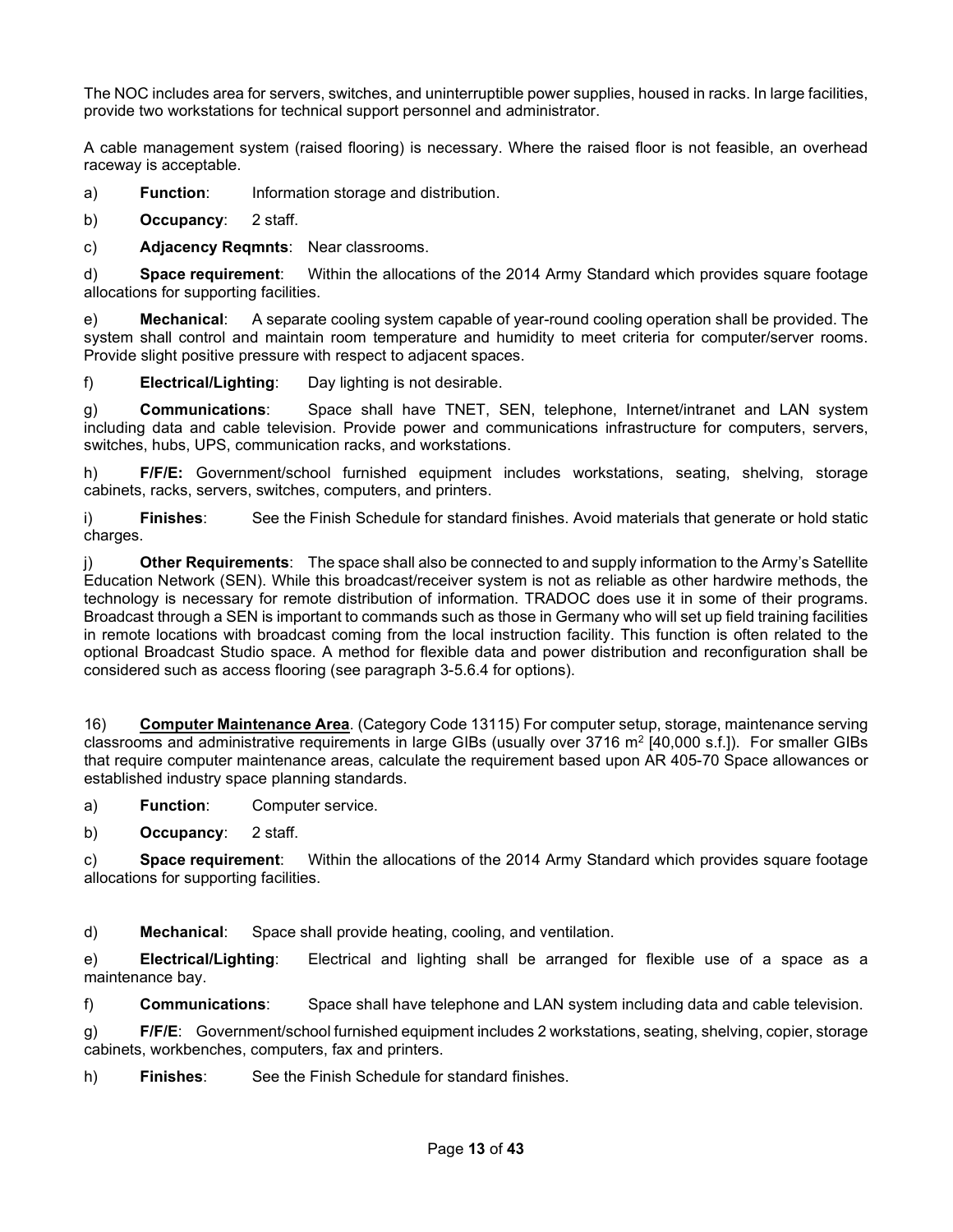17) **Transient Storage**. (Category Code 17120) Secure storage for transient programs near the Loading Dock is required. Transient programs will use the GIB for temporary training needs. They bring materials and equipment packed in crates. The material and equipment is moved to the classroom and the crates must be stored for return transport. This space is sometimes needed for installations that have an ACES that support a large amount of special short-term training.

a) **Function**: Short term storage of crates and teaching materials for visiting instructors.

b) **Occupancy**: 1 staff

c) **Adjacency Reqmnts**: Near Loading Dock

d) **Space requirement**: Within the allocations of the 2014 Army Standard which provides square footage allocations for supporting facilities.

e) **Mechanical**: Space shall be heated and ventilated.

f) **Electrical/Lighting**: Day lighting is not desirable. Each room shall have individual lighting control that switches off automatically when the room is not in use[1](#page-13-0).

g) **Communications**: Space shall have telephone and LAN connection.

h) **F/F/E**: GFGI storage cabinet, desk and chair.

i) **Finishes**: See the Finish Schedule for standard finishes.

18) **Record Storage**. (Category Code 17120) Storage is required for student records held for 7 years. These files are currently in the form of paper files stored in file cabinets.

a) **Function**: Storage space for files.

b) **Adjacency Reqmnts**: Near administrative area.

c) **Space requirement**: Within the allocations of the 2014 Army Standard which provides square footage allocations for supporting facilities. In the past, a storage room of 120 s.f. has worked well

d) **Mechanical**: Space shall be heated, cooled, and ventilated.

e) **Electrical/Lighting**: Day lighting is not desirable. Provide convenience power receptacles.

f) **Communications**: Provide telephone and LAN receptacles.

g) **F/F/E**: GFGI desk, storage cabinet, and file cabinets.

h) **Finishes**: See the Finish Schedule for standard finishes.

19) **Copy Room**. (Category Code 17120) Central reproduction room is for printing/copying documents, collating, binding and sometimes sending facsimiles. This space is required on each floor. Some facilities may find it unacceptable to share these functions between staff and students, in which case separate and probably smaller spaces would be provided.

a) **Function**: Open area for administrative, faculty, and student use.

b) **Adjacency Reqmnts**: Near administrative area.

c) **Space requirement**: Within the allocations of the 2014 Army Standard which targets an overall administrative space (people space + special space) allowance of 155 s.f per Full time staff. In the past, a 200 s.f. space has worked well in order to fit copy equipment and work counters.

d) **Acoustics**: Partitions shall be used to reduce noise transmission into other areas.

e) **Mechanical**: Space shall be heated, cooled, and ventilated.

f) **Electrical/Lighting**: Day lighting is not desirable. Provide power receptacles for printing/copying equipment.

<span id="page-13-0"></span><sup>1</sup> This is an Army Standard for GIB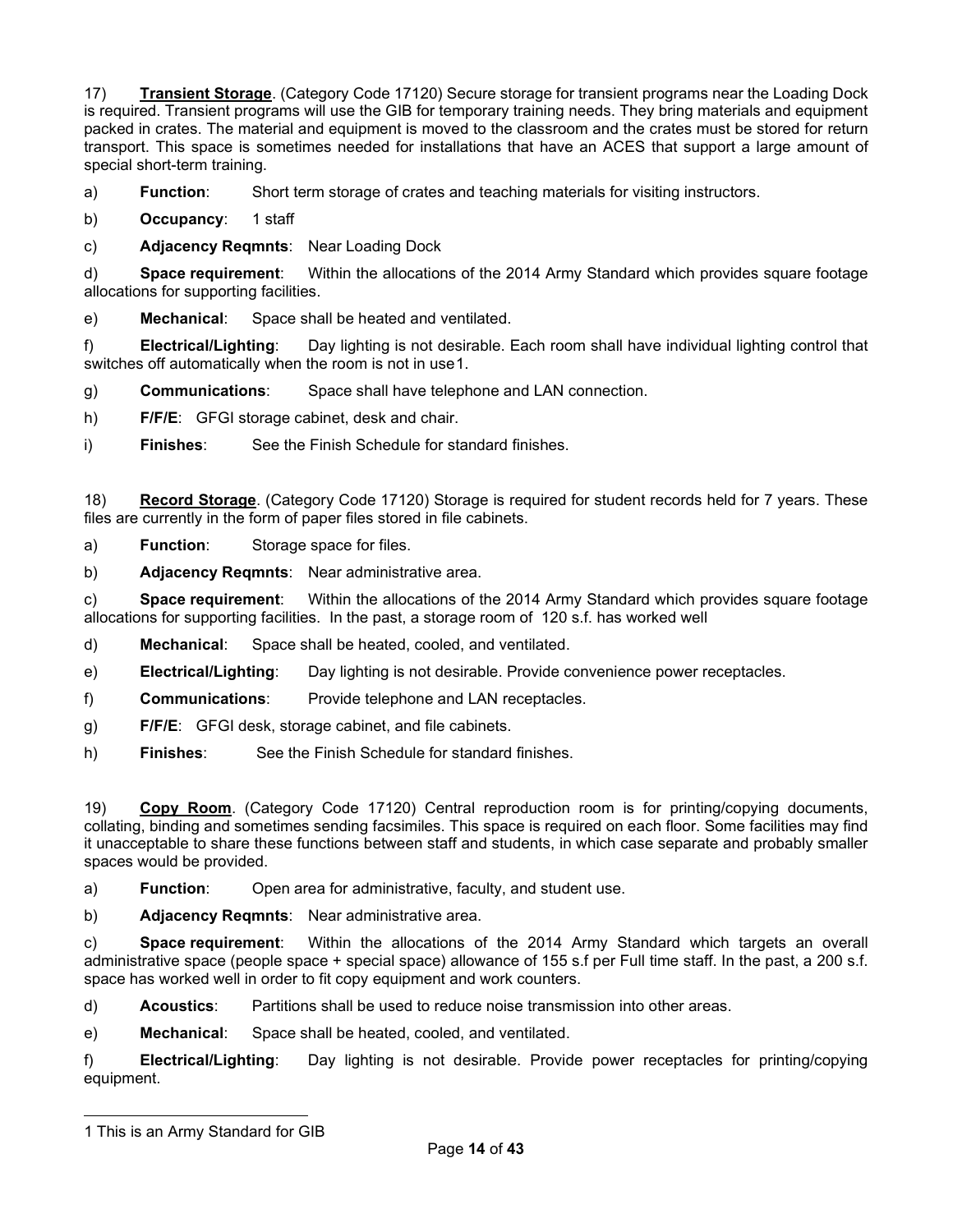g) **Communications**: Space shall have telephone and LAN connections.

h) **F/F/E**: Provide a built-in 34 inches high counter approximately 10 ft long with wall cabinet above and drawer base cabinet below. Cabinets shall have cam locks. Government/school furnished equipment includes shelving, copiers, storage cabinets, computer, fax and printers as well as paper and office supplies.

i) **Finishes**: See the Finish Schedule for standard finishes

20) **Supply Storage**. (Category Code 17120) Storage is required for paper and office supplies. In multi-story buildings, the space shall be divided among each floor or area.

a) **Function**: Storage space for administrative materials.

b) **Adjacency Reqmnts**: Near administrative area.

c) **Space requirement**: Within the allocations of the 2014 Army Standard which provides square footage allocations for supporting facilities.

d) **Mechanical**: Space shall be heated, cooled, and ventilated.

e) **Electrical/Lighting**: Day lighting is not desirable. Provide convenience power receptacle. Rooms shall have individual lighting control that switches off automatically when the room is not in use[1.](#page-14-0)

f) **F/F/E**: Provide 406 mm [16 inch] deep shelving full height on 2 walls for paper storage.

- g) **Finishes**: See the Finish Schedule for standard finishes.
- h) **Communications**: Space shall have telephone receptacle.

21) **Small Arms Training Room**. (Category Code 17131) A small arms training room has the same requirements as a classroom with a few exceptions. Because units bring in their own weapons for training, the room should be located near a delivery area for processing weapons and equipment in and out. An Arms Vault is required for storage of the weapons; in fact, use of the Arms Vault is part of the training. The vault is to have convenient access from the classroom. Cleaning agents are used with the weapons, therefore special consideration shall be given to ventilation, room and furniture finishes. Worktables should be provided. Provide accomodations for arms cleaning when required.

- a) **Function**: Weapons training.
- b) **Occupancy**: 32 students, 2 instructors.
- c) **Adjacency Reqmnts**: Near delivery area, on first floor.
- d) **Space requirement**: Total net area of 1,125 s.f.
- e) **Acoustics**: Partitions shall be STC 45 minimum.

f) **Mechanical**: Mechanical system shall be designed to accommodate partial to full occupancy with temperature control separate from other portions of the building. Equipment and airflow shall be quiet. A separate exhaust system is required. Return air shall not be mixed with adjacent rooms.

g) **Electrical/Lighting**: Day lighting is desirable but should be controlled. Electrical lighting and power is same as typical classrooms. Each room shall have individual lighting control that switches off automatically when the room is not in use[1.](#page-14-1)

h) **Communications**: Classroom shall be wired like multipurpose classroom for power and data connections at each seat.

i) **F/F/E**: Government provided projector, interactive white board, instructor's lectern, display table for mounting weapons, 1524 mm [5 ft] by 610-mm [2 ft] worktables at stool height with 2 student stools (vinyl finish), two instructor's workstations, chairs, computers, and printers. Provide a ceiling mounted projector mounting and white board.

<span id="page-14-0"></span><sup>1</sup> This is an Army Standard for GIB

<span id="page-14-1"></span><sup>1</sup> This is an Army Standard for GIB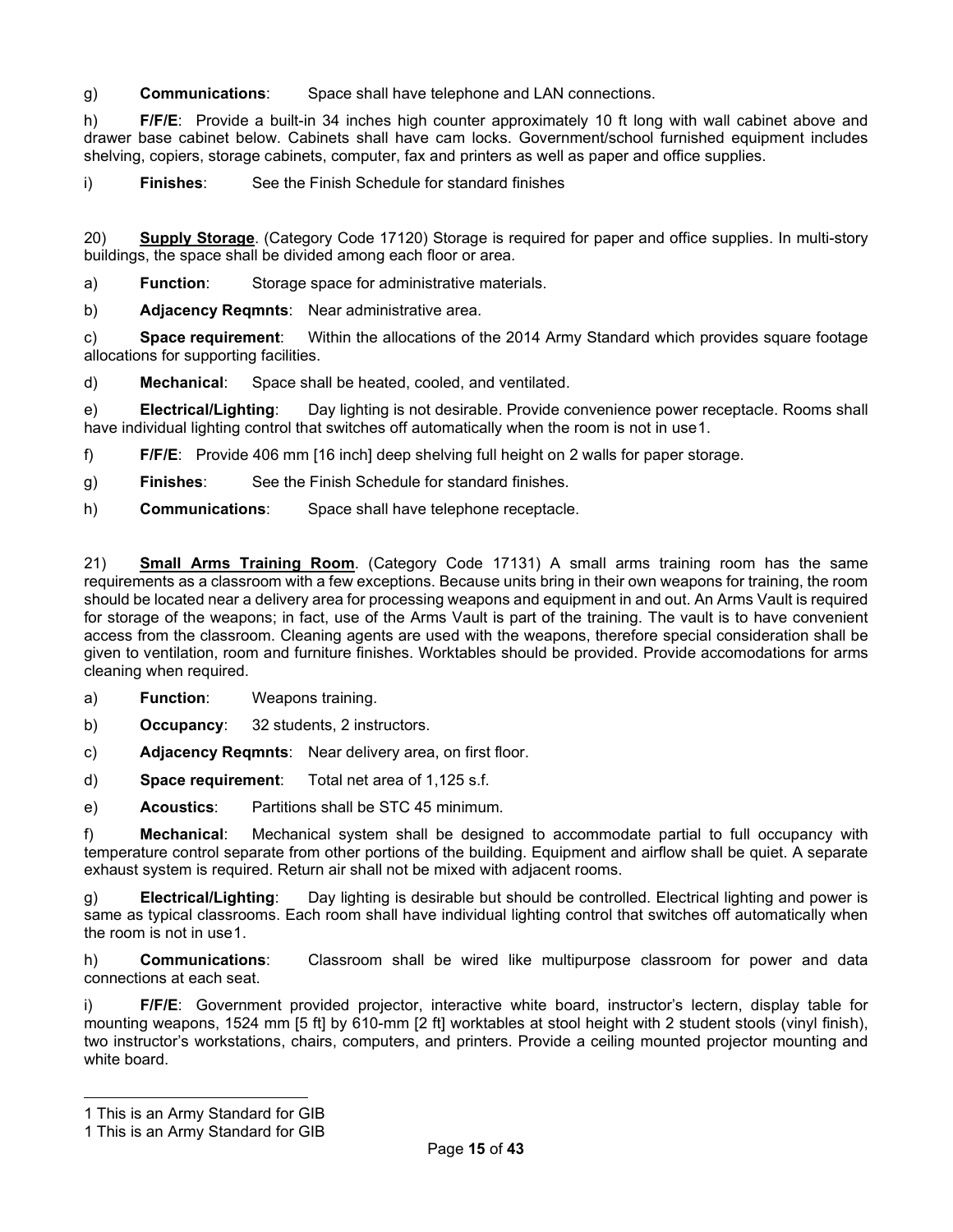j) **Finishes**: See the Finish Schedule for standard finishes. Finishes are required to be more durable than typical classrooms due to the use and movement of equipment. Floor should be light to medium darkness without patterns so that small items can more easily be found.

k) **Other Requirements**: Compressed air stations may be required for cleaning the weapons; the minimum number of compressed air stations shall be such that each compressed air station serves a maximum of two occupants at full occupancy. .See Arms Vault manufacturer's data for additional considerations..

22) **Arms Vault**. (Category Code 44223) Provide one per weapons training classroom. Minimum dimensions shall be 13 ft x 23 ft. Provide GSA approved Class 5 vault door with day gate between Vault and classroom. Walls and ceiling of Vault shall be reinforced concrete masonry or concrete. Floor shall be reinforced concrete. Rack anchor rings shall be provided. Design shall be in compliance with TI 800-01 Design Criteria and AR 190-11 Physical Security of Arms, Ammunition, and Explosives.

a) **Function**: Secure storage of weapons used for instruction. Ammunition is not to be stored in the vault.

b) **Adjacency Reqmnts**: Access from the Small Arms Training Room.

c) **Space requirement**: Total net area of 300 s.f.

d) **Mechanical**: Space shall be heated and cooled as part of the Small Arms Training classroom.

e) **Electrical/Lighting**: Day lighting is not allowed.

f) **Communications**: Provide telephone and LAN receptacles. Provide an empty conduit system with pull wires for the government installed intrusion detection system.

g) **F/F/E**: Government shall provide intrusion detection system, racks, shelving, and clearing barrel.

h) **Finishes**: See the Finish Schedule for standard finishes. Finishes are required to be more durable than typical classrooms due to the use and movement of equipment.

23) **Fixed Seat Auditorium**. (Category Code 17120) The auditorium may not be a required space in every facility, and requires justification by proponent. Often the Installation has satisfactory spaces for addressing large groups near instruction buildings. When a fixed seat auditorium is required (and there are no other on post facilities that can reasonably accommodate this requirement) it will be sized from the 151 or more person capacity. Requirements for smaller auditorium sizes will be accommodated with existing on post facilities, the multi-purpose auditorium, or a multi-purpose classroom. The size of the auditorium is based on the number of anticipated users at one time. ACTS has a formula for calculating this. This criteria uses 1.2 m2 [13 s.f.] per seat for net area including related spaces. Auditoriums should include spaces such as a vestibule, main seating area, stage, storage and sound room. Projection rooms are not usually required since most presentations are computer based.

Project equipment should include a lectern (with proper lighting/audio/visual controls), two electric projection screens or a wide screen, two projectors, wireless microphones, theater quality audio system, theater seating with writing tablets.

A sloped floor is very desirable. Where it can be accommodated, curved or fan shaped rows of seating are preferred to straight rows. Seating should focus on and provide a good viewing of the speaker and projection screens. Seating should have upholstered seats and backs to soften acoustics but solid bottoms and rear panels for durability. Fixed seating should not create maintenance and repair problem for auditorium floor, consider swivel type fixed seating so that floor mounts due not unduly damage flooring surface.

- a) **Function**: A presentation and learning space for large groups including graduation ceremonies.
- b) **Adjacency Reqmnts**: Near the building entrance and restrooms
- c) **Occupancy**: Based on need

d) **Space requirement**: Total net area including support spaces shall be number of seats x 13 s.f. net.

e) **Acoustics**: Partitions shall be STC 45 minimum. Rear wall and floor should have an absorptive NRC of 25 minimum while the ceiling, front and sidewalls shall be reflective.

f) **Plumbing**: Restrooms and drinking fountains shall be located nearby.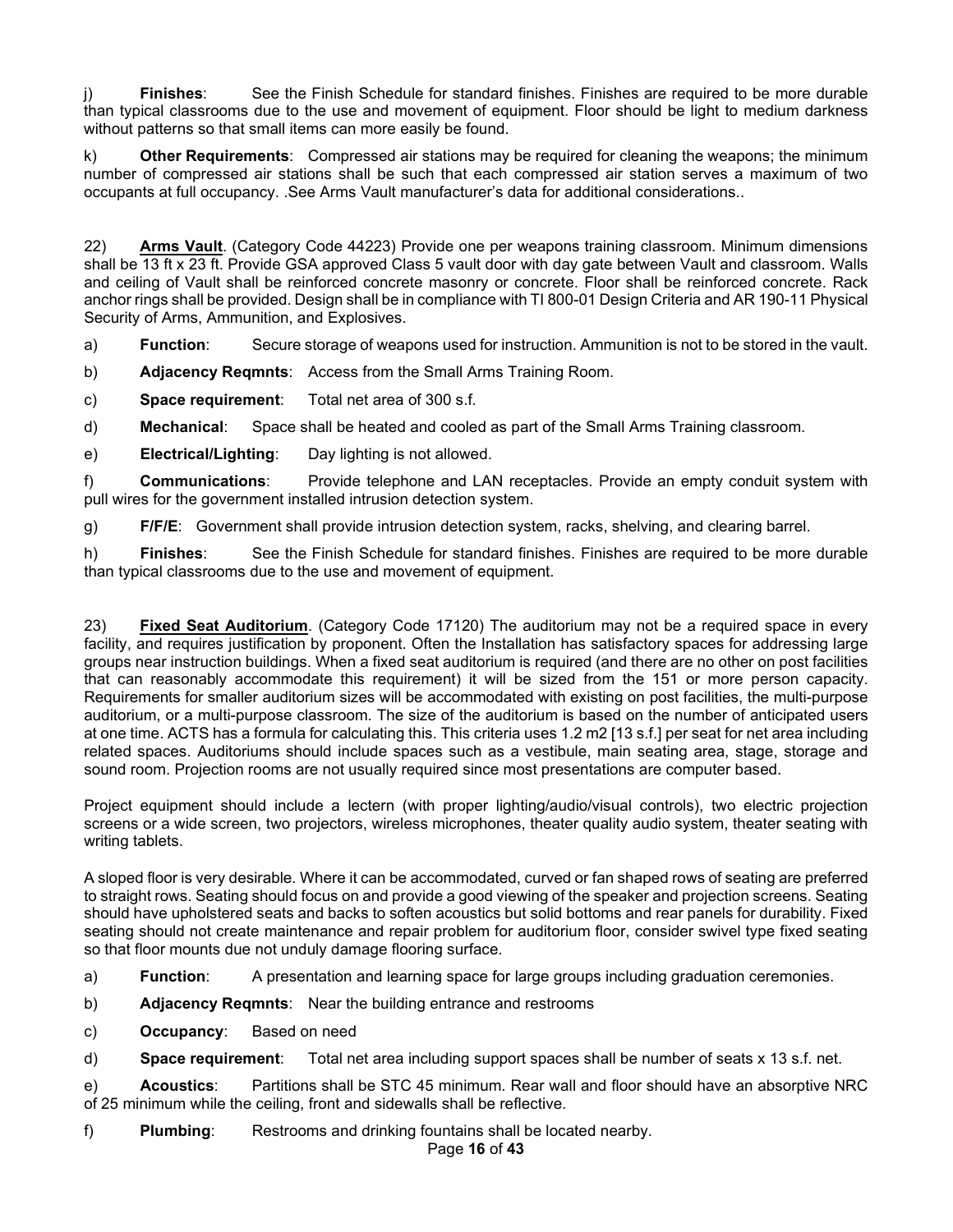g) **Mechanical**: Mechanical system shall be designed to accommodate partial to full occupancy with temperature control separate from other portions of the building. Equipment and airflow shall be quiet to meet noise level requirement. Each auditorium shall be divided into reasonable number of zones for appropriate thermal control.

h) **Electrical/Lighting**: Day lighting is not desirable or should be controlled. Lighting shall be zoned and dimmable with controls at the speaker's podium and rear wall.

i) **Communications**: Audio, video, cable television systems are required. A clock shall be provided on the rear wall. Provide telephone and LAN receptacles serving the podiums and stage areas; additional wall outlets will be evenly spaced around the room's perimeter at the rate on one per 500 SF of auditorium area.

j) **F/F/E**: Provide auditorium seating, projector mounting, a/v/ system rack, and audio system and projection screens. Government furnished equipment includes projectors, lectern, computers, freestanding tables and chairs as required for special functions.

- k) **Finishes**: See the Finish Schedule for standard finishes.
- l) **Other Requirements**: See code requirements for Assembly occupancies.

24) **Large Group Lecture**. (Category Code 17120) The multipurpose lecture space is meant for larger classes and diverse functions and may be used as a multi-purpose space (i.e., in-processing, out-processing, etc.). It may not be a required space in every facility and can often be shared between GIBs. The multipurpose auditorium is intended to seat from 71 up to 150 people using stackable. It requires storage space for the chairs. It is to have a raised podium/stage sized for the functions of the particular installation. The stage and seating area must accommodate persons with disabilities. A vestibule space and sound/projection room is not required.

Project equipment should include a lectern (with proper lighting/audio/visual controls), two electric projection screens, two projectors, audio system, wireless microphone, and stackable seating. A sloped floor is not acceptable in this multi-use space. Seating should focus on and provide good viewing of the speaker and projection screens.

a) **Function**: A multi-use gathering, presentation and learning space for large groups including graduation ceremonies.

b) **Adjacency Reqmnts**: Near the building entrance and restrooms

c) **Occupancy**: 71 – 150 people.

d) **Space requirement**: Total net area including support spaces shall be sized according to maximum of 25 s.f. per student, and minimum of 22 s.f. per student.

e) **Acoustics**: Partitions shall be STC 45 minimum. Rear wall and floor should have an absorptive NRC of 25 minimum while the ceiling, front and sidewalls shall be reflective.

f) **Plumbing**: Restrooms and drinking fountains shall be located nearby.

g) **Mechanical**: Mechanical system shall be designed to accommodate partial to full occupancy with temperature control separate from other portions of the building. Equipment and airflow shall be quiet to meet noise level requirement. Each auditorium shall be divided into reasonable number of zones for appropriate thermal control.

h) **Electrical/Lighting**: Day lighting is not desirable or if provided, should be controlled. Lighting shall be dimmable with controls at the speaker's podium and rear wall.

i) **Communications**: Provide telephone and LAN receptacles serving the podiums and stage areas; additional wall outlets will be evenly spaced around the room's perimeter at the rate on one per 500 SF of auditorium area. Audio, video, and cable television systems are required. A clock shall be provided on the rear wall

**F/F/E:** Provide projector mounting, a/v/ system rack, audio system, and projection screens. Government furnished equipment includes projectors, lectern, computers, freestanding tables and chairs as required for planned functions.

k) **Finishes**: See the Finish Schedule for standard finishes.

l) **Other Requirements**: See code requirements for Assembly occupancies.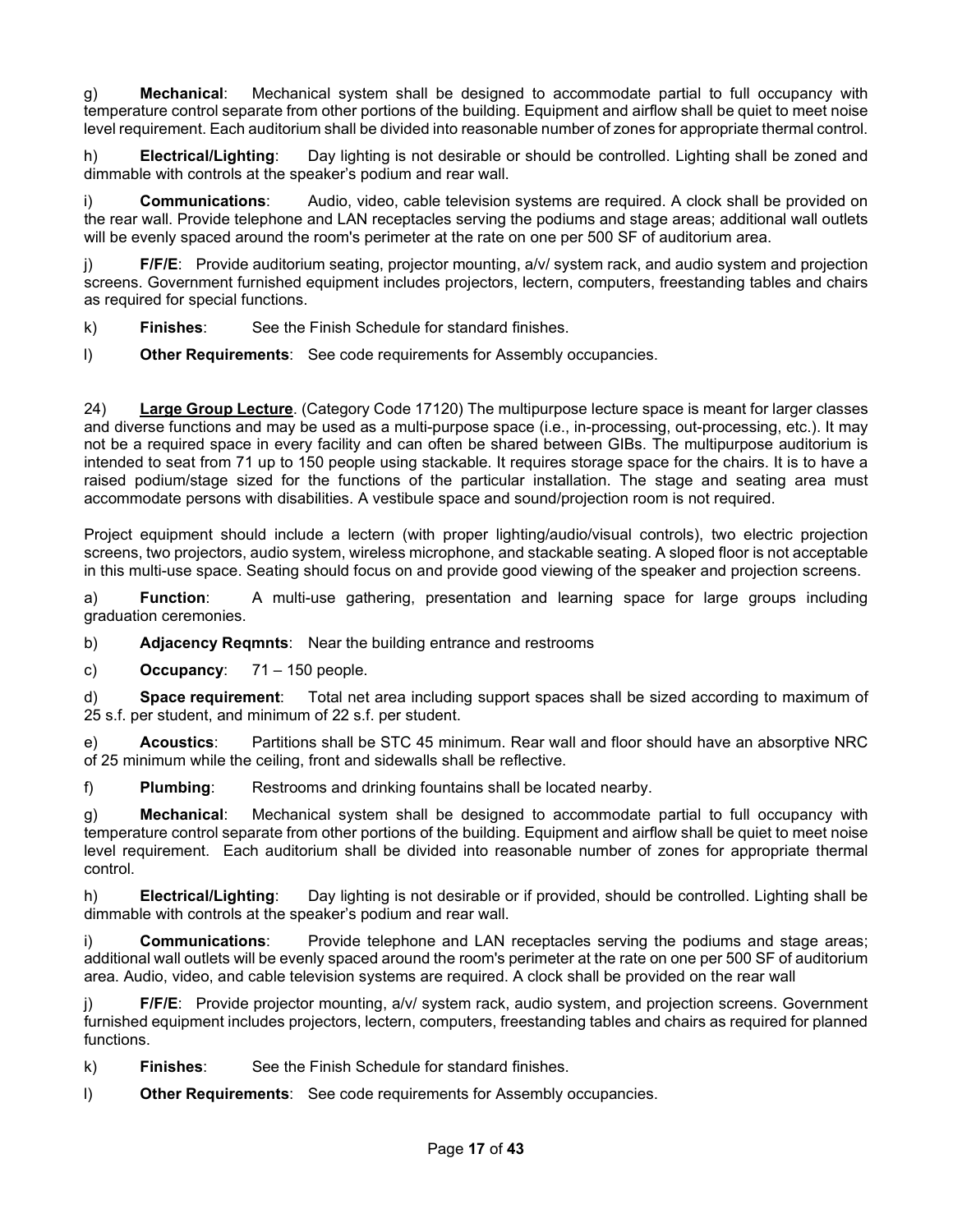25) **Army Continuing Education System (ACES) Classrooms and Support Space**. (Category Code 74025) These spaces often operate until late at night. Consider sharing classrooms with daytime general instruction space, but program as ACES facility so adequate support space is provided. See GIB classroom and office administration descriptions for selection of appropriate spaces. Include Information/Reception, College Offices, Counselor Offices, and Testing facilities listed below as required by the ACES function. For ACES, Instructor offices should be located near college offices and administration space instead of near classrooms; this provides more flexibility to change use of the space as requirements change. Sizing of ACES functional areas should be based maximum student load usually occurring in the early spring or late fall. Information/Reception Area is often located near the Break Area for overflow during peak registration times.

26) **College Office**. (Category Code 74025) This is a function of the ACES. The Army provides offices for those colleges serving their ACES. Each office varies in size based on the needs at the particular Installation. Provisions are usually made for shared offices by those colleges who do not provide full time staff on site.

- a) **Function**: Office space for administrative and counseling support to students.
- b) **Occupancy**: 2 students, 1 counselor.
- c) **Adjacency Reqmnts:** Near administrative area and reception area.
- d) **Space requirement**: Total net area at an average of 120 s.f. full time staff person.
- e) **Acoustics**: Partitions shall be STC 45 minimum.
- f) **Mechanical**: Space shall be heated, cooled, and ventilated.
- g) **Electrical/Lighting**: Day lighting is desirable, but not necessary and should be controlled when used.
- h) **Communications**: Space shall have telephone and LAN system including data and cable television.

i) **F/F/E**: Government/school furnished equipment includes workstations, seating, shelving, copier, storage cabinets, computers, fax and printers.

j) **Finishes**: See the Finish Schedule for standard finishes.

27) **Counselors**. (Category Code 74025) Counselors assist students in planning their education and registering or changing class schedules. The functional size, furnishings, seating and staff is based on the needs for an ACES facility. The requirement should be adjusted appropriately based on Installation needs. In some facilities, counselors will also require administrative assistance. Space for assistants would be programmed as a counselor office function at a ratio of approximately one per five counselors.

Some situations require the counselor store additional materials in the office in which case additional room size is justified in accordance with Army Regulation 405-70. Some counselors have larger groups to counsel in which case it is preferable to use common meeting/conference space. Planners shall adjust the room size on the worksheet as appropriate for these special situations.

- a) **Function**: Private office for counseling.
- b) **Occupancy**: One counselor, 2 students.
- c) **Adjacency Reqmnts**: Near administrative area and reception area.
- d) **Space requiremen**t: Total net area of 120 s.f. per counselor.
- e) **Acoustics**: Partitions shall be STC 45 minimum.
- f) **Mechanical**: Space shall be heated, cooled, and ventilated.
- g) **Electrical/Lighting**: Day lighting is desirable, but not necessary and should be controlled when used.
- h) **Communications**: Space shall have telephone and LAN connections.

i) **F/F/E**: Government furnished equipment includes workstations, seating (for counselor plus 2 students), shelving, bulletin/white board, telephone, computer, and printer.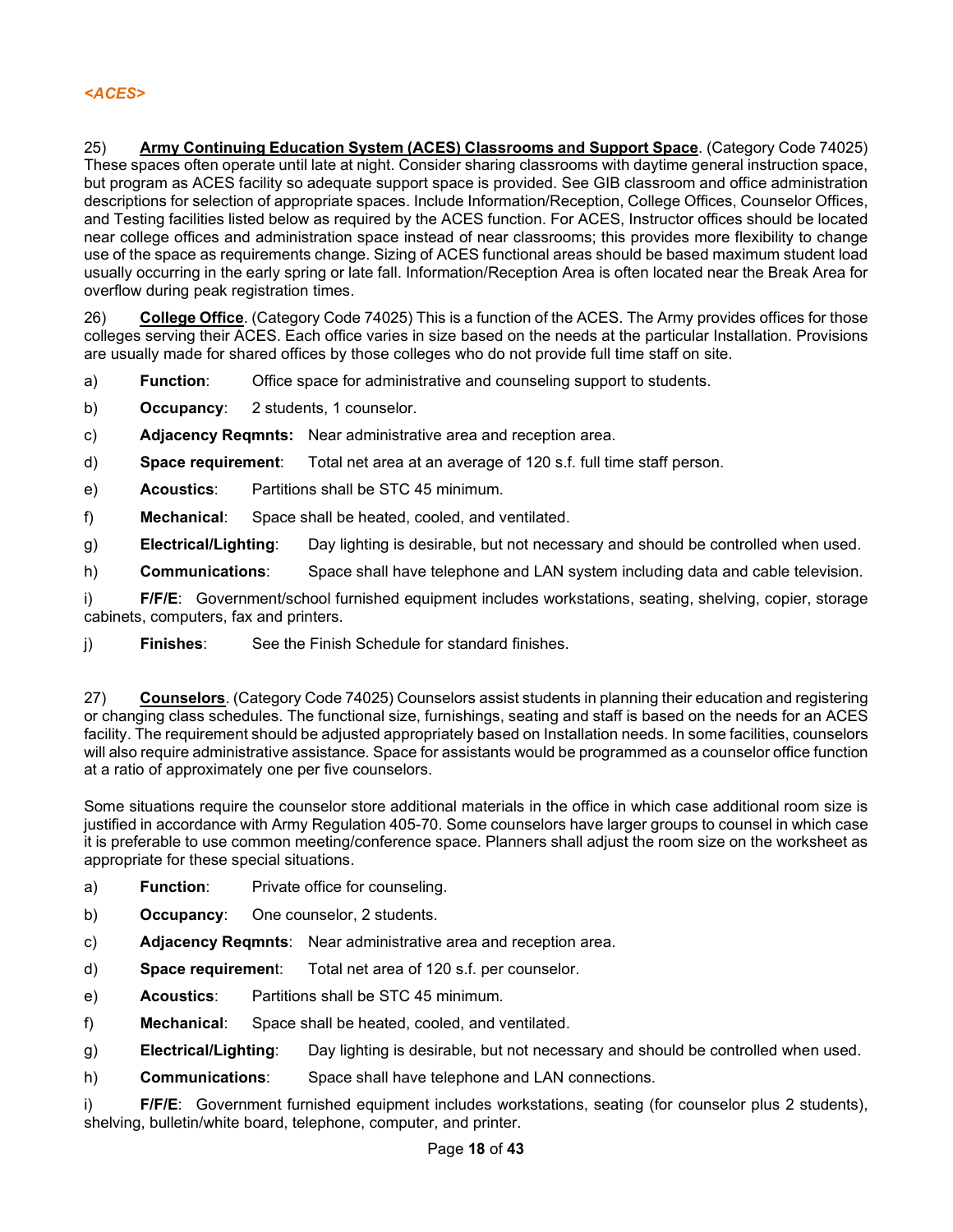j) **Finishes**: See the Finish Schedule for standard finishes.

28) **Testing Room**. (Category Code 74025) Testing is generally a requirement of ACES. The space shall also be useable as a Multi-Purpose Classroom. Testing requires space for traditional (paper) and computer testing as well as administration, observation and storage space. One proctor is required for each 15 students; testing rooms are normally set up for 15 or 30 students. The testing room and process shall comply with AR 611-5 Personnel and Classification Testing and DANTES Exam Program Handbook.

The space shall be sized for 30 students but dividable as two rooms for testing 15 on each side. The moveable partition shall provide an STC rating equal to the requirement for fixed wall construction. An intercom system shall be used between the Control Room and each side of the Testing Room. A minimum of 4 speakers and microphones shall be used for each 15-student area.

a) **Function**: Student testing.

b) **Occupancy**: 30 students, 2 instructors

c) **Adjacency Reqmnts**: Testing Control Room and within a quiet area of the facility.

d) **Space requirement**: STC 48.

e) **Mechanical**: Mechanical system shall be designed to accommodate partial to full occupancy with temperature control separate from other portions of the building. Each classroom shall have individual temperature control.

f) **Electrical/Lighting**: Day lighting is not necessary. Electric lighting shall be switched to allow variable lighting levels.

g) **Communications**: Room shall be wired like multi-purpose classroom for power and data connections at each seat. The standard intercom addressing all classrooms shall not be used in the Testing Room.

h) **F/F/E**: Government shall provide desk approximately 2 ft deep by 3 ft wide for use with or without computers and seating. Desks that have transparent tops with a computer monitor below are a desirable feature to allow computer based testing and paper testing without changing room arrangement. Provide wall clock, marker board, and tack board.

i) **Finishes**: See the Finish Schedule for standard finishes.

29) **Testing Control Room**. (Category Code 74025) Certain testing must be observed from an adjacent space. The Control Room shall comply with AR 611-5 Personnel and Classification Testing and DANTES Exam Program Handbook. A large observation window shall be used with one-way glass. The Testing Control Room is approximately 150 s.f. and included with the Testing Room because it is an integral requirement. With proper layout, a single Testing Control Room could serve two 30-person rooms. The space also requires approximately 70 s.f. of miscellaneous Storage (furniture, materials and computers) and approximately 70 s.f. of Secure Storage connected to the Testing Control Room. All of these spaces are included in the Testing Room net area. Some facilities may have two personnel assigned to this space, requiring separate computers and a test scanner. Students will not have access to the test control room.

- a) **Function**: Observe testing, store test.
- b) **Occupancy**: 1 2 instructor(s).
- c) **Adjacency Reqmnts**: Testing rooms.
- d) **Space requirement**: Total net area of 290 s.f..
- e) **Acoustics**: STC 48.

f) **Mechanical**: Space shall be heated and cooled as part of the Test Room.

g) **Electrical/Lighting**: Day lighting is not desirable. Lighting shall be dimmable to enhance use of oneway glass.

h) **Communications**: Public address going to other classrooms shall be included in the Test Control Room. Provide an intercom to the Test Room. Space shall have telephone and LAN connections.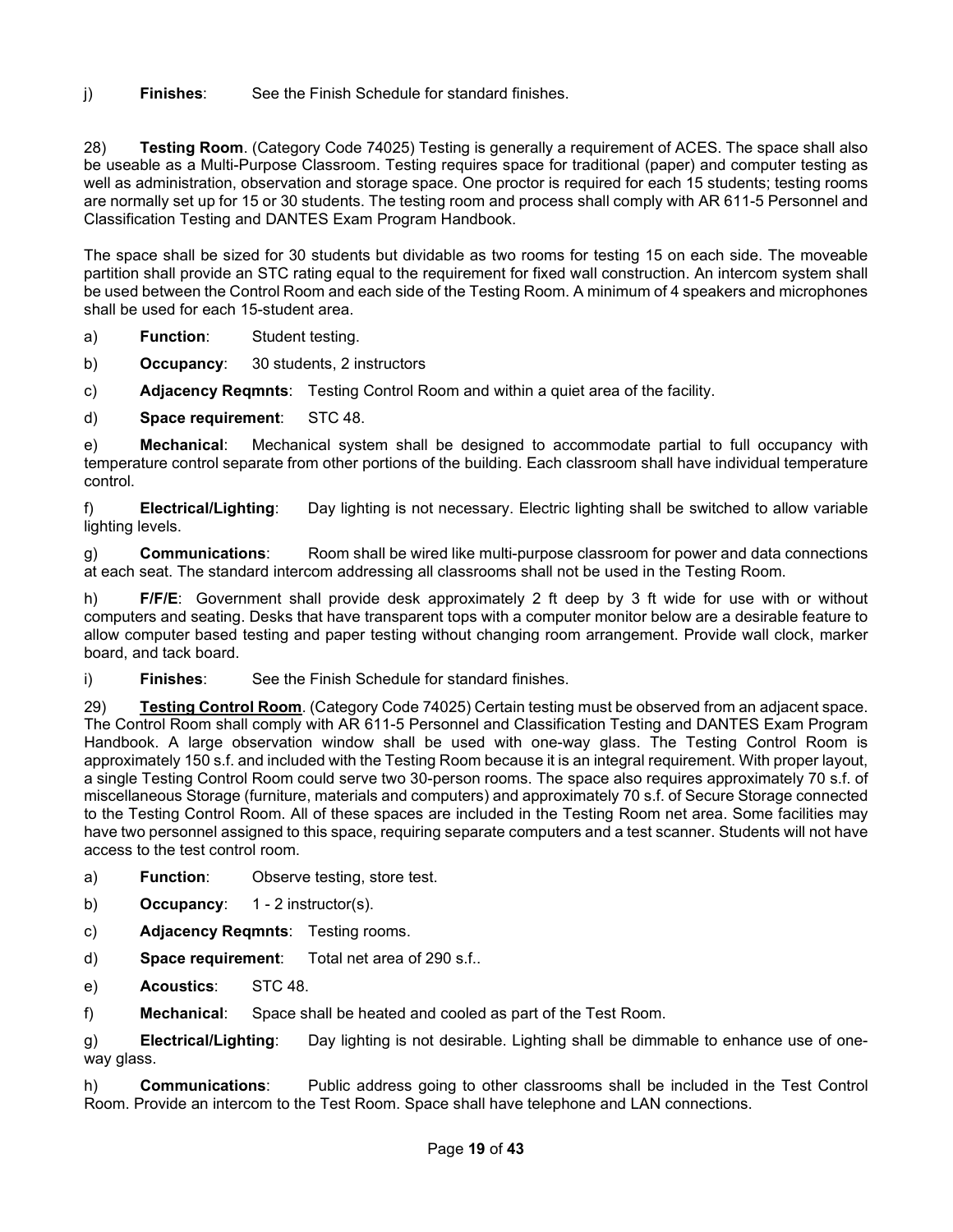i) **F/F/E**: Government shall provide safe, files, shelves, seating, computer, test scanner, and printer. Provide built-in counter, observation window with one-way glass, window blind, coat hooks, and tack board.

j) **Finishes**: See the Finish Schedule for standard finishes.

30) **Testing Administrator**. (Category Code 74025) An office space for a test administrator is required in some facilities but is often combined with the Testing Control room in ACES facilities.

a) **Function**: Office.

b) **Occupancy**: 2 students, 1 administrator

c) **Adjacency Reqmnts**: Near Testing Rooms.

d) **Space requirement**: Total net area of 110 s.f.

e) **Mechanical**: Space shall be heated, cooled, and ventilated.

f) **Electrical/Lighting**: Day lighting is desirable, but not necessary and should be controlled when used.

g) **Communications**: Space shall have telephone and LAN connections.

h) **F/F/E**: Government furnished equipment includes workstations, seating (for administrator plus 2 students), shelving, file cabinet, telephone, computer, and printer.

i) **Finishes**: See the Finish Schedule for standard finishes.

# *</ACES>*

31) **Broadcast Studio.** (Category Code 13175) The space is used to record and send out instructor information. The digital information may be produced, copied and distributed from the space to the Network Operations Center. From there it may be broadcast on the SEN.

a) **Function**: Digital recording of video and audio information.

b) **Occupancy**: 2 staff.

c) **Adjacency Reqmnts**: Quiet, remote location away from mechanical equipment.

d) **Space requirement**: Total net area 450 s.f.

e) **Acoustics**: Partitions shall be STC 52 minimum. Rear wall and floor should have an absorptive NRC of 25 minimum while the ceiling, front and sidewalls shall be reflective.

f) **Mechanical**: Space shall be heated, cooled, and ventilated with individual temperature control. System shall be quiet to meet noise level requirement.

g) **Electrical/Lighting**: Day lighting is not desirable. Consider use of studio lighting to eliminate facial shadows.

h) **F/F/E**: Government furnished equipment includes audio/visual recording and broadcast equipment, workstations, seating, shelving, storage cabinets, computers, printer, studio lighting and recording equipment.

i) **Finishes**: See the Finish Schedule for standard finishes. Low contrast between materials is important for better camera function. A blue color scheme is recommended because it provides a technically correct broadcast quality VTT background.

32) **Applied Instruction Building Module**. (Category Code is dependent on actual use) This document does not include specific criteria for Applied Instruction spaces but does allow the planner/designer to input requirements in the GIB programming worksheet. Installation specific requirements must be evaluated and input to the programming and design documents. Refer to the latest Real Property Planning and Analysis System (RPLANS) and Facility Planning System (FPS) reports for category codes 1713x for various types of applied instruction facilities.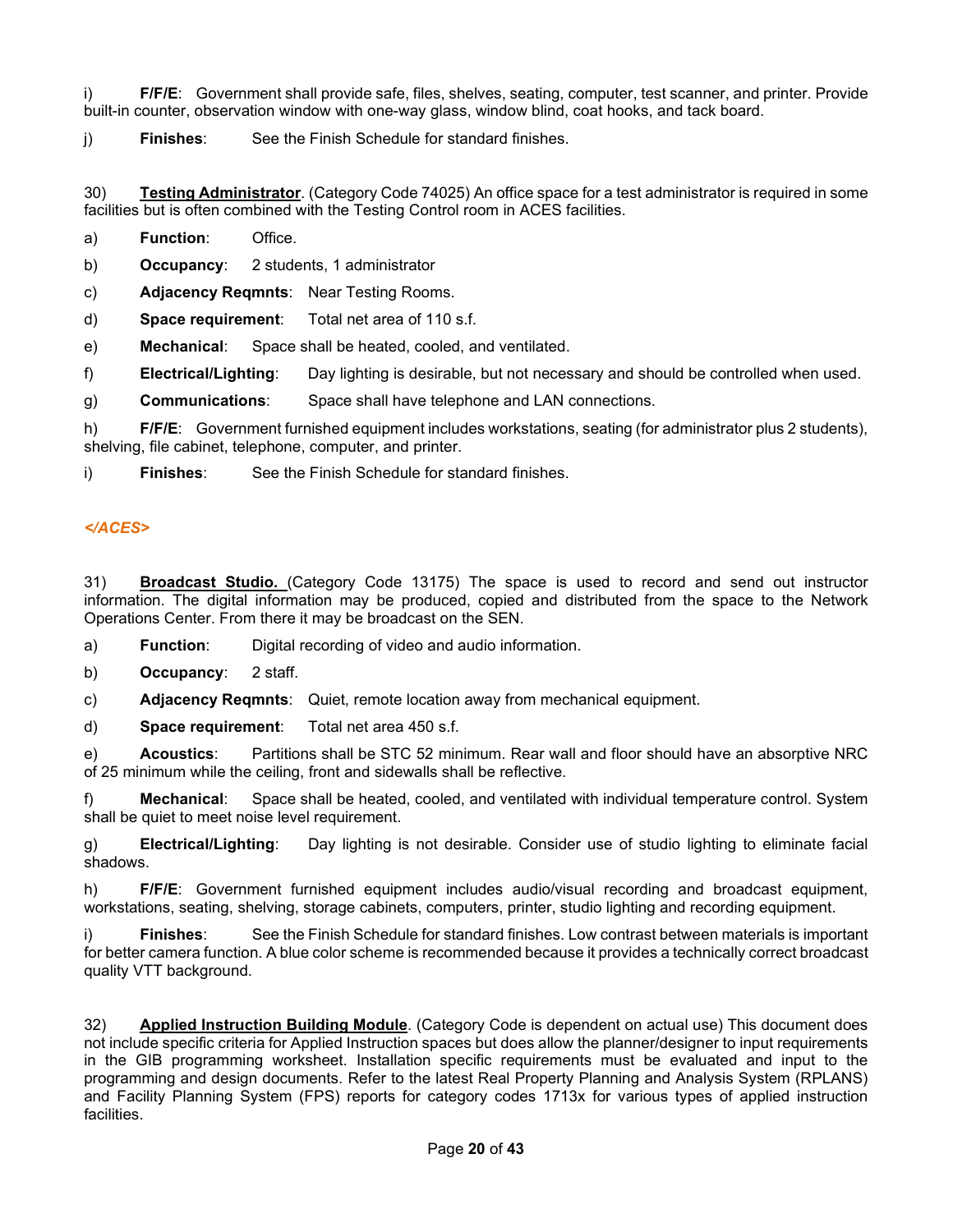Applied Instruction often includes special equipment such as vehicle lifts, pneumatic tools, high bay work/training areas, special electricity, large quantities of water or cooling, special supply and disposal requirements, and unique ventilation. Examples of applied instruction training facilities are vehicle maintenance, helicopter maintenance, dive tanks, ordnance, large weapons, and equipment instruction.

a) **Function**: Instruction for specific hands-on applications often involving military equipment.

b) **Occupancy**: Student and instructor load is based on the particular requirements of the Applied Instruction and must be programmed on an individual basis.

c) **Adjacency Reqmnts**: Applied Instruction often requires bringing in equipment, therefore facilities must be located near delivery.

d) **Space requirement**: Total net area is based on the particular requirements of the Applied Instruction and must be programmed on an individual basis.

e) **Acoustics**: Consider appropriate acoustic treatments to separate from classroom and administrative spaces. Partitions shall be STC 45 minimum.

f) **F/F/E**: F/F/E requirements are specific to the instruction being taught.

g) **Finishes**: Finishes are generally more industrial in durability and appearance than used for General Instruction spaces.

h) **Communications**: Provide telephone and LAN receptacles.

33) **Student Break and Vending Area**. (Category Code 17120) Separate instructors and students break areas required. Student Break area works well as an open "food court" style space in coordination with the Vending Area, offering flexibility in types of seating and gathering. A variety of machines/food selection is necessary. The installation shall determine the number and type of machines to be used. Acoustic separation from classrooms is important. In two story facilities, a Break/Vending area may be required on each floor. In ACES facilities it is advantageous to locate this near the Reception area for over flow during class registration.

Designers shall coordinate with the installation AAFES on number and size of vending machines to be provided so the result will be a designed/coordinated space for the actual government provided equipment.

a) **Function**: Serves as a snack vending and break area for students and workers.

b) **Adjacency Reqmnts**: Adjacent to corridor and vertical circulation. Restrooms and drinking fountains shall be located nearby. Relationship to outdoor areas is desirable.

c) **Space requirement**: Total net area is calculated as a function of the student load.

d) **Acoustics**: Determined by surrounding spaces.

e) **Plumbing**: Include an electric water cooler nearby. Plumbing as required for vending machines (coffee).

f) **Mechanical**: Space shall be heated, cooled, and ventilated. Heat Load of the vending machines shall be included in cooling load calculations.

g) **Electrical/Lighting**: Provide receptacles for vending machines, refrigerator, coffee maker and microwave oven.

h) **Communications**: Include speaker for corridor PA system. Provide wall (Installation access only) telephone receptacles. Consider providing two pay phones. (Verify phone requirements with Installation).

i) **F/F/E**: Government shall provide trash/recycle receptacles, seating and tables. AAFES will provide vending machines. Provide tack boards.

j) **Finishes**: See the Finish Schedule for standard finishes. Casework with durable finishes.

k) **Other Requirements**: Exterior windows are desirable. Provide casework with lockable storage below. Plan for restocking of vending machines.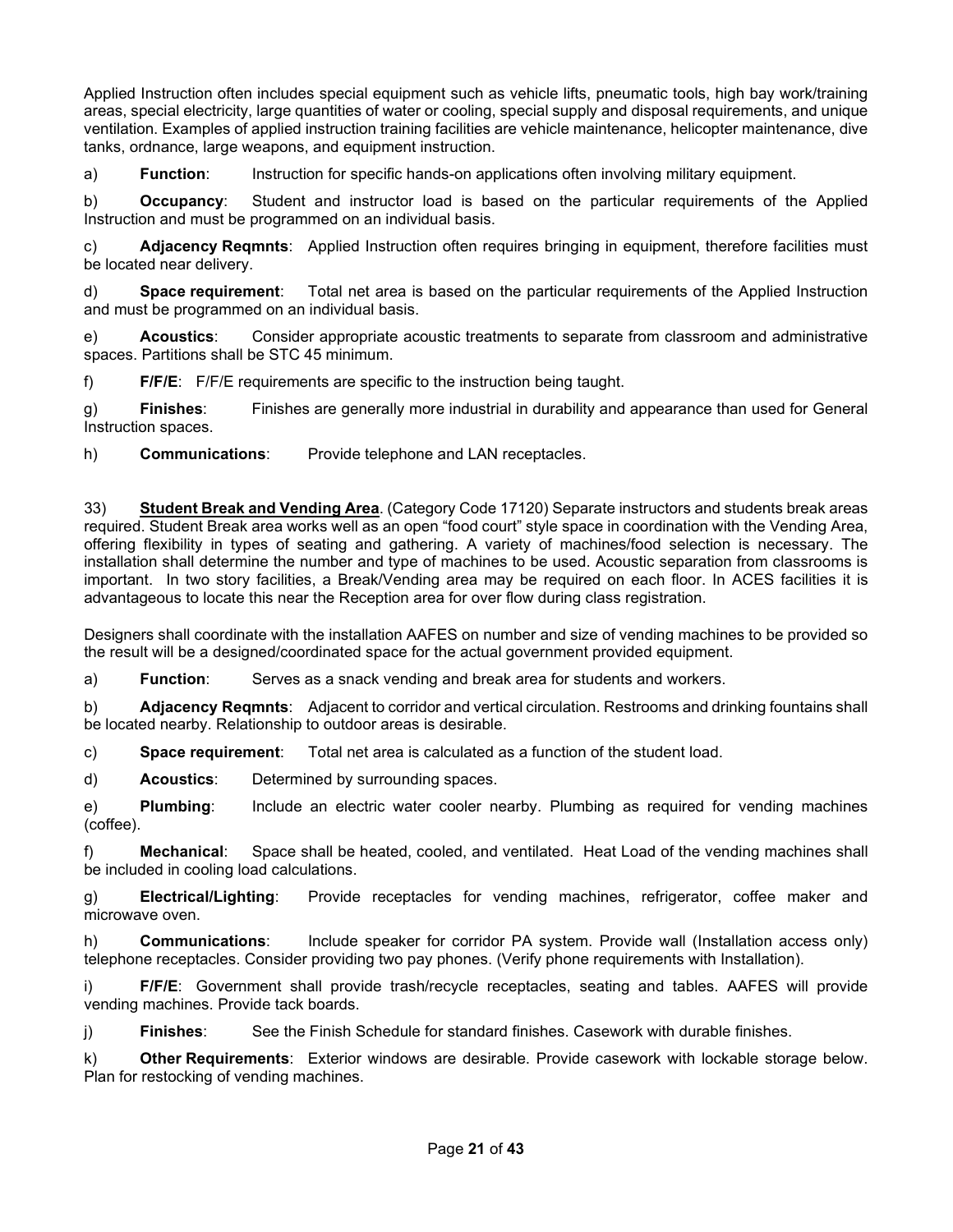34) **Staff Break Area**. (Category Code 17120) Separate administrative staff and students break areas are required. Distributed staff break areas may be required for instructors in multi-story facilities, otherwise it is usually in a centralized location. Generally staff will share the student vending machine. In facilities with less than 30 staff, a staff break area is not required, but may still be provided. The staff space shall be an enclosed space. Acoustic separation from classrooms is important. Provide for handicapped accessibility.

a) **Function**: Serves as a snack and break area for staff.

b) **Occupancy**: varies.

c) **Adjacency Reqmnts**: Adjacent to corridor and vertical circulation, near Administration areas.

d) **Space requirement**: Total net area is calculated as a function of the number of total staff and instructors serving the building, in accordance with the Army Standard.

e) **Acoustics**: Partitions shall be STC 45 minimum.

f) **Plumbing**: Plumbing connections for a refrigerator ice maker and coffee maker. Provide a single bowl polished stainless steel sink and instantaneous hot water dispenser.

g) **Mechanical**: Space shall be heated, cooled, and ventilated.

h) **Electrical/Lighting**: Provide convenience receptacles as well as receptacles for refrigerator and counter top appliances.

i) **Communications**: Provide telephone and LAN receptacles. Include speaker for corridor PA system.

j) **F/F/E**: Government shall provide trash/recycle receptacles, vending machines (if not provided elsewhere), refrigerator, coffee maker, microwave oven, seating and tables. Provide wall and base cabinets, and tack boards.

k) **Finishes**: See the Finish Schedule for standard finishes. Casework with durable finishes.

l) **Other Requirements**: Exterior windows are desirable. Provide casework with lockable storage below.

## D. COMMON AREAS: - Building Support Spaces

1) **Vestibule**. (Category Code 17120) A vestibule or air lock shall be provided at the main entrance.

a) **Function**: Reduce drafts and improve energy efficiency.

b) **Adjacency Reqmnts:** Exterior and Lobby

c) **Space requirement**: Total net area of 80 s.f.. The net area is part of the gross area factor calculation.

d) **Mechanical**: Space may be heated in cool climates.

e) **Finishes**: See the Finish Schedule for standard finishes. Use durable materials and take the opportunity to continue exterior material palette into the building.

f) **Other Requirements**: Provide a recessed entrance floor mat. Exterior glazing should be insulated.

2) **Loading Dock**. (Category Code 17120) A loading dock is important for new standalone facilities. It should be remote from the student entrance, and have storage and vertical circulation. In large facilities (over 3716 m<sup>2</sup> [40,000 s.f.]), where delivery of supplies or instruction material is received daily, loading docks are usually required. The dock shall be raised with a platform height at 1097 mm [3 ft-6 inches] above lowered truck area. Dock shall include a roof, dock leveler and stairs.

a) **Function**: Receiving area.

b) **Adjacency Reqmnts**: Near Material Storage and Service Elevator. Remote from student entrance.

c) **Space requirement:** Total net area 160 s.f... Gross area impact for this space is calculated at 50% and equals 80 s.f...

- d) **Acoustics**: Isolate from Classrooms and Testing.
- e) **Plumbing**: Drain truck pit.
- f) **Electrical/Lighting**: Provide lighting and outdoor weatherproof receptacles.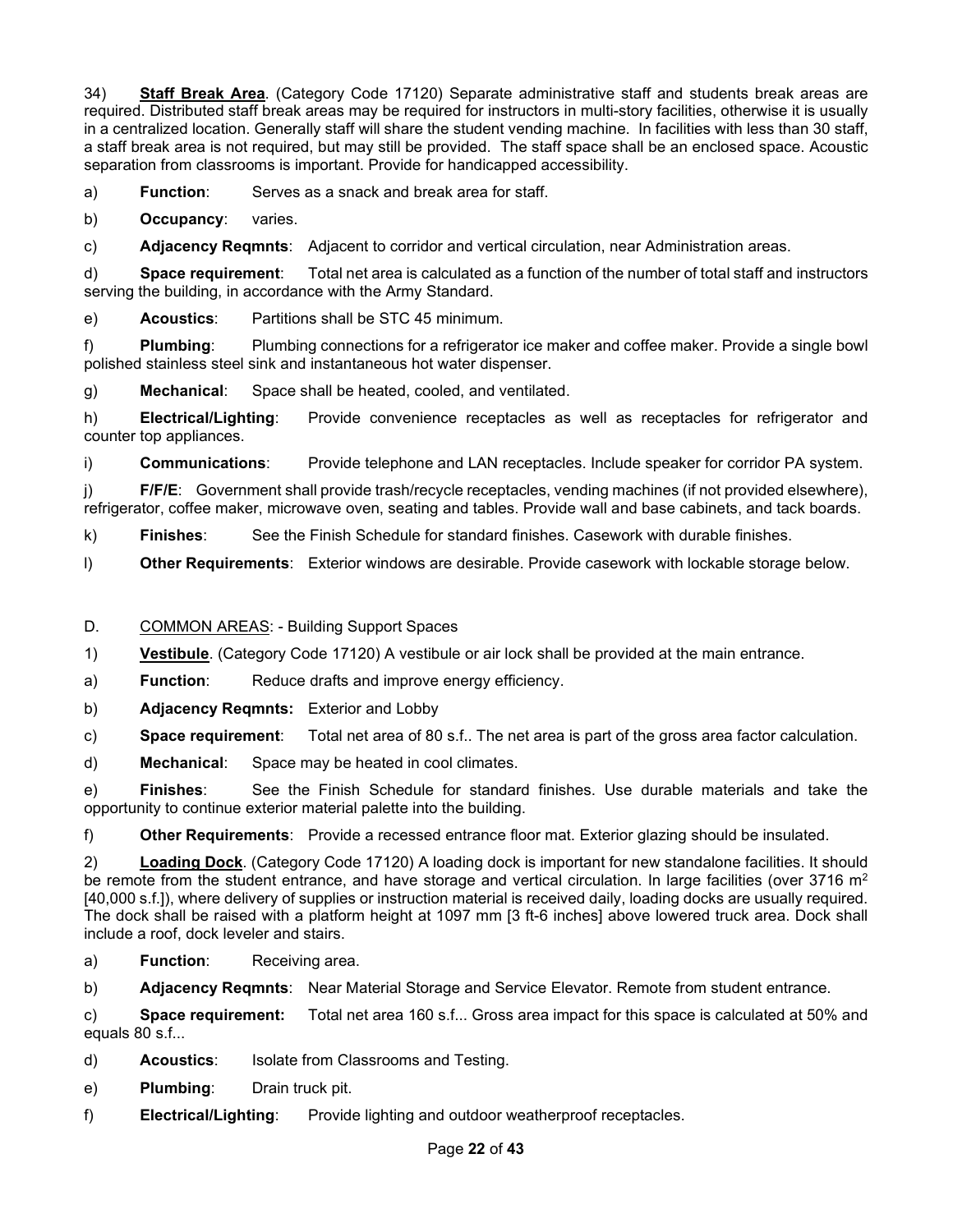g) **Communications**: Space shall have an intercom to the Facility Manager's Office.

h) **Finishes**: See the Finish Schedule for standard finishes.

3) **Restrooms**. Plan on proper male/female ratio and for surges when classes break. Currently, many installations have a greater male instruction program than female and this must be considered when determining fixture counts. In facilities with more than 30 staff, separate administrative restrooms from student restrooms. Minimum number of fixtures shall be as required by International Plumbing Code (Business occupancy). Consider additional fixtures to handle surge of students. Arrange entrance to provide visual privacy.

a) **Function**: Restrooms for occupants. Include accessible fixtures as required by code.

b) **Adjacency Reqmnts**: Adjacent to corridor, near classrooms, student break and vending areas, staff break areas and administrative area.

c) **Space requirement**: The area is part of the gross area factor calculation. Total net area is calculated at approximately 4% of gross area subtotal.

d) **Plumbing**: Efficiently locate fixtures. Toilets, urinals, and lavatories shall have automatic valves. Installation shall determine if the valves are battery or hardwired. Provide a minimum of one floor drain with Trap Seal Primer connection; locate floor drain outside of traffic areas.

e) **Mechanical**: Space shall be heated, cooled, and ventilated.

f) **Electrical/Lighting**: Provide GFI-protected convenience receptacles. Provide occupancy sensors for automatic control of lighting.

g) **Communications**: Include speaker for corridor PA system.

h) **F/F/E**: Provide countertop-mounted lavatories, floor mounted toilets, and wall-hung urinals. Countertops shall be solid surfacing materials. Provide toilet partitions at each toilet, and urinal partitions between urinals. Partitions shall be solid polymer plastic, overhead-braced type. Provide the following toilet accessories: one continuous mirror full width of countertop at countertop mounted lavatories; full length mirror; one paper towel dispenser/waste receptacle per three toilet fixtures; one soap dispenser per lavatory; one toilet tissue dispenser per toilet; one robe hook on each toilet partition door. In addition, for Women's room provide one sanitary napkin disposal per toilet and consider one sanitary napkin/tampon vending machine. Toilet accessories shall be fabricated from stainless steel, provide semi-recessed units where possible. Government shall provide trash receptacles.

i) **Finishes**: See the Finish Schedule for standard finishes.

j) **Other Requirements**: Consider the need for showers and locker rooms on a per project basis. Actual need must be compared to available facilities (building location relative to other facilities such as housing and physical fitness centers).

4) **Janitor Closet**. Provide one at each group of toilets on each floor of the building. Minimum area: 4.5 m 2 [48 s.f.]. Room shall be accessed from the corridor. Provide one floor mounted mop sink and mop rack for three mops. One Janitor's Closet is required on each floor minimum.

a) **Function**: Sink and storage of cleaning supplies, soap, paper products, floor buffer, and wet vacuum.

b) **Adjacency Reqmnts**: Near toilets.

c) **Space requirement**: Total net area of 4.5 m2 [48 s.f.] The net area is a part of the of the gross area factor calculation.

d) **Plumbing**: Faucet shall be designed to support a bucket and have a threaded end to receive a hose. Provide vacuum breaker for faucet.

e) **Mechanical**: Space shall be ventilated.

f) **Electrical/Lighting**: Provide a GFCI protected receptacle near the shelving wall.

g) **F/F/E**: Provide shelving.

h) **Finishes**: See the Finish Schedule for standard finishes.

5) **Mechanical Room**. Provide dedicated interior spaces and exterior areas for plumbing, fire protection, and HVAC equipment. Size and locate rooms (including doorways) to allow equipment removal and maintenance. Provide floor openings and vertical shaft spaces as necessary.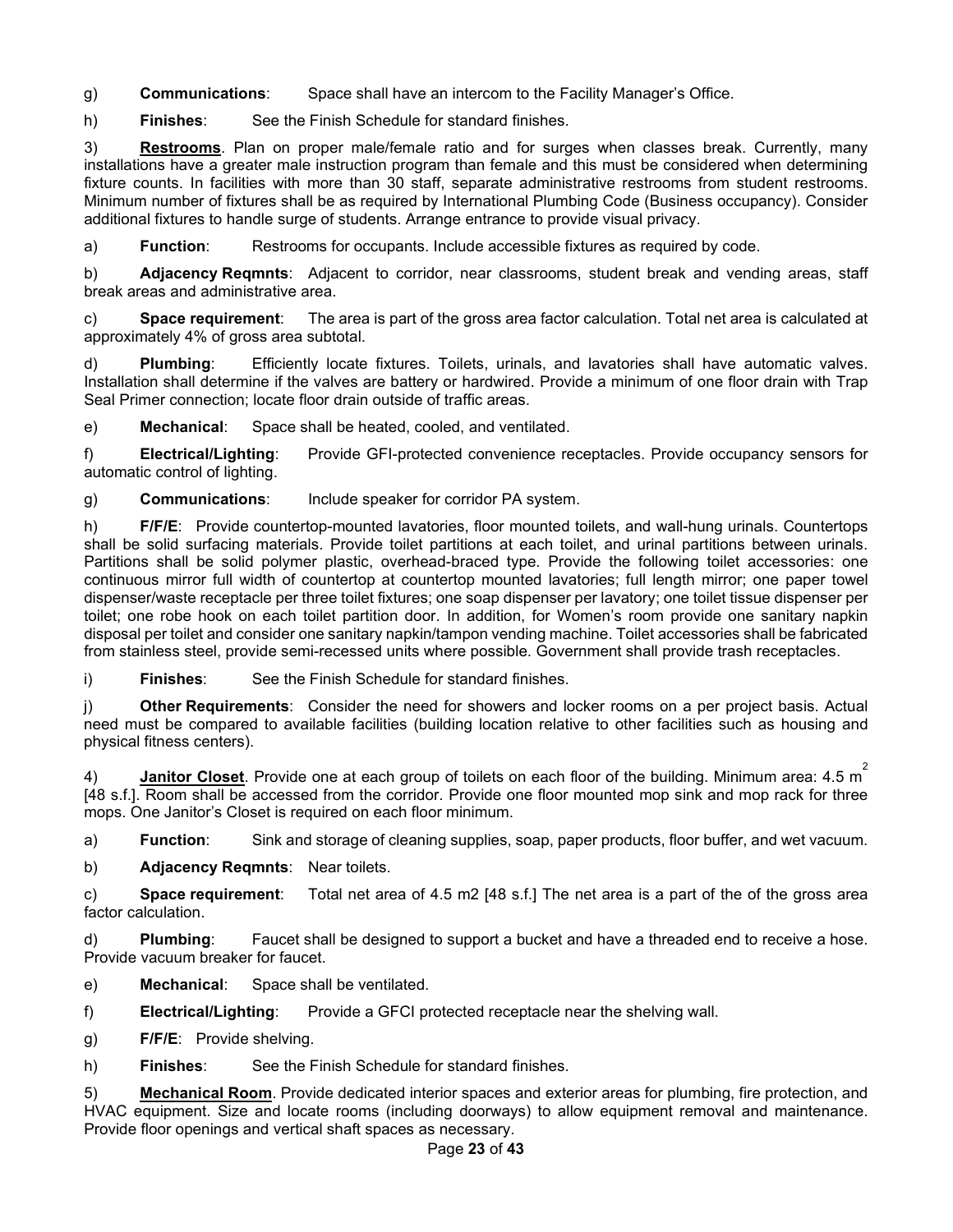a) **Function**: Mechanical support spaces for the building.

b) **Adjacency Reqmnts**: Locate main mechanical room on ground floor with doors opening to exterior. Mechanical support spaces shall not be used for storage or other purposes; access to mechanical spaces will be limited to authorized personnel. Locate exterior mechanical equipment and air intake and openings in exterior walls to comply with force protection standards.

c) **Space requirement**: The area is part of the gross area factor calculation. Total net area equal to 5% of the gross building area subtotal for planning purposes. Actual required area shall be determined during programming based on Installations and environmental requirements.

d) **Plumbing**: Provide plumbing as required for functions of the space.

e) **Mechanical**: Space shall be heated independently from the remainder of the building. Space shall be ventilated.

f) **Electrical/Lighting**: Provide convenience receptacles as well as requirements for equipment.

g) **Communications**: Provide telephone service for energy management system and maintenance use.

h) **Finishes**: See the Finish Schedule for standard finishes.

**Other Requirements**: Locate air intake and exhaust openings to provide optimum indoor air quality. Locate air intakes to meet AT/FP requirements.

6) **Electrical Room**. Provide dedicated interior spaces and exterior areas for electrical equipment. Size and locate rooms (including doorways) to allow equipment removal and maintenance. Provide floor openings and vertical shaft spaces as necessary. Provide minimum of one electrical room per floor.

a) **Function**: Electrical support spaces for the building.

b) **Adjacency Reqmnts**: Locate main electrical equipment room on ground floor. Electrical rooms on upper floors should be located to allow efficient distribution. Size and locate rooms to allow equipment removal and maintenance. Electrical rooms shall not be used for storage or other purposes; access to electrical rooms will be limited to authorized personnel. Locate exterior electrical equipment to comply with force protection standards.

c) **Space requirement**: The area is part of the gross area factor calculation. Total net area equal to 1.5% of the gross building area subtotal for planning purposes. Actual required area shall be determined during programming based on Installations and environmental requirements.

d) **Plumbing**: Do not run plumbing over electrical panels.

e) **Mechanical**: Space shall be ventilated. Shall be cooled as necessary to keep the electrical equipment functioning properly.

f) **Electrical/Lighting**: Provide convenience receptacles.

g) **Communications**: Provide telephone service for fire alarm and security systems and maintenance use. Finishes: See the Finish Schedule for standard finishes.

h) **Other Requirements**: Electrical service to the building shall be underground. Provide masonry screen walls with lockable metal access gates around outdoor equipment Coordinate with requirements of Installation Design Guide. It is preferable to locate transformer within the screened mechanical equipment area. Comply with AT/FP standards.

7) **Communications (Comm) Room**. A Communications Room is required to manage building connection to telephone, fiber optic, cable television, and other infrastructure. For GIBs larger than 10,000 square feet, multiple Communications Rooms are required and are to be arranged in accordance with the I3A Technical Criteria. The room shall not be located remote from the Network Operations Center (NOC) or classrooms for the purpose of being located near Department of Public Works managed spaces such as Mechanical or Electrical Rooms. The Communications Room shall serve the NOC, which is the primary means of distributing information/communications systems through the facility to desktops. Provide additional communications closets as required to meet the I3A Technical Criteria.

- a) **Function**: Communications service to the building.
- b) **Adjacency Reqmnts**: Within service distance to NOC.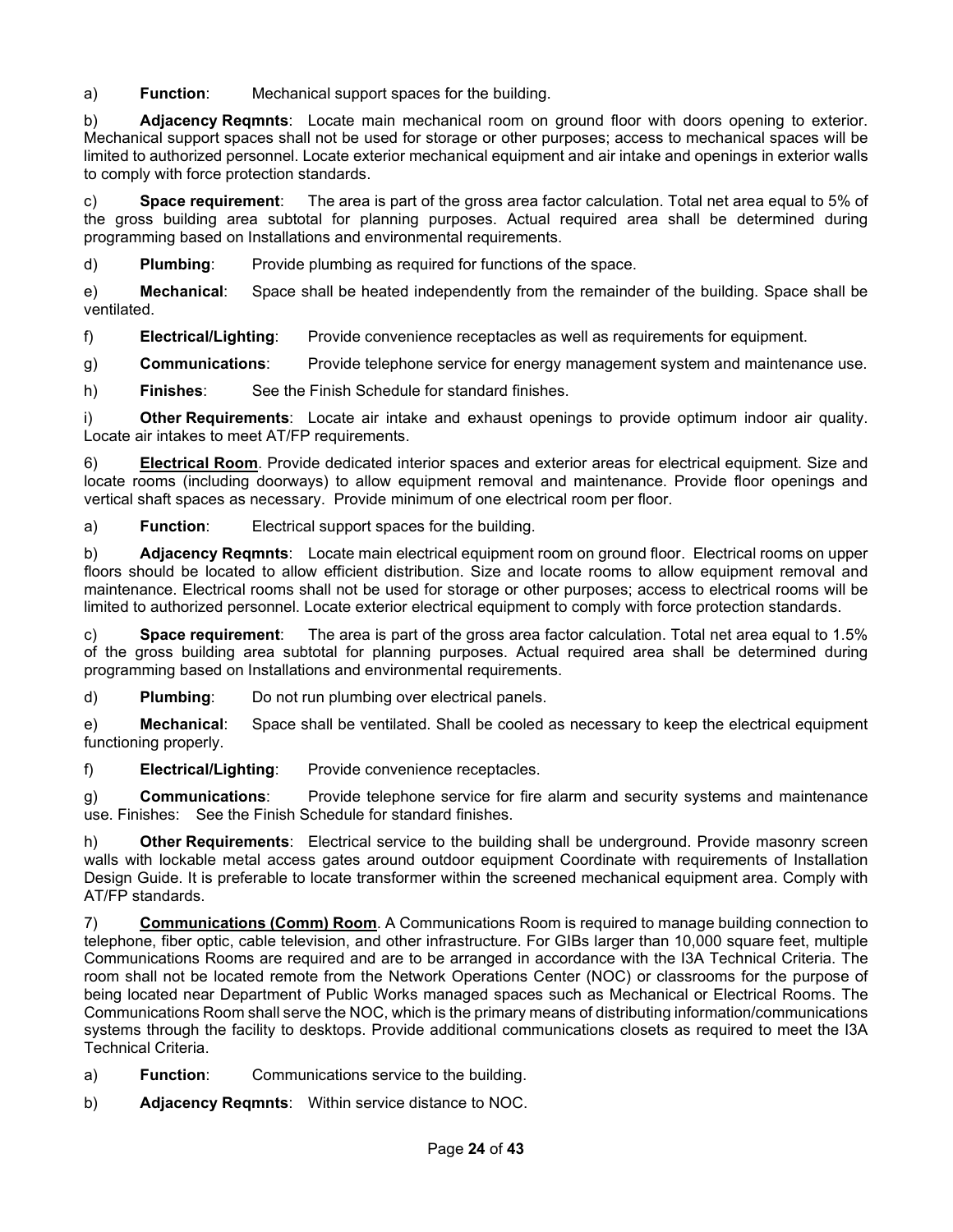c) **Space requirement**: The area is part of the gross area factor calculation. Total net area of communications room(s) to be 1.1% of the Gross square footage of the building. Communications rooms must be a minimum dimension of 10x8 feet.

d) **Mechanical**: A dedicated system shall be provided for year round air conditioning. The unit shall control and maintain room temperature and humidity to meet criteria for Comm. Room. Provide positive pressure with respect to adjacent spaces.

e) **Electrical/Lighting**: Provide convenience receptacles and power connections and lighting in accordance with I3A criteria.

f) **Communications**: Provide telephone and LAN receptacles in accordance with I3A criteria.

g) **F/F/E**: GFGI distribution hardware, switches, servers, etc. Provide backboards and racks.

h) **Finishes**: See the Finish Schedule for standard finishes.

i) **Other Requirements**: Communications service to the building shall be underground.

8) **Corridors**. Provide as required for circulation; minimum corridor width shall be as required by applicable codes, but not less than 7 ft for student classroom corridors, while 8 to 12 ft is appropriate in large facilities, and 5 ft for administrative areas. Provide glazed aluminum (or other material as required by the Installation Design Guide) storefront doors at public entrances. Provide abuse-resistant wall material/finish in the corridors to applicable height. Provide insulated hollow metal doors and frames for exterior service areas.

a) **Function**: Circulation and egress; movement of equipment and people throughout

b) **Adjacency Reqmnts**: Adjacent to stairs, elevator, exterior entrances and classrooms, and other core areas.

c) **Space requirement**: Total net area as required by design. The net area of corridors is part of the gross area factor calculation.

d) **Acoustics**: See requirements for adjacent rooms

e) **Mechanical**: Space shall be heated and cooled.

f) **Electrical/Lighting**: Provide convenience receptacles (15 m [50 ft] o.c. minimum).

g) **Communications**: Provide wall telephone and LAN receptacles as required for safety and security. Public address system shall be provided in the corridors and public areas.

h) **F/F/E**: Provide room identification signage at doors to each room.

i) **Finishes**: See the Finish Schedule for standard finishes.

j) **Other Requirements**: Overhang or recess at exterior doors is desirable for weather protection. Provide vestibules at secondary entrances as required by the Installation. Coordinate user requirements for access control of exterior corridor doors. Where equipment on carts or dollies is regularly moved through corridors, add requirement for wall guard and corner guard protection

9) **Stairs.** Provide as required for circulation and egress in multi-story buildings. Interior stairs are preferable in most climates. A stair shall be conveniently located near the Lobby/Elevator/Public Entrance to the building. Minimum stair width shall be as required by applicable codes, but not less than 1118 mm [44 inches.] The main student use stair should be at least four feet wide. Provide exit signage. Stair doors shall have glazed panels (comply with code requirements for fire ratings and safety glazing). Exterior stairs shall be cast-in-place concrete construction. Interior stairs shall be cast-in-place concrete or steel construction with concrete-filled treads. Open risers and metal grating treads are prohibited.

a) **Function**: Circulation and egress, movement of equipment and people between floors.

b) **Adjacency Reqmnts**: Adjacent to corridors, exterior entrances. Main stair should be located close to public main entrance.

c) **Space requiremen**t: Total net area is part of the gross area factor calculation.

- d) **Mechanical**: Fire stairs shall be heated in cool climates. The main stair shall be cooled and heated.
- e) **Finishes**: See the Finish Schedule for standard finishes.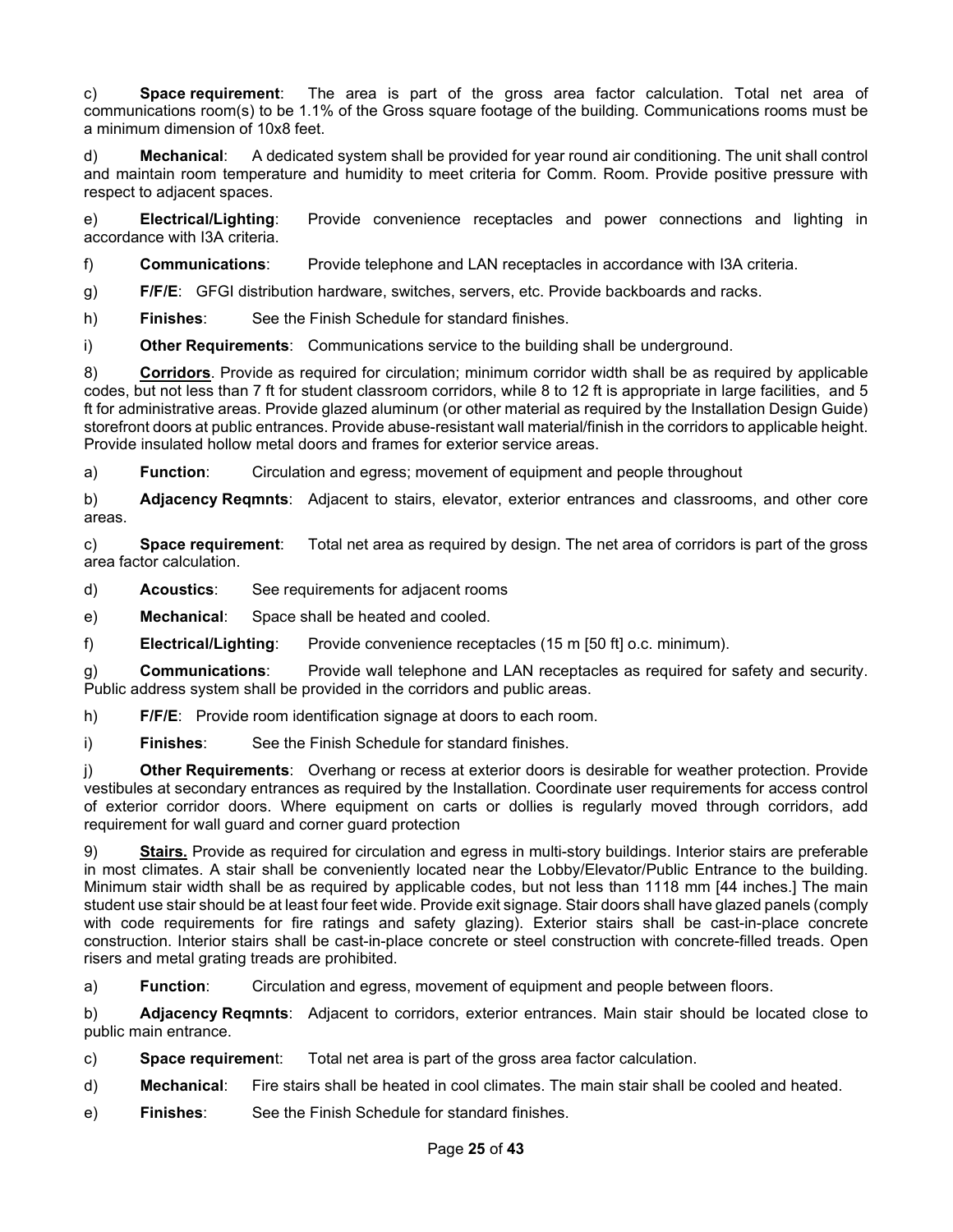10) **Elevator**. Provide at least one hydraulic passenger elevator in each multi-story building. Some facilities will require an additional passenger and freight elevator but the designer should focus on convenient stair design and locations to minimize the need for elevators. Passenger elevator: 1134 kg [2,500 lb] capacity, minimum 22860 mm [75 feet] per minute speed; center opening doors. Elevator is required for handicapped accessibility to floors not on ground level.

a) **Function**: Vertical conveyance of people, equipment and furniture.

b) **Adjacency Reqmnts**: Adjacent to corridor, near main entry for public use. The freight elevator shall be located near the receiving and computer maintenance areas.

c) **Space requirement**: Total net area is part of the gross area factor calculation.

d) **Acoustics**: STC 48 for both the elevator shaft and the equipment room.

e) **Plumbing**: Elevator pit shall have a sump as required by code.

f) **Mechanical**: Equipment room shall be ventilated.

g) **Electrical/Lighting**: Lighting in passenger elevators shall be recessed down lights

h) **Communications**: As required by Elevator Code.

i) **Finishes**: See the Finish Schedule for standard finishes. Car door and front: satin finish stainless steel. Hoist way entrance doors and frame: satin finish stainless steel.

j) **Other Requirements**: Provide one elevator machine room in each multi-story building adjacent to elevator and corridor. Consider locating the machine room door on the exterior of the building to reduce noise in the building. Size to comply with equipment and code requirements.

11) **General Storage**. Storage is required for furniture, computers, etc. when rearranging classroom layout.

a) **Function**: Storage space for furniture and equipment.

b) **Adjacency Reqmnts**: Near classroom and receiving areas.

c) **Space requirement**: The net area is part of the gross area factor calculation. Total net area equal to 2% of the gross building area subtotal.

d) **Mechanical**: Space may be heated, cooled, and ventilated as determined by the storage requirement.

e) **Electrical/Lighting**: Day lighting is not desirable. Provide convenience power receptacle. Each room shall have individual lighting control that switches off automatically when the room is not in use[1](#page-25-0).

f) **Finishes**: See the Finish Schedule for standard finishes.

12) **Lactation Room**. Lactation room is a mandatory space in accordance with Army Policy. Design Criteria shall be in accordance with the American Institute of Architects (AIA) *Lactation Room Design,* and the following*;*

a) **Function:** Provide secure, quiet, single user, dedicated space for lactation..

b) **Adjacency Reqmnts**: convenient location for staff and student use.

c) **Space requirement** Total net area of 100 s.f..

d) **Mechanical:** Space shall be heated, cooled, and ventilated in accordance with use. Use sound attenuated ducts. Provide individual temperature control.

e) **Electrical/Lighting**: . Provide convenience power receptacle for lactation equipment. Room shall have individual lighting control that switches off automatically when the room is not in use. Lighting shall be anti-glare, and appropriately warm color rendition.

f) **Communications**: Provide telephone and data.

g) **Finishes**: See the Finish Schedule for standard finishes. Finishes should be a neutral palette to support a quiet environment. Décor shall be minimal.

h) **Other Requirements**: Base cabinets and storage.

<span id="page-25-0"></span><sup>1</sup> This is an Army Standard for GIB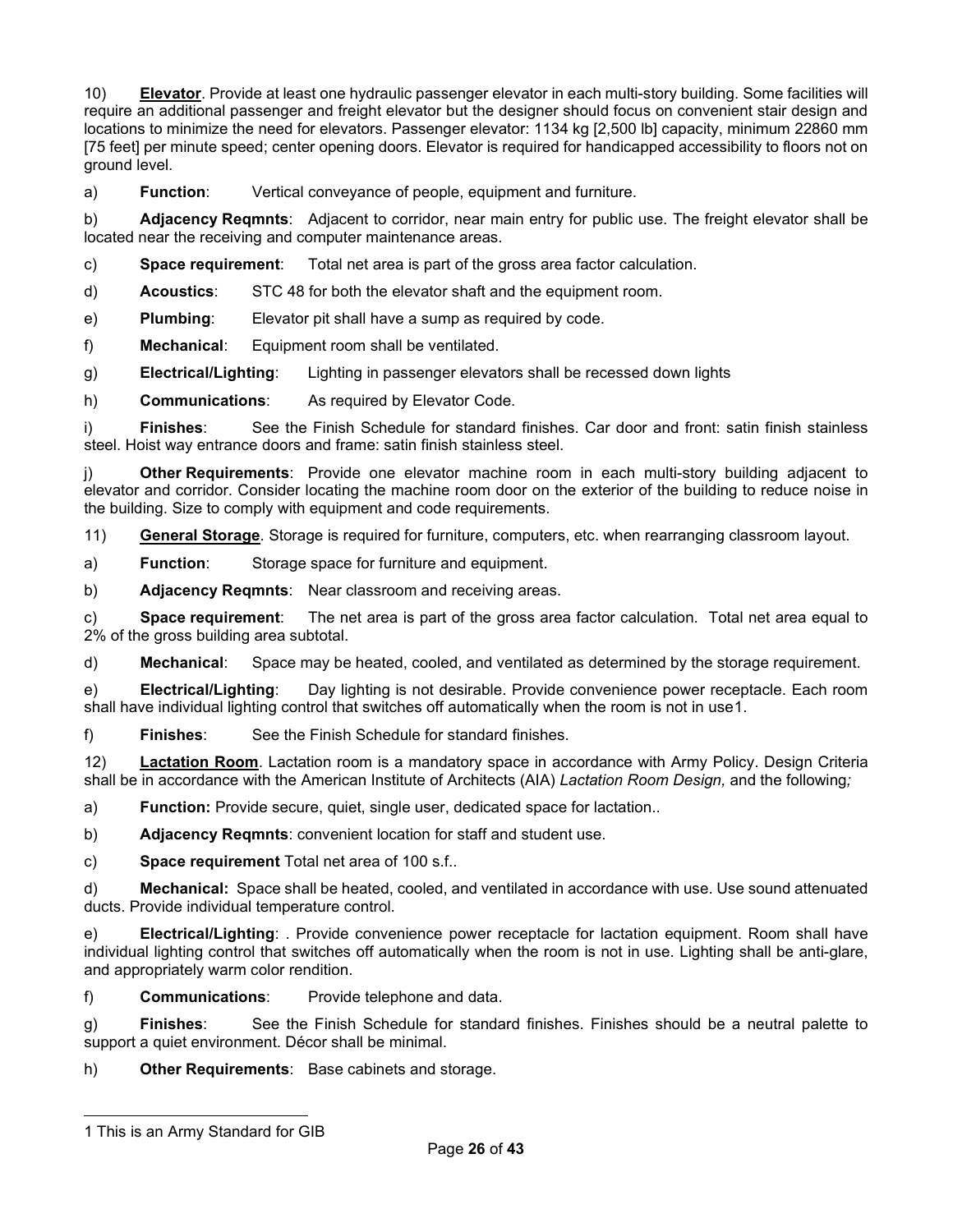## 3.3. SITE FUNCTIONAL REQUIREMENTS

A. GENERAL: The Site shall accommodate parking and vehicular access, maintenance, equipment yards, trash removal, outdoor storage, break areas, etc., See also 3.4 Site and Landscape Requirements for expanded technical requirements and criteria:

B. PARKING: Comply with the requirements of Technical Instructions 804-11 Design for Non-Organizational or Privately Owned Vehicle (POV) Site Circulation and Parking and Technical Instructions 800-01 Design Criteria, Chapter 3 Site Planning and Design Criteria. Special consideration is required for number of parking spaces when an ACES function is included in the project. ACES's may include off base students that will increase the parking requirement. ACES requires parking for 50% of the ACES classroom seats. Where located adjacent to existing activities, consider shared parking areas.

1) **Function**: Parking for staff and students.

2) **Adjacency Reqmnts**: Near entrances, accessible from roads, and in compliance with ATFP standards.

3) **Electrical/Lighting**: Provide lighting in compliance with the Installation Design Guide.

4) **F/F/E**: Comply with the Installation Design Guide.

5) **Finishes**: Comply with the Installation Design Guide for signage, lighting and furnishings.

C. OUTDOOR BREAK AREA: This space is desirable in appropriate climates but do not locate where it will disturb classes. Assure this space is not located near mechanical fresh air intakes or noisy equipment.

1) **Function**: Near Break/Vending Area for staff and students.

2) **Occupancy**: 30 students.

3) **Adjacency Reqmnts**: Convenient to vending, away from main building entrance. Away from mechanical fresh air intake louvers.

4) **Space requirement**: Outdoor Break Area is not a part of the calculated area unless it is a covered space in which case the gross area is calculated at 50% of net. This would be programmed for the individual needs of the Installation.

- 5) **Acoustics**: Avoid conflicts with Classrooms.
- 6) **Plumbing**: Assure area is properly drained.

7) **Electrical/Lighting**: Provide area lighting for nighttime use.

8) **Communications**: Include area on the public address system.

9) **F/F/E**: GFGI appropriate seating and ash/trash/recycle receptacles as desired by the Installation. Comply with the Installation Design Guide.

10) **Finishes**: Low maintenance outdoor finishes. Comply with the Installation Design Guide.

11) **Other Requirements**: Assure surfaces are well drained.

D. EQUIPMENT YARD: Equipment yards shall be provided in compliance with ATFP and the Installation Design Guide to house and screen mechanical and electrical equipment, satellite antennas, emergency generators, etc. Access to the yards shall be provided for maintenance; consider the use of turf pavers for vehicle access.

1) **Function**: To enclose and screen equipment from view.

2) **Adjacency Reqmnts**: Place out of the main pedestrian and vehicular flow but in a location that can be accessed for repair work and convenient for utility lines to the mechanical/electrical rooms. Comply with ATFP setback from buildings.

- 3) **Finishes**: Comply with the Installation Design Guide.
- 4) **Electrical/Lighting**: Provide outdoor weatherproof receptacle outlets for maintenance purposes.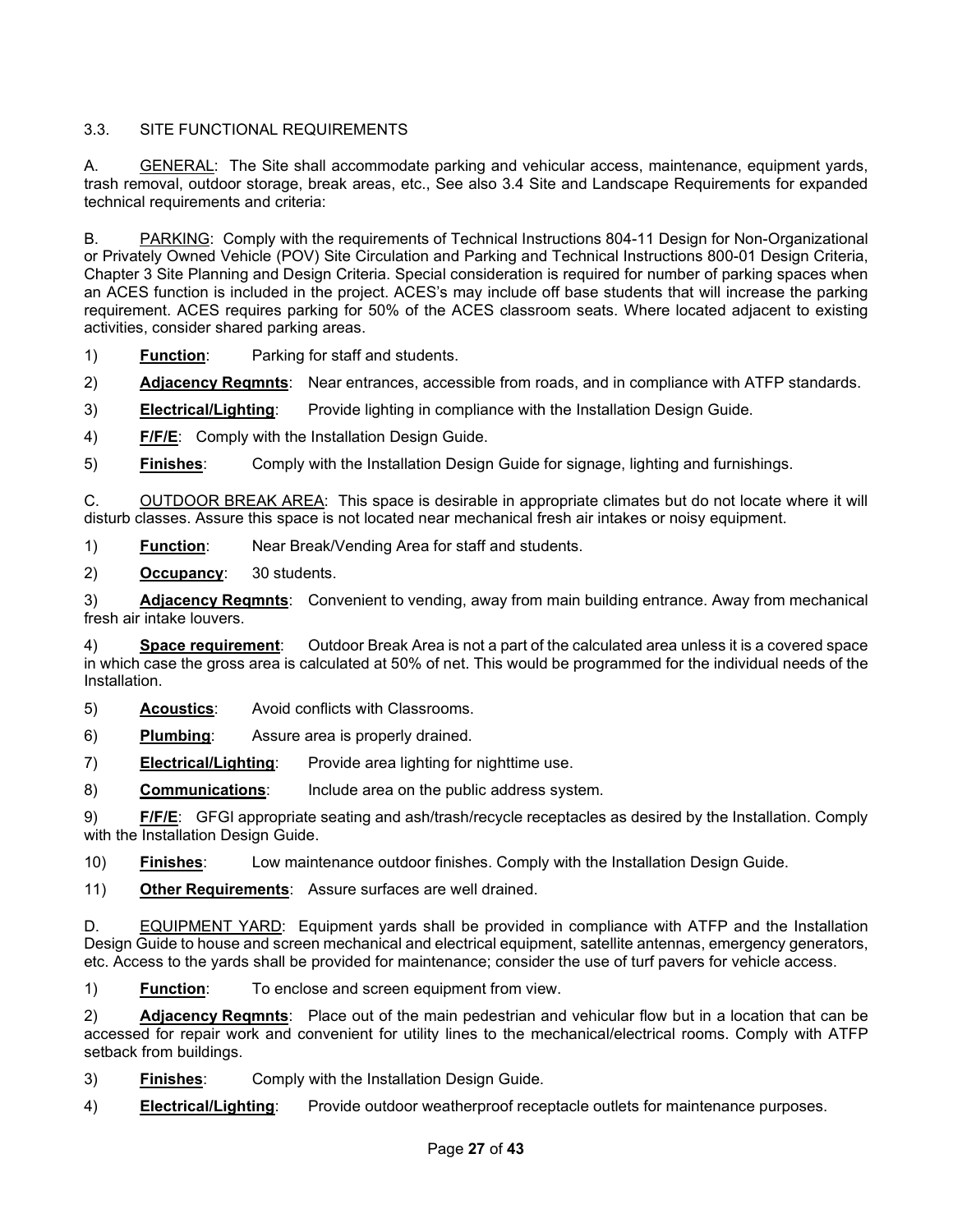5) **Other Requirements:** Provide masonry screen walls. Coordinate with requirements of Installation Design Guide.

E. DUMPSTER ENCLOSURE: If a dumpster is provided, provide an enclosure. Consider accommodating recycling in the same enclosure.

1) **Function**: To enclose dumpsters and screen from view.

2) **Adjacency Reqmnts**: Place out of the main pedestrian and vehicular flow but in a location that can be accessed by truck for emptying the dumpster. Comply with AT/FP required setback from buildings.

3) **F/F/E**: Provide bollards on the exterior to protect from vehicles. Provide bollards on the interior to prevent dumpsters from bumping the rear wall.

4) **Finishes**: Comply with the Installation Design Guide.

5) **Other Requirements**: Provide size, gates and landscape in accordance with the Installation Design Guide. Assure the height is adequate for the dumpsters to be used. Provide a reinforced concrete apron for the front tires of the truck to bear on. Use landscape screening.

F. OUTDOOR STORAGE: Storage facility for outdoor equipment such as lawn maintenance equipment may be considered. The structure must be consistent with Installation Design Guide and same architectural theme and color scheme as the GIB.

1) **Function**: To store equipment away from the building.

2) **Adjacency Reqmnts**: Place out of the main pedestrian and vehicular flow but in a location that can be accessed by lawn maintenance equipment. Comply with AT/FP required setback from buildings.

3) **Space requiremen**t: Net area of approximately 11.1 m<sup>2</sup> [120 s.f.] is required. Confirm with Installation.

4) **Finishes**: Comply with the Installation Design Guide.

5) **Other Requirements**: Use landscape screening.

3.4. SITE AND LANDSCAPE REQUIREMENTS

A. GENERAL: Site Planning Objective. Provide a functional layout of buildings and site elements. The site plan should place emphasis on creating a safe work environment. Arrange vehicular circulation to minimize conflict with pedestrian circulation. Pavement marking and signage shall clearly delineate traffic patterns, especially important to first time visitors at the site. Integrate sustainable design principles by retaining and using existing topography to advantage; preserve environmentally sensitive areas and reduce overall project impact on the site.

B. SITE DESIGN: Site planning is an essential aspect of the facility design. The art of site planning requires the interdisciplinary involvement of the community planner, architect, landscape architect, civil, mechanical, electrical, and communication engineers. The facility must be located in relation to other functional areas such as temporary duty housing, transportation facilities, an auditorium, and library, ACES facility, dining facilities and housing where the facility is a consolidated GIB/ACES facility. Siting should consider shared use parking based on the time that adjacent facilities are in use. The design of vehicular paths, pedestrian paths and landscape design can define the functional campus yet enhance the flow into and out of the area. Provide appropriate buffer areas to separate and visually isolate the facility from adjacent areas. Consider providing landscaping or other screening between incompatible land uses.

C. VEHICLE TRAFFIC: Site the facility so it is clearly visible to pedestrians, cars and delivery vehicles. Separate service/delivery access from the student/staff access and circulation. Plan for daily deliveries to the loading area in larger facilities. Control vehicular access within UFC 4-010-01 standoff distances for the building.

D. PARKING AND VEHICULAR CIRCULATION: Comply with UFC 3-210-02 Privately Owned Vehicles (POV) Site Circulation and Parking. Coordinate parking and vehicular circulation with AT/FP standards. A site traffic impact study should be done to determine the traffic patterns and impact on the local roads and circulation patterns. Access requirements for fire equipment, trash/recycling removal, and service vehicles on site should be considered. Consider shared use parking with adjacent sites. Design entrance and exit drives for safe and controlled traffic flow. Consider pavement maintenance and snow removal (if applicable) in the design. Consider the use of alternate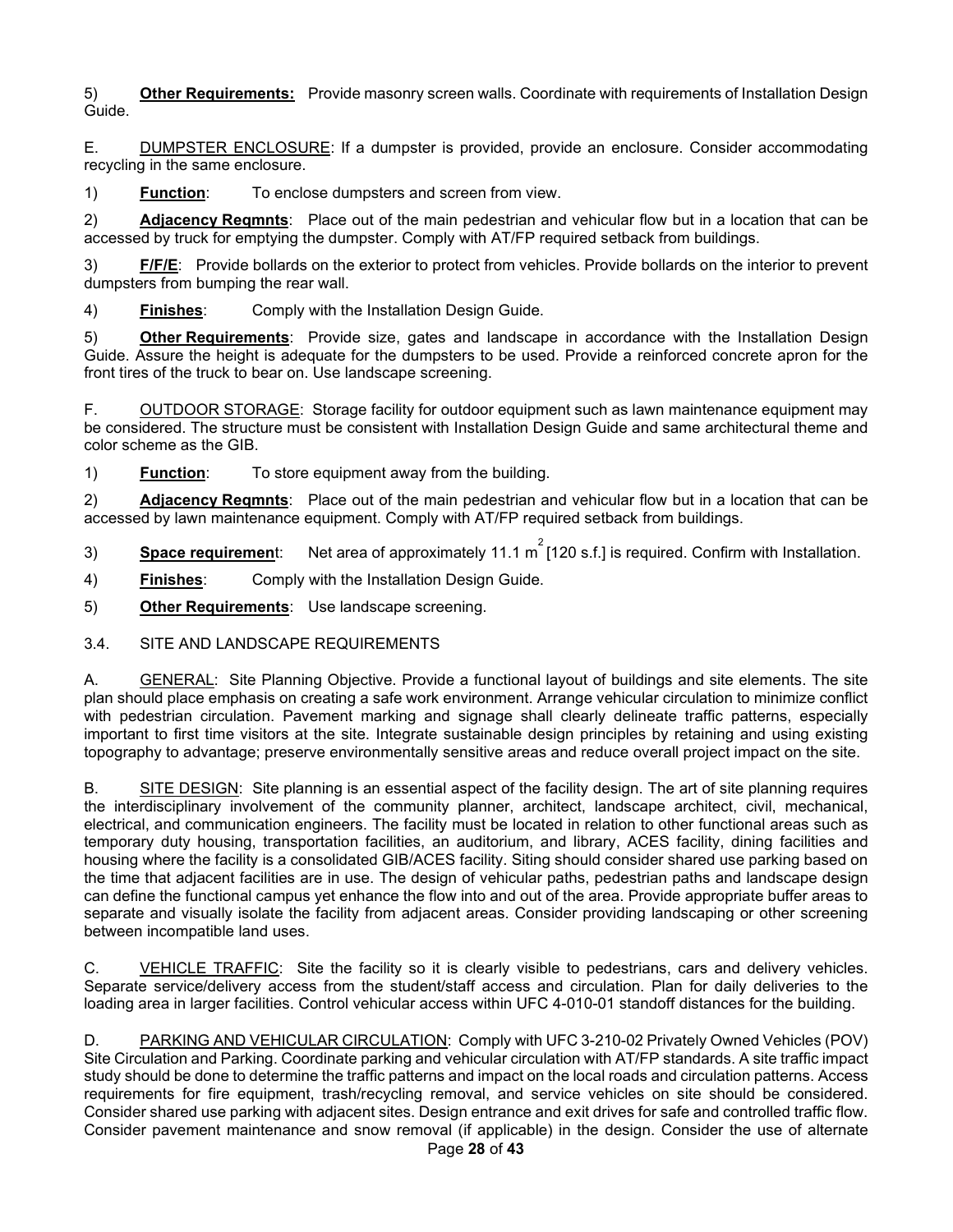materials such as turf pavers for service vehicle access to mechanical rooms. Provide concrete paved parking for motorcycles. Pavement for organizational vehicle parking should be designed for the heaviest vehicle at the installation. Provide handicap-parking areas when required.

E. WALKWAYS: Connect the building to public walkway system and to parking with pedestrian walkways. Primary building entrances shall be at least 2438 mm [8 ft] wide. The minimum width of a sidewalk shall be 1524 mm [5 ft]. Place handicapped curb cuts in convenient locations while not creating obstacles for walkers. Depress curbs for handicapped access where possible instead of creating ramps. Consider brick or concrete pavers or patterned concrete to identify significant entrances. Provide well-lighted walkways since the facility is often used in the evening (especially if it is to be used as an ACES).

F. OUTDOOR FURNISHINGS: Provide outdoor furnishings including trash and recycling receptacles, seating, bicycle racks, lighting standards, bollards in coordination with the Installation Design Guide. Where the climate is acceptable, provide outdoor break areas with tables, seating and shading devices.

G. SIGNAGE: Plan site identification signage in coordination with site approach, landscape, and lighting. Comply with the Installation Design Guide and the Army Installation Design Standards. Provide traffic control signage as well as "No Parking" signs at service drives. Provide informational signs to direct students to appropriate entries.

H. SITE LIGHTING: Site lighting is an integral part of the design. Comply with the requirements of the Installation Design Guide. Provide lighting to ensure safe movement through outdoor areas. Consider the color rendition of outdoor lighting. Use bollards or variations in lighting to articulate entrances and public areas. Design lighting levels in accordance with the *Illuminating Engineering Society (IES) Lighting Handbook* illumination levels. Use photocells, motion detectors and timers to control lighting and conserve energy.

I. LANDSCAPING/HARDSCAPING: Coordinate the landscape design with AT/FP and Installation requirements. Preserve natural landscape features including existing topography, trees, and vegetation. Provide windbreaks and shading where appropriate. Consider earth berms to screen parking and roadways. Where berms or swales are used use gradual slopes no greater than 1:5 to allow use of mowing equipment. Screen service area and outdoor equipment. Shade parking areas to reduce heat developed by exposed pavement. Landscaping shall be in accordance with requirements of the Installation. Where appropriate, provide a variety of plants with seasonal change, color, texture, fragrance, and interpretive value. Always use local, durable, native species to help ensure survivability. The use of native plants will also minimize the requirement for chemical pesticides, herbicides and watering. Choose plant materials on the basis of plant hardiness, climate, soil conditions, low maintenance, and quality. Selected plant materials shall be easily maintained and tolerant of the specific site conditions. Incorporate sustainable design principles into the selection of plants. Planting or seeding shall occur only during periods when beneficial results can be obtained. Plant varieties shall be nursery grown or plantation grown stock. They shall be grown under climatic conditions similar to those in the locality of the project. Plants shall be furnished that have heavy, well developed, and balanced top with vigorous well developed root system, and shall be furnished in containers.

J. CAPILLARY WATER BARRIER: A capillary water barrier is required for all interior slabs on grade, including storage, loading dock, mechanical and electrical spaces.

K. TERMITE TREATMENT: Preventive methods for subterranean termites shall be applied in accordance with local regulations.

L. RADON TESTING: Test shall be performed for potential radon exposure to occupants in accordance with UFC 3-490-04A. Provide Radon protection in accordance with applicable requirements.

## 3.5. ARCHITECTURAL REQUIREMENTS

A. GOALS AND OBJECTIVES: Overall architectural goals for the facility are to provide a functional, visually appealing facility that is a source of pride for facility users, and the installation, instilling attitudes of a high level of achievement and environmental awareness. Provide coherent, architecturally compatible design consistent with the Installation's architectural theme. Design buildings to enhance the visual environment of the installation.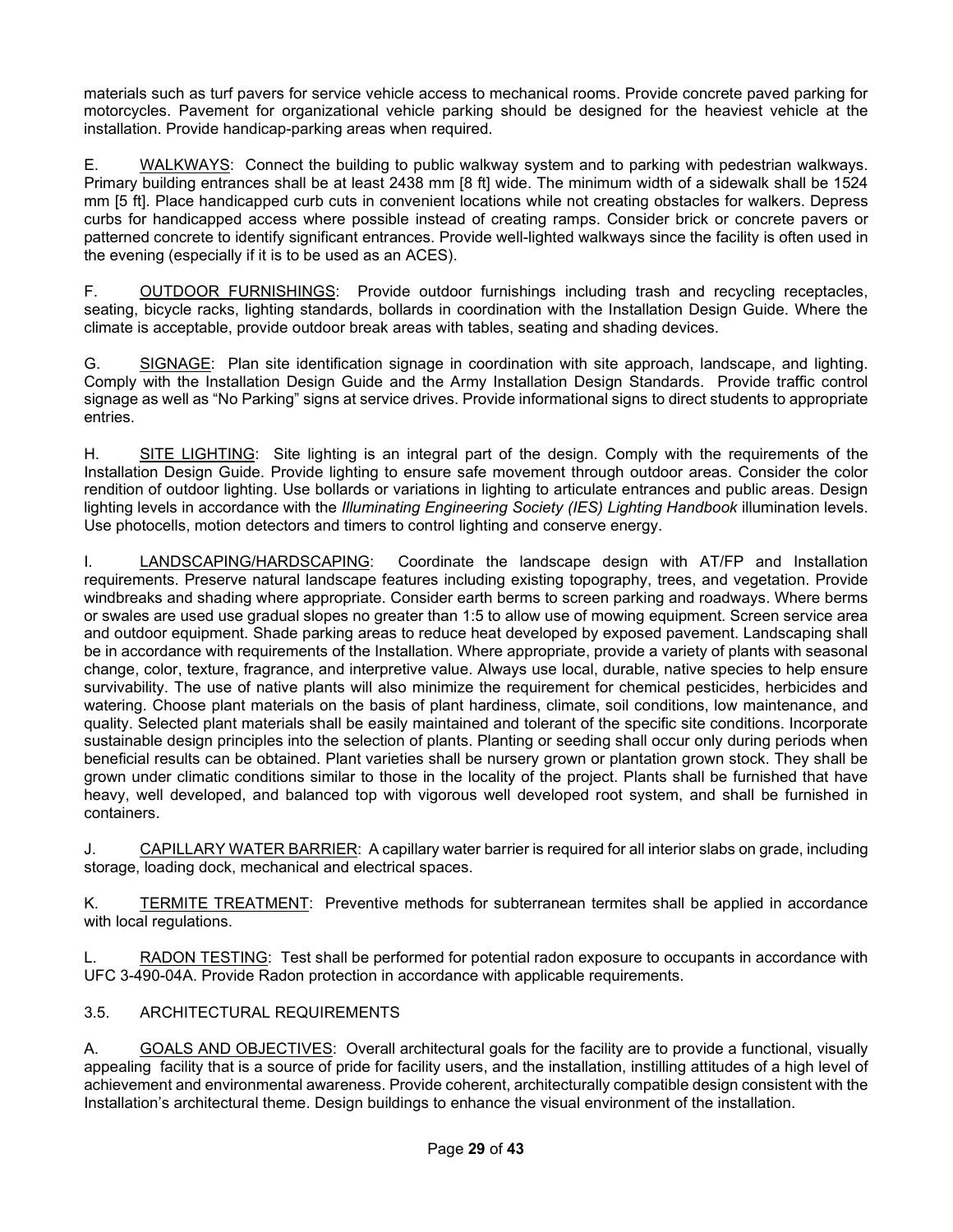1) Exterior materials, roof forms, and detailing shall comply with the Installation Design Guide to the extent permissible by MILCON Business Process (formerly MILCON Transformation), and shall be compatible with the immediate local context. Configure building massing and use exterior elements such as entry focal points and material detailing to provide human scale, especially at public areas. Use durable, low-maintenance materials and furnishings that can be easily maintained and replaced. Materials, such as flooring, storefront, hardware, etc., shall be exceptionally durable for high use

2) Arrange spaces in an efficient, functional manner with simple circulation schemes that allow easy way finding within buildings. Vestibules, corridors, stairs, elevators and common spaces shall be linked in obvious ways to make circulation convenient and clear.

3) Provide flexibility to interior functional layouts where functional changes are normal operation and to allow maximum flexibility for potential future modifications. Changes may routinely take place in courses being taught, the materials required by the course, teaching techniques, and student load.

4) Use interior surfaces that are light in color; avoid trendy or bright color schemes. Use materials in circulation areas that will control and reduce noise. Interior design shall consider creation of spaces, circulation, and functional use as well as materials and colors that complement the instructional and learning experience. Multipurpose use should be considered in design of floor loads, ceiling heights and floor systems. Maximize use of day lighting and operable windows.

5) Provisions for and location of adequate storage space is important, as is the capability of adapting environmental services for changing requirements.

6) Low and mid-rise facilities shall not rely on elevators as the primary source of circulation. Stairs shall be located for convenience as well as life safety. Building entrances for the public shall be identifiable and sheltered from harsh weather.. Entrances shall be accessible to handicapped. Entrances should offer a transparency for recognizing activity in the building. Service entrances shall be screened. Consider alarming egress doors that are not desirable for building access; this will improve security and deter theft

B. BUILDING ELEMENTS: Systems and materials shall meet the requirements of the criteria. The criterion includes a range of specificity: some material requirements are specific (no option); other material requirements allow a range of options. The criteria requirements establish a minimum quality level. Consider efficient yet durable building systems that compliment flexibility; for example, Interior load bearing partitions often deter future re-design for changing needs:

#### C. WALLS

1) **Non-combustible construction** is preferable, even where combustible materials are allowed by code. A better level of materials is required for GIBs to reinforce the desired level of professionalism and achievement the Army is pursuing in the education of the military force. Painted gypsum board or plaster shall be the standard, although designs should consider using reconfigurable partitions for future room change requirements. Moveable partitions should also be considered to allow similar room types to be expanded on occasion. When reconfigurable or moveable partitions are used, other requirements such as acoustic ratings and equipment locations must be considered. Metal studs for interior partitions shall not be lighter than 20ga. Use chair rails in small rooms with moveable furniture.

2) **Room Dividers**. Where multiple classrooms are located adjacent to one another, moveable partitions (panel type) shall be used in at least one location to allow classrooms to be opened into a larger instruction space. Consider the stacking requirement for the partition. See acoustic requirements in paragraph 3-5.6.22.

#### D. FLOORS:

1) A capillary water barrier is required for all interior slabs on grade, including storage, loading dock, mechanical and electrical spaces.

2) Consider the requirements for durability in areas that will receive more traffic and areas that have high abuse. Porcelain tile is identified for traffic areas but other durable products such as terrazzo may be considered. Consider using a water proofing membrane and mortar bed for thick setting materials. Coordinate Installation requirements that may require recessed structure. Carpet is not to be used in high traffic areas such as stairs, corridors, and typical classrooms. Where carpet is used consider carpet tile in a multi-color pattern. In Communication and NOC Rooms provide non-static flooring. Carpet static control shall be provided to permanently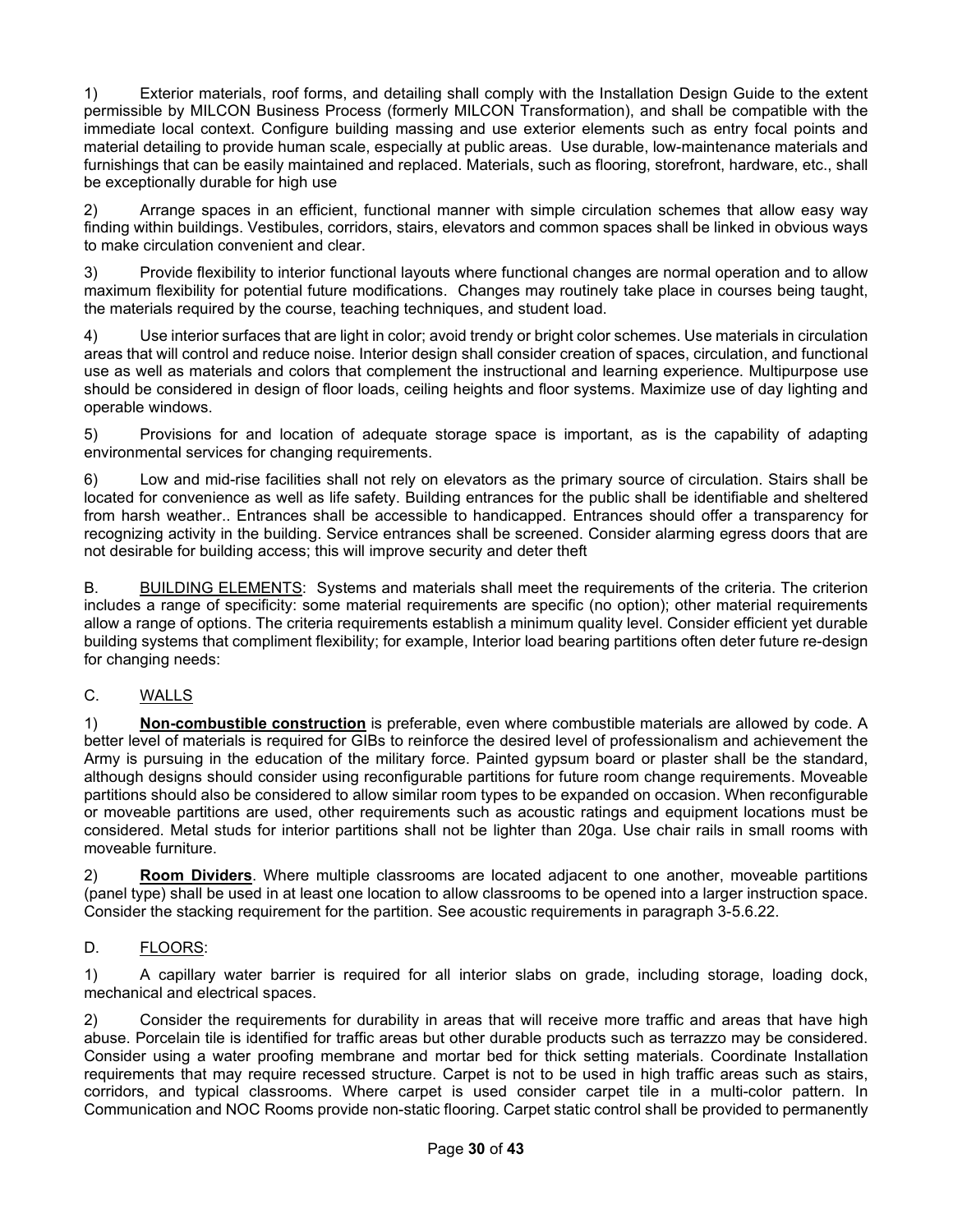control static buildup to less than 3.5 kv when tested at 20% relative humidity and 70 degrees F in accordance with AATCC 134.

3) **Raised Access Floors**. Raised access floor has sometimes been found to meet life cycle requirements allowing for quick reconfiguration of electrical and communication systems to serve the changing needs for technology through less disruption to the permanently fixed floors and walls. Projects in the planning phase shall consider programming raised access floor (or some flexible system of providing power and data) throughout the education, communication and electrical areas of the building or in individual areas. Raised floor is not necessary for mechanical, administrative, service and support areas. When considering access flooring in optional areas, designers shall perform an economic analysis relative to anticipated use. Other alternatives should also be considered such as wall or floor raceways, recessed duct banks, and redundant floor or wall receptacles. "Tombstone" type floor receptacles are not acceptable.

4) Laminate or tile floor finish is desirable in high traffic areas. Where a plenum is used below the floor for mechanical requirements, additional space and fire stopping is required. Low profile 102 – 127 mm [4" – 5"] access flooring may be used in areas with minor cable requirements. Level 3 Digital Classrooms typically requires access floor and the low profile floor system (6 inches) has been successful.

## E. OPENINGS:

1) **Windows**. Windows in classrooms should be placed high on the wall for small classes in order to preserve more useable wall space for projection screens and white boards. All exterior windows in occupied spaces shall have blinds to control sunlight. Windows in this facility type must satisfy the requirements of UFC 4010-01 Design: Minimum Antiterrorism Standards for Buildings.

2) **Interior Doors and Frames**. Provide hollow metal frames and solid core wood doors generally. Hollow metal doors are acceptable at service areas. Where equipment will be moved in and out often such as transient classrooms, consider double doors. Doors at classrooms, counselors, and conference rooms shall have a small glazed vision.

3) **Door Finish Hardwar**e. Locks shall be series 1000 mortised locks. Classrooms shall be locked and opened by the Building Manager's office when needed for classes. Integrate with the Installation locking system where possible. Use programmable electronic card access locks  $\stackrel{1}{\ldots}$ 

#### F. CEILINGS:

1) **Ceilings and Ceiling Heights**. Ceilings are identified in the finish schedule generically. Where acoustic tile is used, gypsum board or plaster may be incorporated to add interest such as bulkheads, soffits or other patterns. In acoustically rated spaces the wall/partition shall penetrate the ceiling. The acoustic rating shall include the entire envelope, therefore requiring partitions to extend to the structure above or treatment of the ceiling to prevent sound from transmitting over the partition.

2) Refer to the Finish Schedule for minimum ceiling heights. Any room with a ceiling mounted projector must have a ceiling at least 2.7 m [9 ft] high. Larger Classrooms, and classrooms with tiered seating, requires 3658 mm [12'] high ceilings. This is sometimes impossible in renovation projects. In difficult situations, if a 3048 mm [10'] foot ceiling cannot be provided for these classrooms, than alternative spaces should be investigated. Classrooms and conference rooms with forty (40) or more people should have at least 3048 mm [10'] ceilings. Classrooms and conference rooms with sixty (60) or more people should have at least 3353 [11'] ceilings.

## G. ACOUSTICAL REQUIREMENTS:

1) **Design**. Designers and planners must consider environmental as well as functional noise when locating and designing instruction facilities. Where possible avoid background noise from traffic, airfields, outdoor activities and mechanical equipment. Work within the building to acoustically separate classrooms from student gathering areas, mechanical equipment, restrooms, etc. Extend acoustically rated partitions to the horizontal acoustic element such as the roof deck or floor slab above (acoustic ceilings do not effectively stop sound transmission over partitions). Use acoustic doors in sound rated partitions. Consider acoustic windows in exterior walls. Separate and seal penetrations in rated partitions. Locate mechanical equipment in less sensitive areas such as over corridors. Use low noise ballasts in light fixtures. Realize the use of operable partitions increases noise levels.

2) **Reverberation**. Effective learning requires students be able to hear. The Signal Noise Ratio (SNR) and Reverberation Time are key factors for intelligible hearing. A successful SNR is 15 decibels (dB) or more. For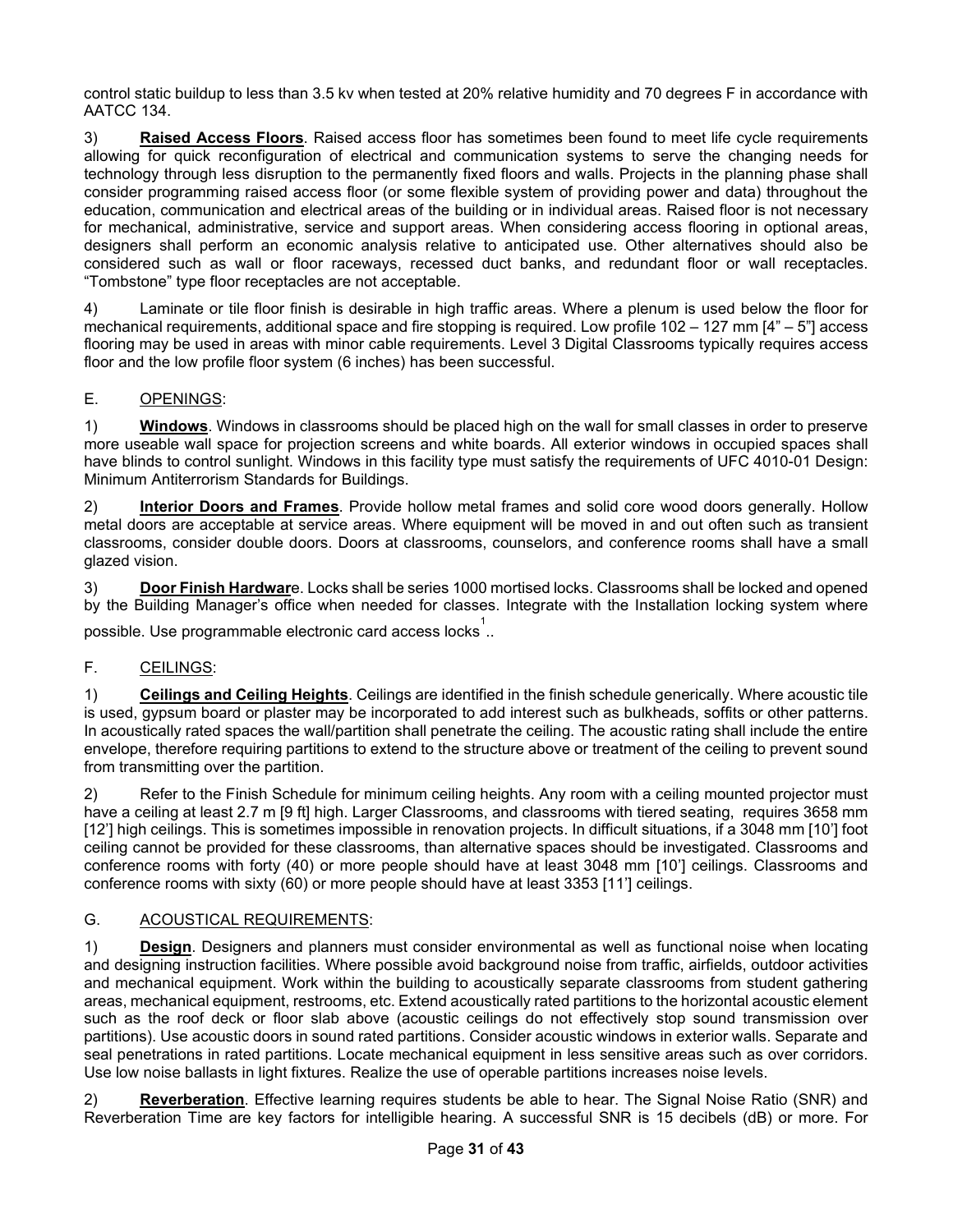instance, an instructor's voice should be approximately 50 decibels average weighted (dBA) at the rear of the classroom. To achieve a SNR 15 the ambient noise in the room cannot be greater than 35 dBA. Likewise the reverberation time or length of time it takes a sound to decay should not exceed 0.6 – 0.7 seconds to avoid buildup of noise and degradation of speech.

### 3) **Space Requirements**.

a) Classrooms and large meeting spaces (which we will define as 15 students or more) with a volume less than 283 cubic meters [10,000 cubic feet] should have background noise levels of 35dBA or less and a reverberation time of no more than 0.6 seconds.

b) Classroom and large meeting spaces with a volume between 283 cubic meters [10,000 cubic feet] and 566 cubic meters [20,000 cubic feet] should have background noise levels of 35dBA or less and a reverberation time of no more than 0.7 seconds.

c) Classrooms and large meeting spaces with a volume of 566 cubic meters [20,000 cubic feet] or more should have background noise levels of 40dBA. An acoustic designer should determine the reverberation time in compliance with ANSI S12.60.

4) **STC/IIC/NRC**. To achieve these sound levels and reverberation limits walls/partitions, floors, and ceilings must have certain Sound Transmission Class (STC), Impact Insulation Class (IIC) and Noise Reduction Coefficient (NRC) ratings. The STC rating is a measure of the isolation provided between adjacent surfaces for noises in the range of common speech. The IIC rating is similar but measures the isolation of impact noise between a space and the space below it. The higher the STC or IIC number the greater the isolation. The NRC is a measure of a materials ability to absorb the sound within a space when the sound waves hit it. The NRC is described in hundredths using a decimal point such as .65 NRC.

a) This standard will use the following minimum wall STC ratings for classrooms and meeting spaces for 15 or more students-

- (1) STC-45 adjacent to circulation spaces, offices, and conference rooms.
- (2) STC-50 adjacent to other classrooms/meeting spaces or outdoors.
- (3) STC-53 adjacent to restrooms.
- (4) STC-60 adjacent to mechanical room and student gathering areas.
- (5) STC-47 for moveable partitions.
- b) This standard will require STC-30 or higher ratings for classrooms/meeting space doors.

c) This standard will use an IIC of 50 (recommended) and 45 (minimum) for spaces above classrooms/meeting spaces in new construction.

d) Classrooms/meeting spaces should have a ceiling with a NRC of 0.70 or higher

#### H. MISCELLANEOUS BUILDING ELEMENTS:

1) **Elevators**. Consider service use of the elevators when making material selections. The elevator shall have the same level of design as other portions of the building in terms of quality of materials. Stainless steel doors and entrances are preferred. Carpeted floors are acceptable in low service use elevators since it is easily replaced.

2) **Signage**. Comply with applicable Accessibility Standards. Provide interior signage that conforms to UFC 3-120-01 Air Force Sign Standards (applies to Army projects) for all rooms. Coordinate all signage requirements, including message content, room numbering, and placement with User and COR. Provide interior room identification signage. Provide gloss or matte finish plaques with slots in base laminate for insertion of changeable message strips. Auditoriums and conference room signage shall have an "In Use" feature. Provide a building directory at the public entrance. In large complex facilities provide a graphic directory indicating orientation of the building from the location the directory is placed.

#### 3.5.1. FINISHES AND INTERIOR SPECIALITIES

A. **GENERAL:** Provide durable and appropriately professional finishes typical of a corporate educational training center. Provide finish color and pattern selections that help hide soiling. Examples of soiling include, but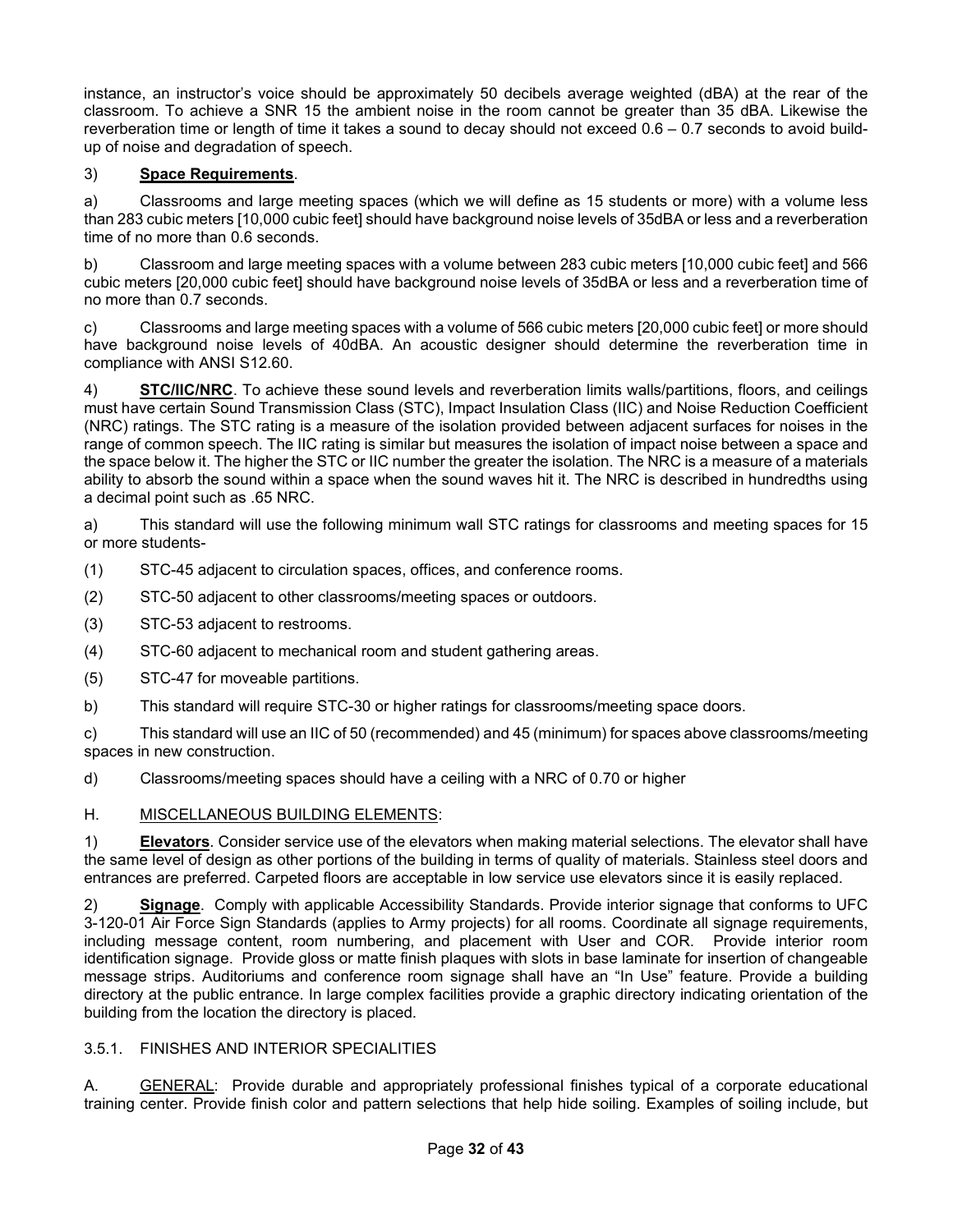are not limited to: - boot marks and tracked in dirt on floors - marks and fingerprints on doors and door frames, systems furniture panels, overheads and tack boards, etc

B. FINISHES: A finish schedule is provided to establish minimum levels of acceptance. The designer in conjunction with the Installation should determine the requirements for the specific project in compliance with Army Standards. Ceiling heights are minimum recommended. See room descriptions for higher ceilings in large spaces. It is understood some renovation projects may not be able to achieve the higher ceiling heights.

| <b>Space Name</b>            | <b>Floor</b>      | <b>Base</b> | <b>Walls</b> | <b>Ceiling</b> | <b>Clg Hgt Min</b> |
|------------------------------|-------------------|-------------|--------------|----------------|--------------------|
| <b>EDUCATION SPACES</b>      |                   |             |              |                |                    |
|                              |                   |             |              |                |                    |
| Multi-Purpose Classroom      | Vinyl Tile        | Resilient   | Paint,-      | Susp Acou      | 3048 mm[9/10 ft]   |
| Seminar-Model Classroom      | Vinyl Tile        | Resilient   | Paint-       | Susp Acou      | 2743 mm[9 ft]      |
| <b>CTC</b>                   | Vinyl Tile        | Resilient   | Paint        | Susp Acou      | 2743 mm[9 ft]      |
| Video-Tele-Training          | Carpet            | Resilient   | Paint        | Susp Acou      | 2743 mm[9 ft]      |
|                              |                   |             |              |                |                    |
| <b>DTAC</b>                  | Carpet            | Resilient   | Paint        | Susp Acou      | 2743 mm[9 ft]      |
| <b>Resource Center</b>       | Vinyl Tile        | Resilient   | Paint        | Susp Acou      | 2743 mm[9 ft]      |
| <b>ADMINISTRATION SPACES</b> |                   |             |              |                |                    |
| Information/Reception        | Tile              | Resilient   | Paint        | Susp Acou      | 3048 mm[10 ft]     |
| Instructors-Offices          | Carpet            | Resilient   | Paint        | Susp Acou      | 2743 mm[9 ft]      |
| Director's-Office            | Carpet            | Resilient   | Paint        | Susp Acou      | 2743 mm[9 ft]      |
| <b>Administration Office</b> | Carpet            | Resilient   | Paint        | Susp Acou      | 2743 mm[9 ft]      |
| <b>Building-Manager</b>      | Carpet            | Resilient   | Paint        | Susp Acou      | 2743 mm[9 ft]      |
| Conference Room              | Carpet            | Resilient   | Paint/pan    | Susp Acou      | 2743 mm[9 ft]      |
| <b>NOC</b>                   | Vinyl Tile        | Resilient   | Paint        | Susp Acou      | 2743 mm[9 ft]      |
| <b>Computer Maintenance</b>  | <b>Vinyl Tile</b> | Resilient   | Paint        | Susp Acou      | 2743 mm[9 ft]      |
| <b>Loading Dock</b>          | Concrete          | NA          | E-Wall       | Plaster        | 3048 mm[10 ft]     |
| <b>Transient Storage</b>     | Concrete          | Resilient   | Paint        | Open Struct    | 3048 mm[10 ft]     |
| <b>Record Storage</b>        | Vinyl Tile        | Resilient   | Paint        | Susp Acou      | 2743 mm[9 ft]      |
| Copy Room                    | Vinyl Tile        | Resilient   | Paint        | Susp Acou      | 2743 mm[9 ft]      |
| <b>Supply Storage</b>        | Vinyl Tile        | Resilient   | Paint        | Paint Gyp      | 2743 mm[9 ft]      |

SPECIAL FUNCTIONAL USE AREAS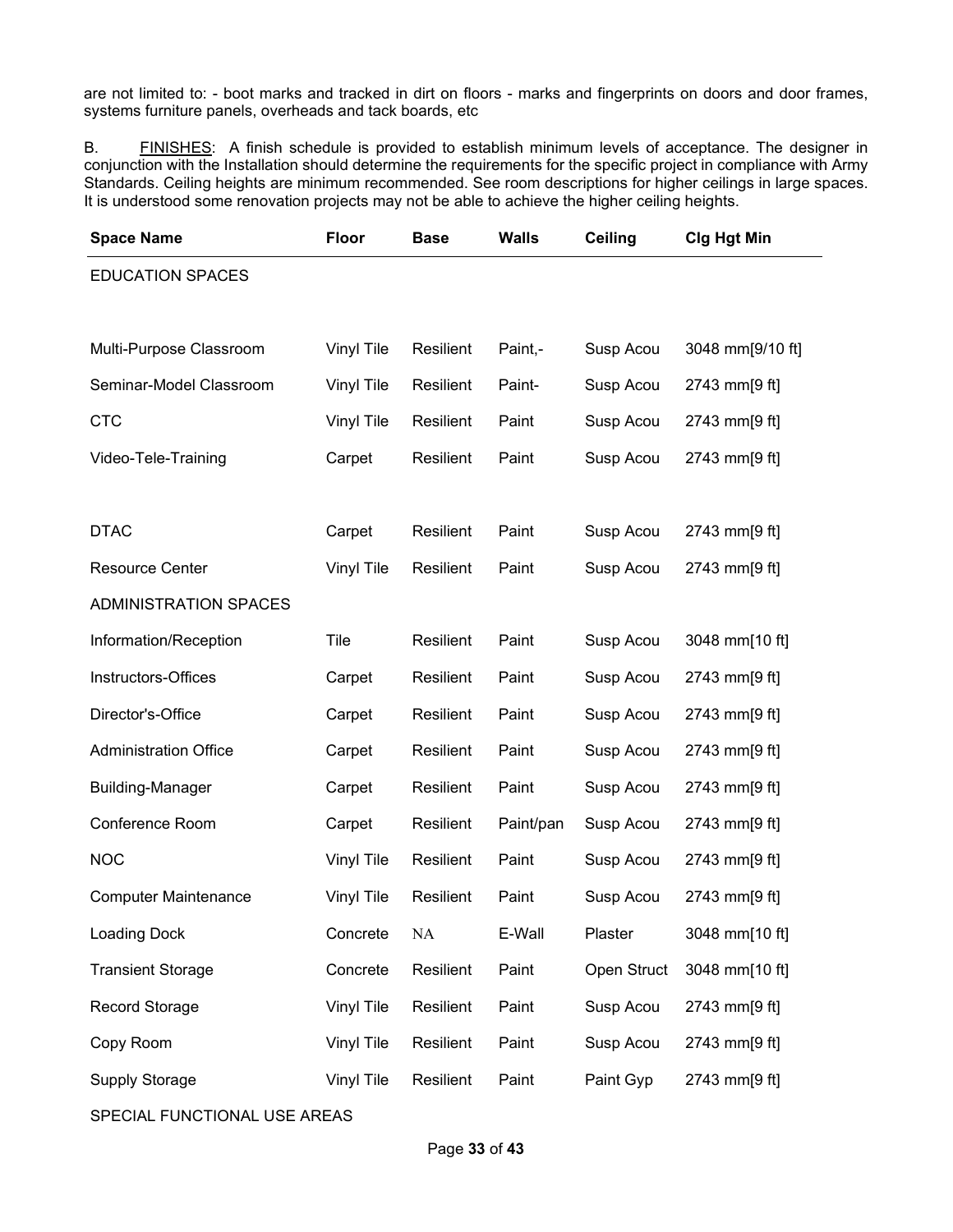| <b>Small Arms Training</b>   | Vinyl Tile | Resilient           | Paint    | Susp Acou  | 3048 mm[10 ft]   |
|------------------------------|------------|---------------------|----------|------------|------------------|
| Arms Vault                   | Concrete   | Resilient           | Paint    | Concrete   | 2438 mm[8 ft]    |
| <b>Fixed Seat Auditorium</b> | Vinyl Tile | Resilient           | Paint    | Susp Acou  | Varies           |
| Multipurpose Auditorium      | Vinyl Tile | Resilient           | Paint    | Susp Acou  | 3048 mm[10 ft]   |
| <aces></aces>                |            |                     |          |            |                  |
| College Office               | Carpet     | Resilient           | Paint    | Susp Acou  | 2743 mm[9 ft]    |
| Counselors                   | Carpet     | Resilient           | Paint    | Susp Acou  | 2743 mm[9 ft]    |
| <b>Testing Rooms</b>         | Vinyl Tile | Resilient           | Paint    | Susp Acou  | 2743 mm[9 ft]    |
| <b>Testing Control Room</b>  | Carpet     | Resilient           | Paint    | Susp Acou  | 2743 mm[9 ft]    |
| <b>Testing-Administrator</b> | Carpet     | Resilient           | Paint    | Susp Acou  | 2743 mm[9 ft]    |
|                              |            |                     |          |            |                  |
| <b>Broadcast Studio</b>      | Carpet     | Resilient           | Paint    | Susp Acou  | 3048 mm[10 ft]   |
| AIB Module                   | Varies     | Resilient           | Paint    | Susp Acou  | Varies           |
| <b>SUPPORT SPACE</b>         |            |                     |          |            |                  |
| Vestibule                    | Tile       | Tile                | Paint    | Susp Acou  | 2743 mm [9 ft]   |
| <b>Student Break/Vending</b> | Tile       | Tile - $\mathbf{v}$ | Paint    | Susp Acou  | 2743 mm [9 ft]   |
| Staff Break Area             | Tile       | Tile                | Paint    | Susp Acou  | 2743 mm [9 ft]   |
| Restrooms                    | Ceramic    | Ceramic             | Paint    | Susp Acou  | 2438 mm [8 ft]   |
| Janitor Closet               | Ceramic    | Ceramic             | Paint    | Paint Gyp  | 2438 mm [8 ft]   |
| Mechanical-Room              | Concrete   | NA                  | Paint    | Open Struc | <b>NA</b>        |
| <b>Electrical Room</b>       | Concrete   | NA                  | Paint    | Open Struc | <b>NA</b>        |
| Comm Room                    | Vinyl Tile | Resilient           | Paint    | Susp Acou  | 2743 mm [9 ft]   |
| Corridors                    | Tile       | Tile                | Paint    | Susp Acou  | 2743 mm [9 ft]   |
| Lobby Stair-                 | Tile       | Tile                | Paint    | Susp Acou  | 2743 mm [9 ft]   |
| <b>Stairs</b>                | Vinyl Tile | Resilient           | Paint    | Susp Acou  | 2438 mm [8 ft]   |
| Elevator                     | Carpet     | Laminate            | Laminate | Metal      | 2235 mm [7ft 4"] |
| <b>General Storage</b>       | Vinyl Tile | Resilient           | Paint    | Susp Acou  | 2743 mm [9 ft]   |
| <b>Lactation Room</b>        | Carpet     | Resilient           | Paint    | Susp Acou  | 2743 mm [8 ft]   |

Page **34** of **43**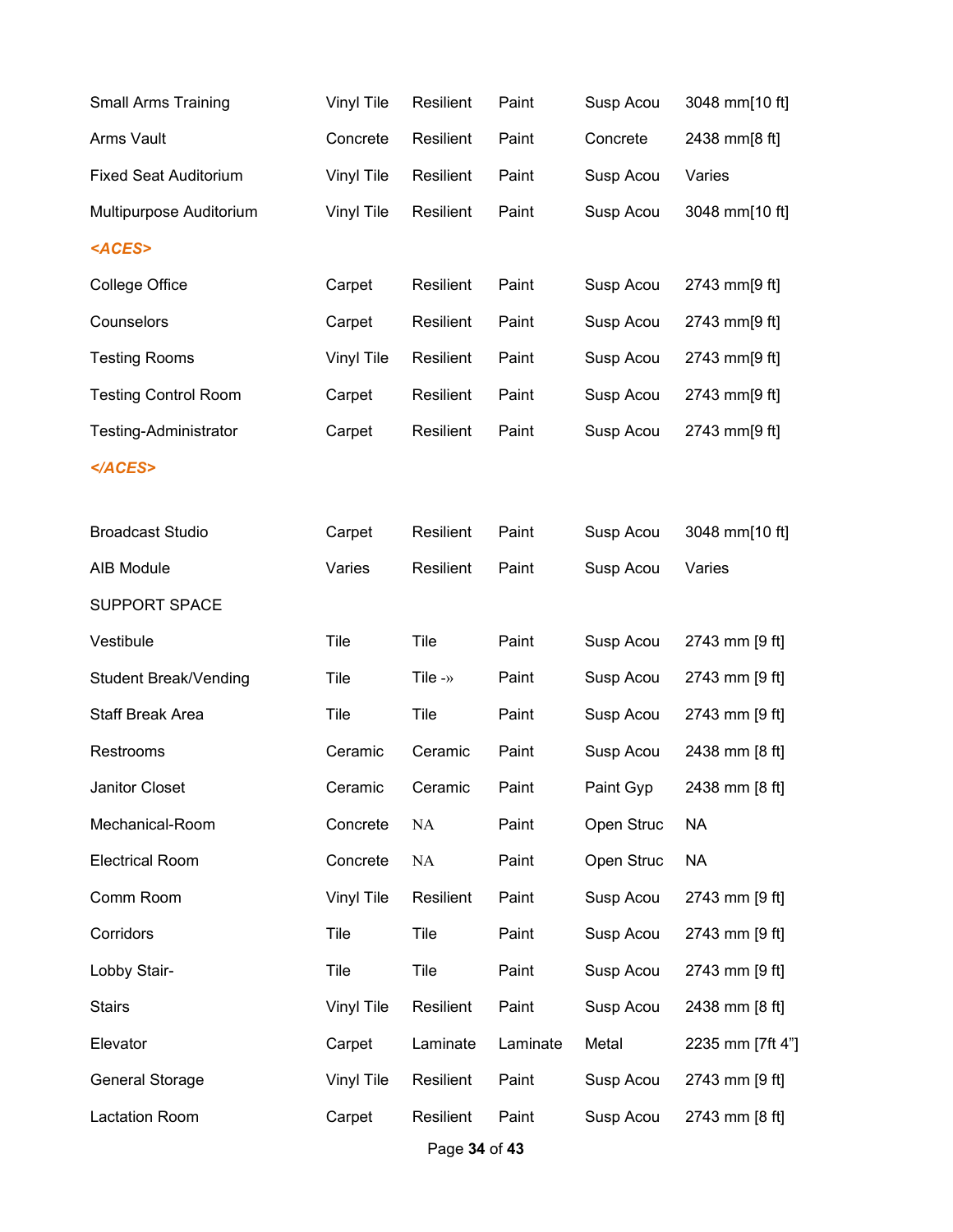Abbreviations:

Ceramic Ceramic Tile

Concrete Sealed Concrete

E Wall Exterior Wall Construction

Lamin Laminate Panels

NA Not Applicable

Susp Acou Suspended Acoustic Tile

Paint Gyp Painted gypsum bd

Pan Acoustical wall panels

Conc Concrete

Tile Large Porcelain or Ceramic Tile

C. INTERIOR SPECIALTIES: Refer to other portions of the RFP.

3.6. STRUCTURAL REQUIREMENTS

A. STRUCTURAL LOADS (including dead, live, hydrodynamic, earth, vehicular, snow, wind, seismic loads and AT/FP) and design shall be in accordance with UFC 1-200-01 Design: General Building Requirements and all codes referenced therein. Verify code required loadings for raised access flooring

3.7. SEE PARAGRAPH 6.7 THERMAL PERFORMANCE

3.8. PLUMBING REQUIREMENTS: REFER TO PARAGRAPH 3.11

3.9. COMMUNICATIONS AND SECURITY SYSTEMS

A. GENERAL: Refer to other portions of the RFP for additional requirements.

B. TELECOMMUNICATION SYSTEMS: Information systems will consist of a complete end-to-end voice, data, and telemetry cable based functional design accomplished IAW the US Army Installation Information Infrastructure Architecture (I3A) Technical Criteria. Information system equipment provided to satisfy the service requirements of this design will meet the technical specifications and planning guidance found in ANSI/TIA/EIA-568-B and 569A, as appropriate. Functional requirements will be developed and implemented based upon the I3A criteria to satisfy both the near-term as well as the growth potential of this US Army facility. The I3A standard dual jack voice/data outlet will be used throughout this facility with the following exceptions: wall telephone outlets will be single jack configuration, classroom computer jacks will be data only (dual jacks) to serve the computers planned for each classroom; however, the classroom instructor's administrative telephone outlet will be a standard dual-jack voice/data outlet. System provisions will be compliant with the requirements of the Americans with Disabilities Act (ADA), as directed for the facility.

C. VOICE SYSTEMS: The telephone/voice system provided in this project will meet all US Army I3A objectives using standard state-of-the-art equipment and installation practices. The telephone/voice system provided with this facility will receive dial tone from a US government controlled telephone switching system. Special requirements for telephone circuits receiving dial tone from other sources, i.e., pay-telephone, etc., will be coordinated with installation's local commercial provider -- see NEC for contact information. The telecommunications cross-connect scheme for this project will utilize a combination of 110punch down blocks and category rated patch panels as shown in the I3A Criteria; this is not a "small facility" for cross-connect purposes. Coordinate minimum essential service requirements with the NEC; use these requirements in conjunction with the I3A Criteria to develop the design based upon planned functional usage of the various spaces. Plan for wall telephone outlets to satisfy an intelligent design based upon safety, courtesy, and convenience: as a minimum, wall telephone outlets will be provided in all equipment rooms (electrical room, HVAC room, telecommunications room, CATV/CCTV/surveillance room, etc.); in all "break" areas and at all entry areas; and along corridors and hallways using a density of four wall telephones per 10,000 square feet of gross building space.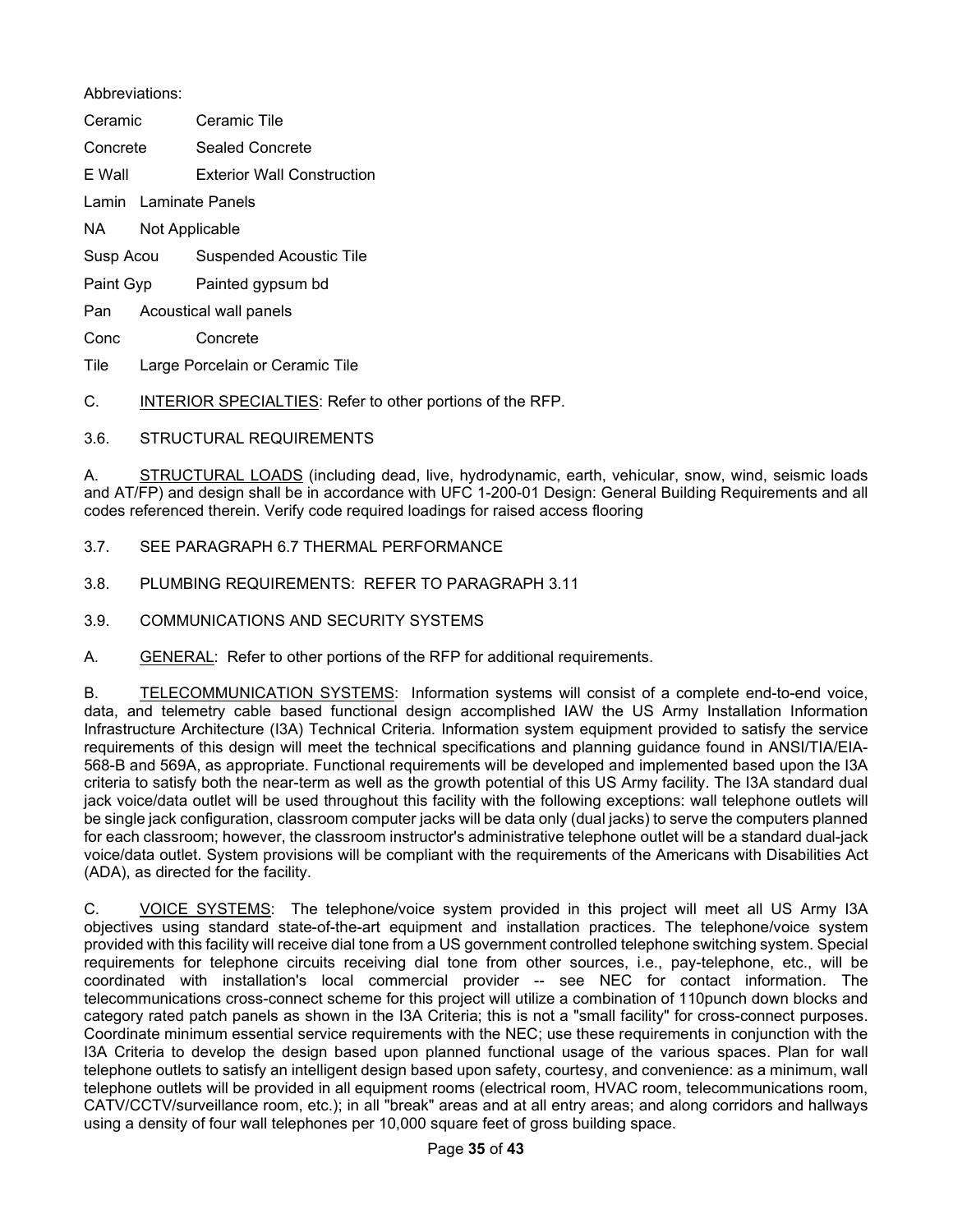D. DATA SYSTEMS: Data jacks will be terminated on patch panels located on racks in the telecommunications rooms(s). Classroom data jacks will be terminated on patch panels located in classroom equipment rack. Each classroom area, i.e., including those established by folding partitions, will have its own equipment. The classroom data network will be contained in a communication closet within the classroom, with its own data switch (provided by TRADOC). Each classroom will be provisioned with twelve strands of fiber optic cable (six single mode and six multimode) to the nearest serving Network Operations Center in the building. Coordinate with the NEC for special data requirements. Provide a dedicated 20 amp circuit for each classroom communication closet.

1) **Wireless Technology**. The use of wireless technology for data transfer must be in accordance with Army Regulation 25-1 Army Information Management found at http://www.army.mil/usapa/epubs/25\_Series\_Collection\_1.html as well as the latest memorandum and letters regarding this quickly evolving issue.

E. INFORMATION SYSTEM EQUIPMENT: All equipment provided for the GIB will meet the functional standards found in the I3A criteria. The building's interior copper cabling will be TIA/EIA 568A Category 6. Installation will be in accordance with (IAW) applicable UFGSs.

F. MASS NOTIFICATION SYSTEMS: Provide a mass notification system conforming to UFC 4-010-01 and UFC 4-021-01 for the purpose of providing real-time announcements in the immediate vicinity of the building during emergency situations. Coordinate specific system requirements with the User and Installation.

G. OUTSIDE CABLE PLAN INFRASTRUCTURE: Extend the information system infrastructure from the nearest existing information system node having sufficient capacity to satisfy the facilities requirements -- coordinate with the NEC on this location. New underground conduits will be multiple concrete encased 100-mm [4-inch] PVC ducts (or equivalent) and will be sized, designed and installed in the underground manhole and duct system IAW the installation's current approved I3A Plan to ensure maximum flexibility for future growth. Place outside plant information systems cabling, both copper cable(s) and fiber optic cable(s), from the servicing nodes into the new facility; extend and terminate the OSP information system cabling on the building's entrance facility per applicable fire and safety code.

H. PREMISES DISTRUBUTION SYSTEM (PDS) INFRASTRUCTURE: Design the PDS in accordance with (IAW) the I3A Technical Criteria to develop the functional information system features required along with the preferred technical implementation. Ensure that all PDS cable distribution and telecommunications requirements comply with the I3A (for design and allocations) and with the latest versions of TIA/EIA 568A (for technical implementation).

Follow requirements of ANSI/TIA/EIA-569-A for telecommunications paths and equipment room spaces. Provide dedicated PDS raceway space and equipment room space for the purpose of future fiber optic cable installation to each outlet location initially served only by copper cable(s). Provide space for future data and communication cabling. Provide I3A standard dual-jack voice/data outlets throughout core areas, the supply/administration areas, and the classroom's instructor's podiums/desk; use I3A functional area outlet-densities to determine the outlet quantities. Provide data outlets for all planned computer equipped classroom desktops; voice outlets are not appropriate for classroom desktops. Use of multiple-jack outlets to serve classroom desktop locations, (i.e., up to four RJ-45 jacks) is typical. Terminate classroom data outlets on patch panel(s) mounted in a classroom-based cabinet. This cabinet will also contain any LAN networking equipment needed within the classroom. Provide fiber optic cable from this rack (six single mode and six multimode) to the nearest building telecommunications closet.

CABLES AND JACKS: Provide in accordance with the I3A Criteria using the latest technical standards in TIA/EIA-568-B. Connect all information system (voice/data) outlets from the equipment room's equipment rack with two 4-pair, Category 6, unshielded twisted pair (UTP) solid copper station cable terminated on 8-position IDC type connectors and extended to the servicing equipment room's equipment rack. Connect all single 8-position type walls, special purpose, and pay telephone outlets with one 4-pair, Category 6, unshielded twisted pair (UTP) solid copper station cable terminated on 8-position IDC type connectors and extended to the servicing equipment room's equipment rack. For specialized circuits, such as pay phones, coordinate with the local telephone company for electrical requirements and Americans with Disabilities Act (ADA) design features. When systems furniture is installed as part of the construction contract, insure that systems furniture specifications include ANSI/TIA/EIA-568- B and ANSI/TIA/EIA-569-A cabling and raceway standards. Use a combination of multimode and single mode fiber optic cable (12 strands of each) for backbone data service, unless expanding an existing site where other backbone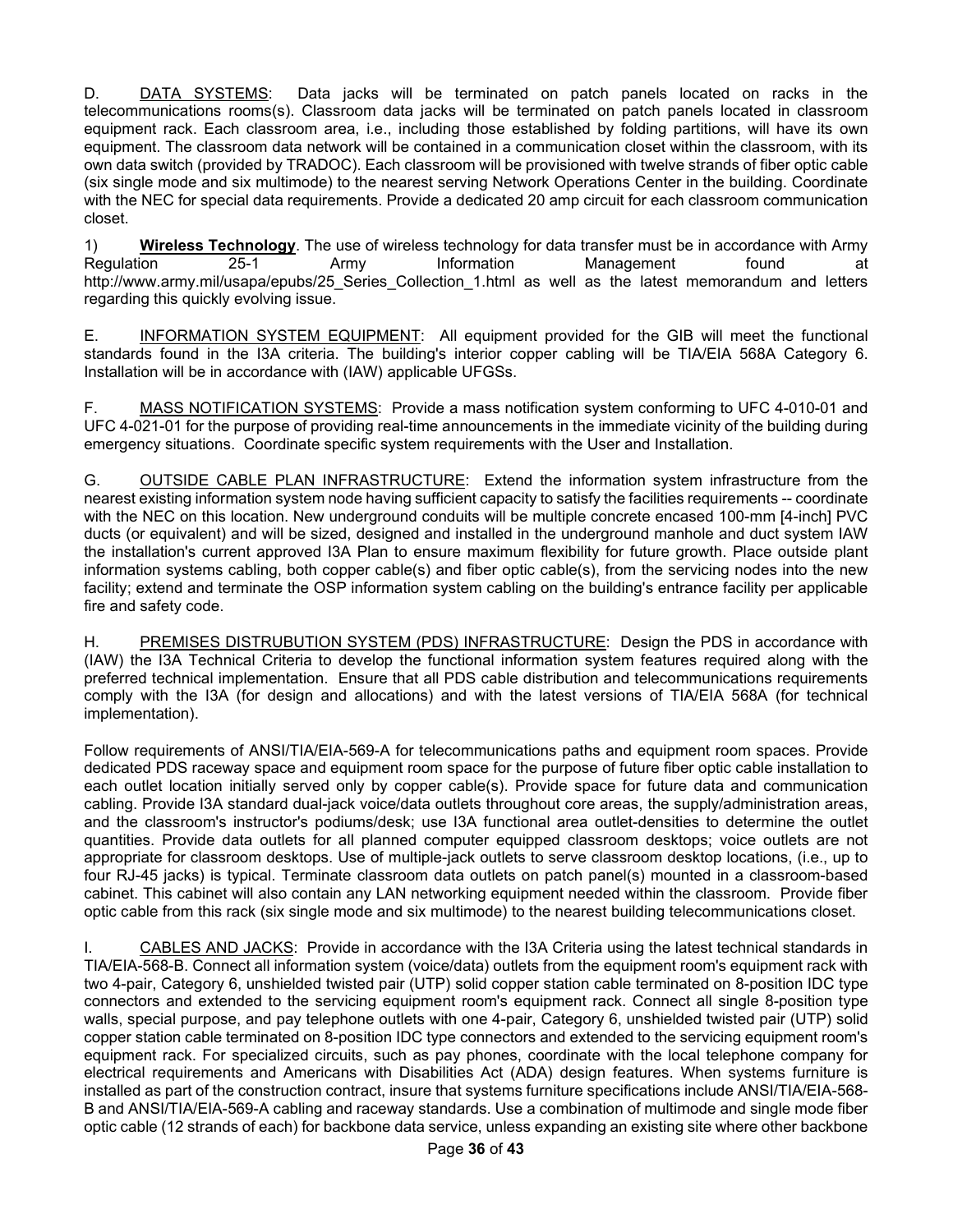cable types are required or requested by user. Refer to the "Installation Information Infrastructure Architecture (I3A) Technical Criteria".

J. PAGING SYSTEMS: A paging system will be provided for the entire building with the microphone located in the Building Manager's Office. Provide a system that allows paging individually or grouped in classrooms, administration and public areas. Outdoor spaces such as break areas shall be on the public area system.

K. CATHODIC PROTECTION: Cathodic Protection (CP) is mandatory on buried ferrous metallic structures. Design of cathodic protection systems shall be in accordance with UFC-3570-02N.

L. ELECTRONIC SECURITY SYSTEM (ESS): Coordinate the requirement for any security system including provisions for the CCTV system with the User and the Installation local security authority. Design of security systems shall also be coordinated with the Mandatory Center of Expertise (MCX) Electronic Security Center, US Army Installation Support Center, Huntsville, Alabama.

M. CCTV: For large facilities, an alarm and CCTV system shall be provided. Alarm monitoring will be performed in the Building Manager's Office at a console where the public cannot view the alarm and CCTV monitors. Every exterior door shall have at a door position switch. CCTV camera shall be installed in corridors, public spaces, and the loading dock. Facilities shall have their alarms reported to the Installation security office.

N. CLOCK SYSTEMS: Clocks shall be provided in classrooms and public spaces. When requested by the Activity, this requirement may be met by providing an integrated clock system that provides adjustment of all clocks from one central point.

O. MASS NOTIFICATION SYSTEM: Provide a mass notification system conforming to UFC 4-010-01 and UFC 4-021-01 for the purpose of providing real-time announcements in the immediate vicinity of the building during emergency situations. Coordinate specific system requirements with the User and Installation.

3.10. ELECTRICAL REQUIREMENTS

A. GENERAL: The electrical design for all facilities shall be in accordance with the current editions of the National Electrical Code and the National Electrical Safety Code, and any other applicable criteria. Lighting design shall conform to the Illuminating Engineers Society of North America (IESNA) Lighting Handbook and recommended practices.

1) **Facility Energy Conservation Requirements**. The entire facility design, including interior and exterior lighting and power systems shall be in compliance with UFC 1-200-02 *High Performance and Sustainable Building Requirements*

2) **Design Calculations**. Provide analysis throughout the design to document selection of equipment and wiring in accordance with applicable criteria. Calculations as a minimum shall include load analysis, voltage drop, fault, device coordination, interior and exterior lighting.

3) **Space Requirements**. Provide electrical space for all electrical equipment. Space shall provide clearances and working areas as required by the National Electrical Code. Coordinate location to consider factors such as aesthetics, ease of maintenance, proximity to loads being served, and accessibility.

4) **Materials and Equipment**. All materials and equipment shall be the standard catalogued products of manufacturers regularly engaged in the production of such equipment and material, and shall be the manufacturer's latest design. All equipment and material shall conform to the requirements of American National Standards Institute (ANSI), American Society of Testing and Materials (ASTM), National Electrical Manufacturer's Association (NEMA), National Fire Protection Association (NFPA) or other national trade association as applicable. Where standards exist, materials and equipment shall bear the label and be listed by Underwriters Laboratories, Inc. (UL) or other recognized testing organization

B. POWER: Power service to the buildings will be fed underground from the base electrical distribution system via a pad-mounted transformer located near the primary building. Power service to buildings will be fed underground from the transformer to building service entrance equipment located in the electrical equipment room.

1) **Special Power Requirements**. Electrical power outlets for special power shall be coordinated with the requirements in Chapter 2, Space Design Criteria.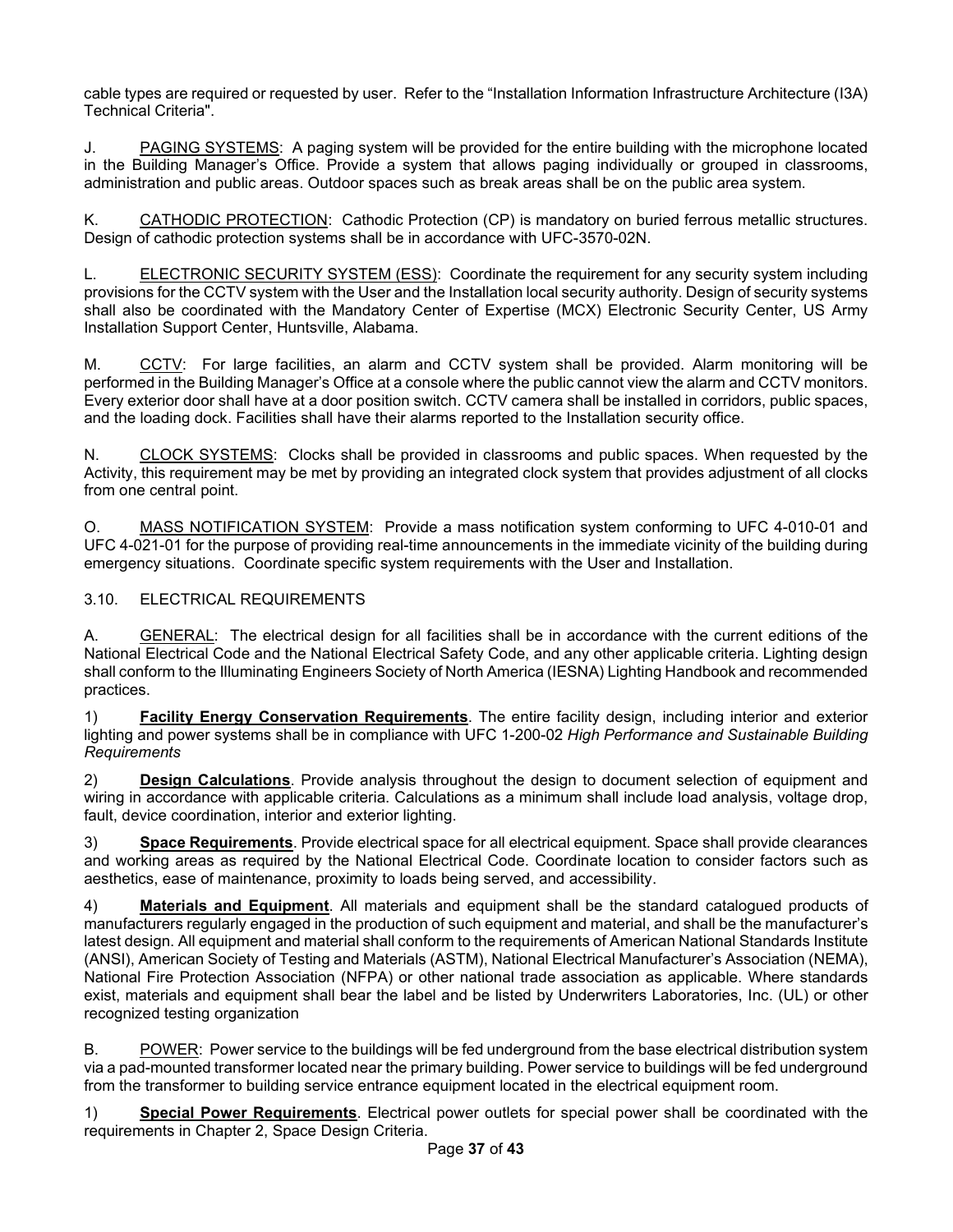2) **Grounding**. Each building will have in addition to the grounding requirements of the National Electrical Code a ground grid or counterpoise around the building perimeter for connection to incoming service, building steel, telephone service, piping, and internal grounding requirements.

3) **Lightning Protection**. Facilities shall be protected from lightning in accordance with the National Electrical Code. Where recommended by the Standard for installation of Lightning Protection Systems, NFPA 780, Annex L, the facility shall be protected by a building lightning protection system.

C. LIGHTING LEVELS, FIXTURES AND CONTROL: Interior and exterior lighting design shall conform to the recommendations of the IESNA Handbook, RP-1-93, Office Lighting and RP-3-00, Guide for Educational Facilities Lighting, UFC 3-530-01 *Interior and Exterior Lighting Systems and Controls* (except for color rendition which should be 5,000K for classrooms spaces) and UFC 1-200-2 *Sustainable and High Performance Building Requirements*. Computer friendly lighting systems such as indirect and parabolic systems shall be used in spaces where Video Display Terminals are used extensively. Provide variable/multilevel switching and/or dimming systems in interior spaces as indicated in Chapter 2, Space Design Criteria. Provide occupancy sensors in spaces where use is intermittent; conference rooms, corridors, restrooms, and storage spaces. Note that UFC 3-530-01 prohibits use of incandescent fixtures except where alternatives are unavailable.

## 3.11. HEATING VENTILATING AND AIR CONDITIONING (HVAC) REQUIREMENTS

A. GENERAL: Design Standards and Codes. The mechanical design for all facilities shall be in accordance with the current versions of Army Design Guides, UFC, International Mechanical codes, and applicable codes and standards. The building including the building envelope, HVAC systems, service water heating, power, and lighting systems shall meet the requirements of UFC 1-200-02 *High Performance and Sustainable Building Requirements*.

1) Design all building systems and elements to meet the minimum requirements of ANSI/ASHRAE/IESNA 90.1. Design the building, including the building envelope, HVAC systems, service water heating, power, and lighting systems to achieve an energy consumption that is at least 40% below the consumption of a baseline building meeting the minimum requirements of ANSI/ASHRAE/IESNA Standards 90.1. Energy calculation methodologies used for this documentation and analysis shall follow the guidelines set forth in Appendix G of ASHRAE 90.1, with the exception that receptacle and process loads may be omitted from the calculation.

The equipment shall be Energy Star or FEMP designated products. The term "Energy Star" means a product that is rated for energy efficiency under an Energy Star program. The term "FEMP designated product" means a product that is designated under the Federal Energy Management Program of the Department of Energy as being among the highest 25 percent equivalent products for energy efficiency. When selecting integral sized electric motors, chose NEMA PREMIUM type motors that conform to NEMA MG 1, minimum Class F insulation system. Motors with efficiencies lower than the NEMA PREMIUM standard may only be used in unique application that require a high constant torque speed ratio (e.g., inverter duty or vector duty type motors that conform to NEMA MG 1, Part 30 or Part 31).

2) Acoustics: Comply with LEED v4 NC acoustical requirements, all ANSI A12.60 (latest edition) recommendations, and the following: Mechanical equipment, systems, and components shall be carefully selected to insure a maximum noise level of 40dBA in all learning, study, and 'quiet' spaces, except that noise levels in corridors and support spaces may not exceed 45 dBA. When full compliance with the prescriptive requirements and recommendations of these requirements cannot be met, than an Acoustic Consultant shall be retained and shall design a system of noise control that meets the acoustical performance requirements. Of special concern in educational facilities is Speech intelligibility/Privacy (open plan spaces), noise transmission (eg through walls and ceilings), vibration (from mechanical equipment), and ambient noise (eg from ductwork).

3) Do not locate Roof-top mechanical units directly over classrooms.

4) To the extent possible, do not locate VAV boxes in classroom ceilings. These are best located in corridor ceilings.

5) **Design Calculations**. Heat loss and heat gain calculations. Heating and cooling loads shall be in accordance with the current edition of the ASHRAE Handbook of Fundamentals, International Mechanical Code and UFC 3-410-01FA – Design: Heating, Ventilating, and Air Conditioning. Computer-generated load calculations shall be provided, and shall include complete input and output summaries. Equipment may be oversized to no more than 115 percent of the computer-generated load. Design shall be based on weather data from UFC 3-400-02, Engineering Weather Data; from ASHRAE Handbook of Fundamentals; or from other recognized and authoritative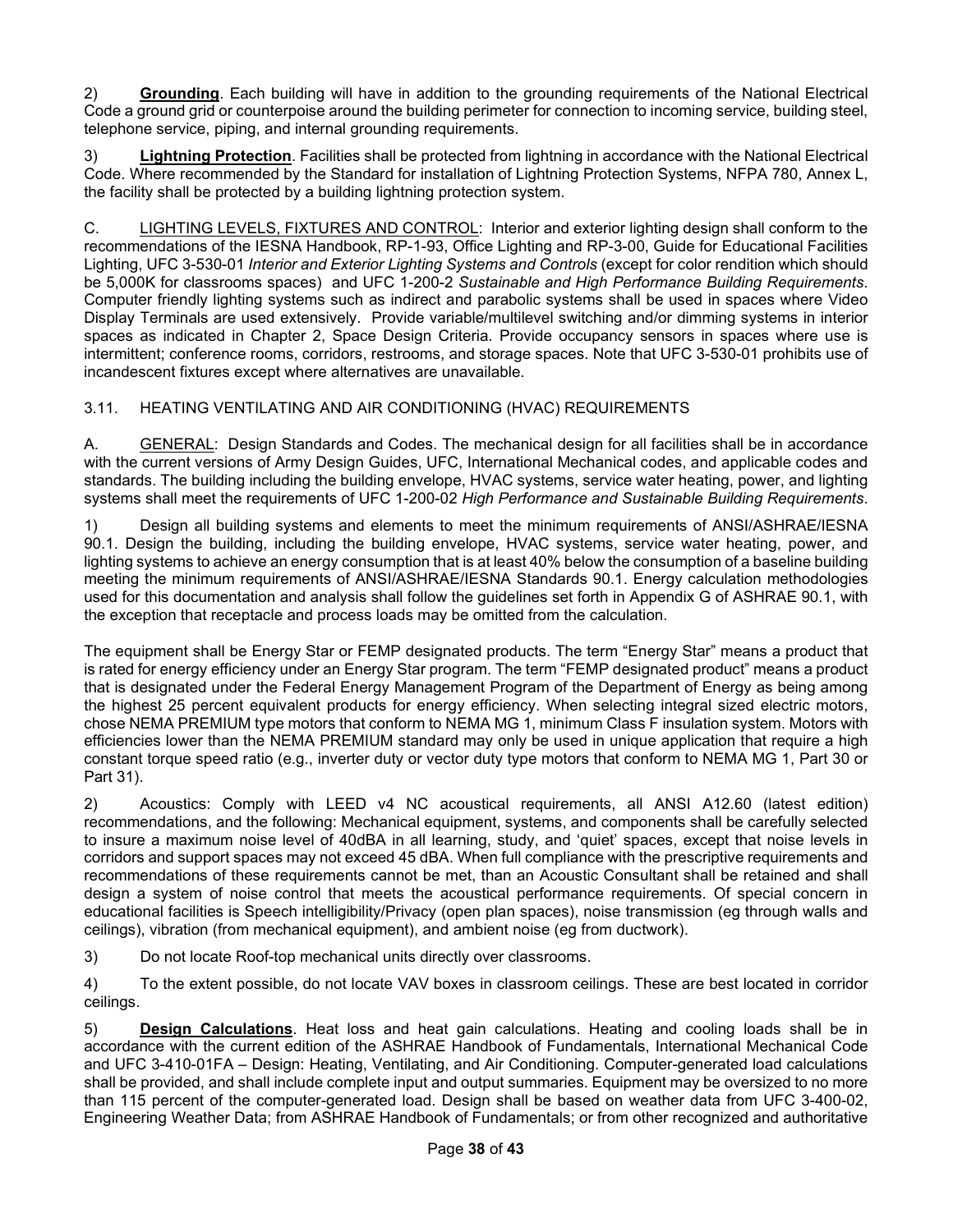sources of weather data. Values for internal cooling loads shall be included in the computerized load calculations in accordance with ASHRAE recommendations. Minimum space heating and ventilation shall be provided in spaces normally unoccupied, such as storage and equipment rooms. Any industrial ventilation requirement, other than that required per human occupant, may be considered process load when selecting supplemental heating equipment for the bay area.

a) **Load Design Criteria**. Internal loads shall be included for each space. Lights shall be included for the actual quantity provided. Any additional equipment furnished or planned under the design shall also be included in the appropriate space.

b) **Ventilation Air Calculations**. Calculations determining minimum outside ventilation air shall be provided for each building space. Ventilation rates shall be in accordance with the current edition of the International Mechanical Code, and the current ASHRAE Standard 62.1. Outside air quantities will be sufficient to meet ventilation requirements and maintain a positive pressure relative to the outdoors.

c) **Exhaust Air Calculations**. Calculations determining minimum exhaust shall be provided for each exhaust system. Exhaust rates shall be in accordance with the current edition of the International Mechanical Code and the current ASHRAE 62.1.

d) **Piping Calculations**. Calculations shall be provided for pressure drop calculations for all piping systems, including head loss calculations for all pumps.

e) **Duct Calculation**s. Calculations shall be provided for sizing all duct systems, including static pressure drop calculations for all fans. Ductwork layout drawings shall also be provided to indicate all fittings and devices to substantiate calculations.

f) **Acoustic Calculation**s. System shall be modelled and simulated across full sound spectrum to ascertain compliance with the acoustic requirements.

## B. HVAC DESIGN CRITERIA:

1) **Mechanical Systems**. Each building core area shall be provided with a central heating and air conditioning system. Systems shall be designed, installed, balanced, and adjusted to distribute heat and cooling in proportion to the calculated load requirements of these spaces. A detailed investigation of the treatment of outdoor ventilation air shall be provided. Classroom spaces, auditoriums, training spaces, conference rooms, and multipurpose spaces are typically occupied by a relatively high number of people. The correspondingly high amount of outdoor air required is often beyond the capability of office or classroom type systems, leading to potential problems with mold, mildew, and high humidity situations. Special problems requiring special solutions occur when the outdoor air is at a high relative humidity condition and/or the spaces are only partially occupied or unoccupied. Systems such as a dedicated VAV outdoor air handling unit and carbon dioxide sensing controls (Demand Ventilation) shall be investigated and considered. Provide means for determining when rooms are partially occupied or unoccupied to modulate outdoor air supply. Each space shall be provided with a separate system with occupancy sensors and/or other override to change status from unoccupied to occupied. The Designer in close coordination with the installation shall determine the allowable system types and fuel options to be used. Also coordinate unit locations with Installation facilities engineering personnel (DPW). Consider systems utilizing energy efficient equipment, providing additional space in the mechanical room, and other features, which contribute to ease of system operation and maintenance. Consider the high people and computer load that may require cooling in some areas while heat is needed in others at the same time.

a) **Air Distribution Systems**. Provide duct systems conforming to the recommendations of the SMACNA Duct Construction Standards including seal class requirements. Fire dampers shall be provided where required by NFPA 90A. Balancing dampers shall be provided at all branch takeoffs and for all supply outlets. Permanent access to dampers shall be provided. Air intakes shall be placed at least 10 feet above ground to meet the requirements of UFC 4-010-01 – DoD Minimum Antiterrorism Standards for Buildings. Intakes shall be covered with screens to prevent insects and foreign objects from entering.

b) **Humid Air Design**. Where applicable, the special criteria for humid areas in UFC 3-410-01FA – Design: Heating, Ventilating, and Air Conditioning shall be used

c) **Building Automation System**. Provide a building Automation System consisting of a building control network, and integrate the building network into the existing base wide EMCS/UMSC (if present).

## C. TEMPERATURE CONTROLS: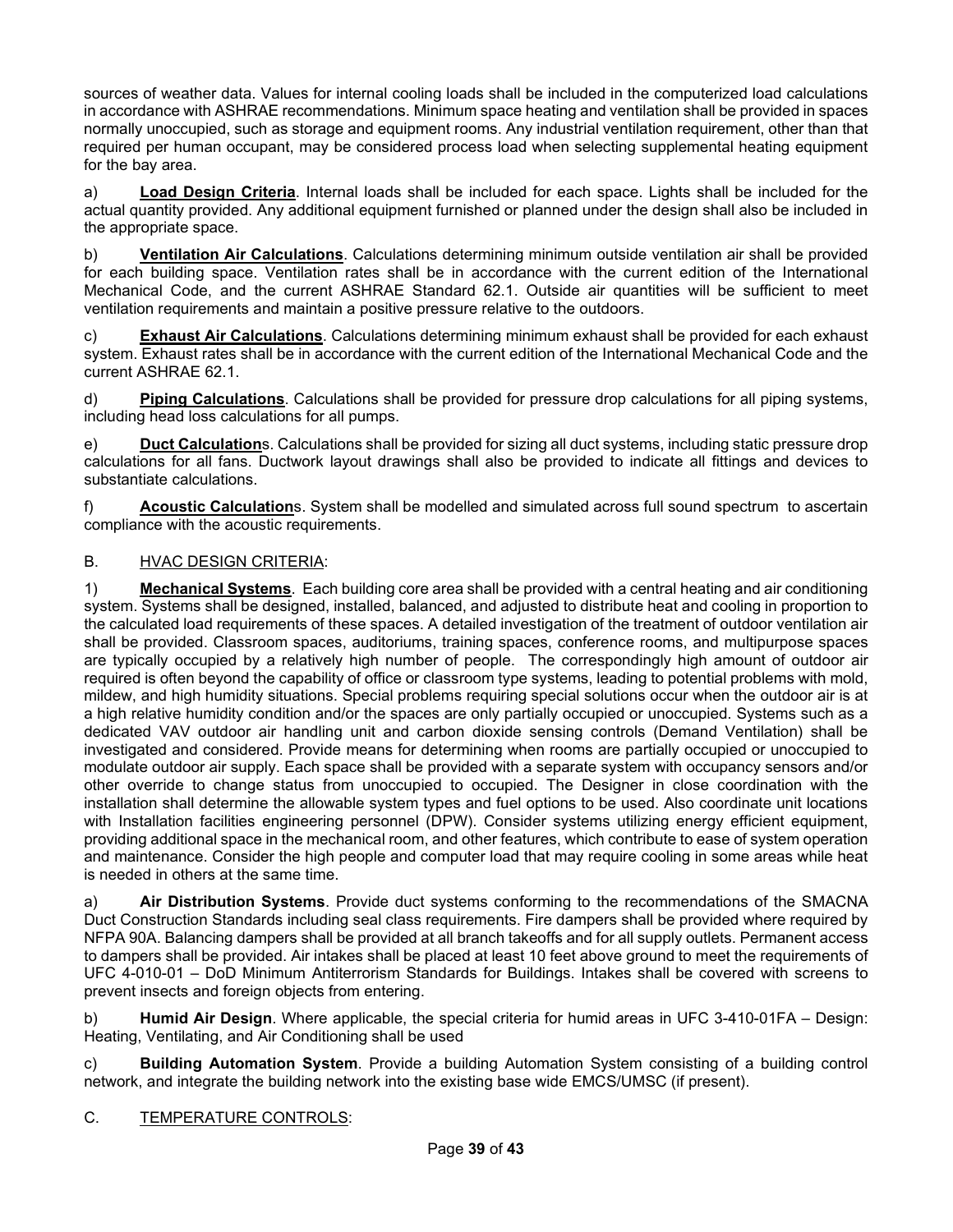1) The building control network shall be a single complete non-proprietary Direct Digital Control (DDC) system for control of the heating, ventilating, and air conditioning (HVAC) systems. The building control network shall be an Open implementation of LonWorks® technologies using ANSI/EIA 709.1B as the only communications protocol and use only LonMark Standard Network Variable Types (SNVTs), as defined in the LonMark® Resource files, for communication between DDC hardware devices to allow multi-vendor interoperability. The building automation system shall be open in that it is designed and installed such that the Government or its agents are able to perform repair, replacement, upgrades, and expansions of the system without further dependence on the original contractor.

2) Perform all necessary actions needed to integrate the building DDC system into the base wide EMCS/UMCS. These actions shall include but are not limited to: configure M&C Software functionality including: graphical pages for System Graphic Displays including overrides, alarm handling, scheduling, trends for critical values needing long-term or permanent monitoring via trends, and demand limiting. Install IP routers or ANSI/CEA-852 routers as needed to connect the building network to the EMCS/UMCS IP network. Routers shall be capable of configuration via DHCP and use of an ANSI/CEA-852 configuration server but shall not reply on these services for configuration. All communication between the EMCS/UMCS and building networks shall be via the ANSI/CEA-709.1B protocol over the IP network in accordance with ANSI/CEA-852.

3) Provide air distribution emergency shutoff switch as required by UFC 4-010-01

# 3.12. SEE PARAGRAPH 6.12 ENERGY CONSERVATION REQUIREMENTS

# 3.13. FIRE PROTECTION REQUIREMENTS

A. GENERAL: The fire protection design for all facilities shall be in accordance with the current versions of the Unified Facilities Criteria 3-600-01 Design: Fire Protection Engineering for Facilities, International Building Code and the National Fire Protection Association (NFPA) standards and codes

### B. FIRE SUPPRESSION SYSTEMS:

1) **Sprinkler System**. Provide a wet and/or dry type sprinkler as required by the project. Design shall be provided by a qualified Fire Protection Engineer as defined in UFC 3-600-01 and shall be in compliance with UFC 3-600-01 and NFPA 13, Standard for the Installation of Sprinkler Systems.

2) **Loading Docks**. Covered loading docks shall be fully sprinkled by a suitable sprinkler system.

3) **Hydrant Flow Data**: A hydrant flow test shall be performed in the early stages of design indicating Date and Location of Test, Static Pressure, Flow, and Residual Pressure. Provide preliminary hydraulic calculations to determine whether there is sufficient water supply and pressure to meet the flow demands of the sprinkler systems within the facility and the fire department hose stream requirements from the fire hydrants.

4) **Fire Pump**. When a pump is required, type of pump shall be in accordance with Unified Facilities Criteria 3-600-01 Design: Fire Protection Engineering for Facilities. Provide electric driven fire pump and controllers in accordance with NFPA 20. .

5) **Fire Extinguishers and Cabinets**. Provide portable fire extinguishers in accordance with NFPA 10. Provide bracket-mounted extinguishers in service areas. Provide semi-recessed aluminum fire extinguisher cabinets with clear view panel in public areas. Provide fire-rated cabinets in fire-rated wall assemblies.

6) **Interior Wall and Ceiling Finishe**s. Wall and ceiling finishes and movable partitions shall conform to the requirements of the IBC and NFPA 101, except as follows:

Interior finish for exits, and exit passageways shall be Class A only. Flame spread (FS) and smoke development (SD) shall be tested in accordance with IBC requirements. Class C materials shall only be permitted in fully sprinklered buildings.

## C. FIRE DETECTION AND ALARM SYSTEMS:

1) **Fire Alarm**. Provide an addressable fire alarm system conforming to requirements of NFPA 72 and NFPA 101. Fire alarm system shall consist of pull stations, audiovisual devices, control/annunciation panel and tamper and/or flow connection/supervision to the sprinkler system. Provide supervision of fire pump where fire pump is provided. Fire alarm system shall tie into the base-wide system in accordance with base requirements. Consult with Fire Department regarding the number of zones they require. Note that at many installations 8 zones are required.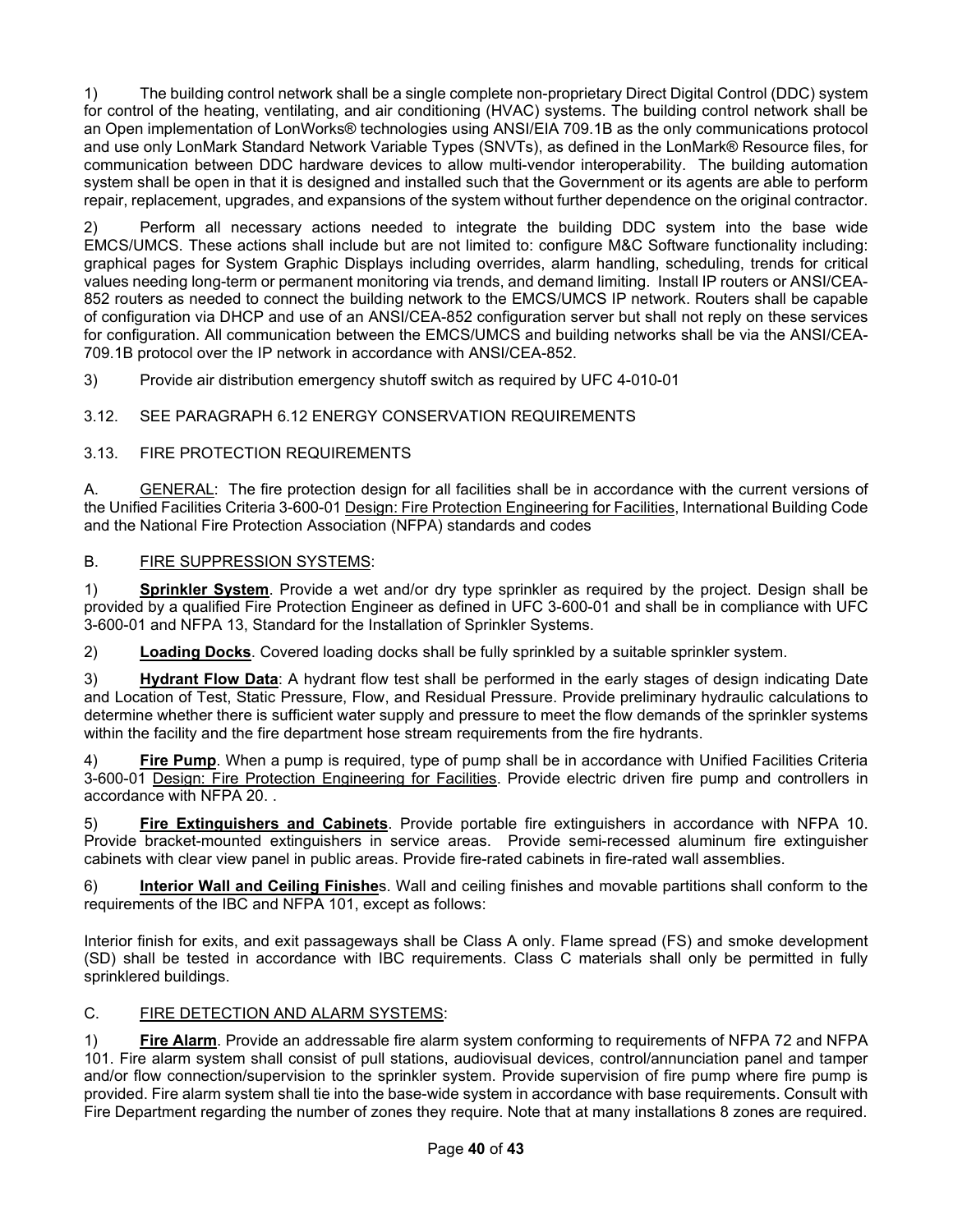- 3.14. SEE PARAGRAPHS 5.12 AND 6.14 SUSTAINABLE DESIGN
- 3.15. SEE PARAGRAPH 6.15 ENVIRONMENTAL
- 3.16. SEE PARAGRAPH 6.16 PERMITS
- 3.17. SEE PARAGRAPH 6.17 DEMOLITION
- 3.18. SEE PARAGRAPH 6.18 ADDITIONAL FACILITIES
- 3.19. EQUIPMENT AND FURNITURE REQUIREMENTS

#### 3.19.1. FURNISHINGS

#### A. GENERAL:

1) Classroom Desk and chairs for students and staff shall be heavy duty, ergonomic designs for high use. The use of keyboard trays will be up to the local school based on their teaching situation (classes that seldom use computers but require maps and books on the desk will prefer keyboard trays). In digital classrooms, key board trays should not be used. Desk that has keyboards on the top should be 686 mm [27"] high for proper typing ergonomics. Consider desk with recessed computer monitors for ACES classrooms where a variety of classes are taught for short durations (looking through the desktop at a monitor for a long period of time is not ergonomic). Student desk shall be modular and have appropriate wire management to allow easy reconfiguration of spaces. Where desktop computers are used, consider flat screen monitors to use less desk space and provide better sight lines to the front of the class.

a) Desks should be steel frame based using at least 18-gauge steel with high-density particleboard or plywood to minimize lifecycle costs. Student desk should be approximately 914 mm [3 feet] wide by 762 mm [30 inches] deep. This may vary based on the subject being taught and the inclusion of applied instruction. Where students work in pairs, a singlewide desk may be required. Where use of equipment or printed maps/drawings is taught, a deeper and occasionally wider desk may be required. In the case of applied instruction such as the operation and repair of radios, special desk are required to support and power equipment. These things should be considered in the planning process.

2) Administrative spaces: Use systems furniture where possible and should include integral cabling and task lighting. Desktops shall have medium to low reflectivity durable surfaces. Conference room tables shall be modular to allow for reconfiguration and removal from the room. Common area furniture such as in Lounges shall be durable, comfortable and reconfigurable. Systems furniture shall incorporate removable panels, hinges, or other means of convenient access to wall electrical outlets and communication jacks.

a) Provide caster chairs with appropriate floor casters

b) Provide Keyboard trays

c) Provide lockable desks and workstations, filing cabinets and storage. Key all locks within a one person office the same; key all one person offices within a building differently. If an office or open office area has more than one workstation, key all the workstations differently, but key all locks within an individual workstation the same

3) Auditorium Seating: Fixed auditorium seating should consider riser mounting to keep the floor open. Consider the need for writing tablets, data and power connections in special situations

4) Classroom Coat Storage: Consider project specific requirements for coat storage. This usually takes place inside of classrooms. Storage in corridors is not acceptable. Typically a wall space of the classroom is devoted to coat hooks within an entrance 'alcove' or recess of the classroom.

#### 3.19.2. EQUIPMENT

A. **GENERAL:** Coordinate User's required equipment needs and provide matrix of responsibilities for all equipment and furniture.

#### B. AUDIO/VISUAL EQUIPMENT: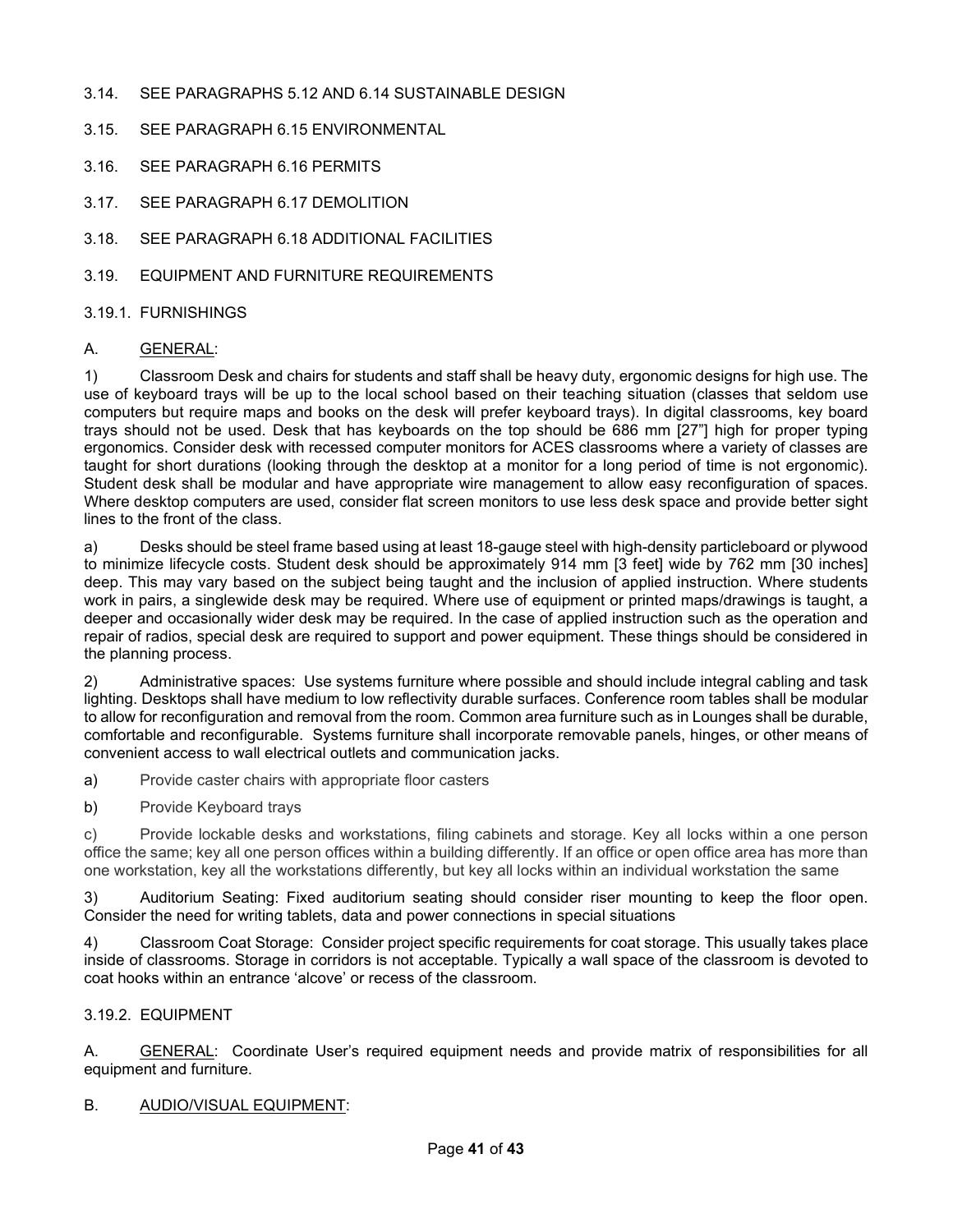1) **Interactive Whiteboard**. Interactive Whiteboards are typically wall mounted in coordination with other equipment in the room. Installation is usually by the Proponent Command (TRADOC, USAR ARMD, etc.),. Therefore designer needs to provide power/data and supporting infrastructure in coordination with Proponent. Early coordination is essential. Small classrooms and meeting rooms often use the white board as a projection surface. The board is used to write and edit notes to work in projected and non-projected modes. The board is able to capture notes and save them to a digital file. The system shall be fully integrated into the classroom with concealed power and data. TRADOC normally determines the size of the boards based on current models and room requirements. Units ordered are typically self-contained with all operating software included with each board. Do not provide wall recesses, since the final board size may change during the design in response to the availability of more desirable larger models.

LCD panels located at lecterns or instructor's workstation and provide the same functions as interactive whiteboards may be used to replace the white boards. This is often done in smaller classrooms where space is more limited. This will allow instructors to work without turning their backs to students or blocking the information.

2) **Whiteboard/Marker board**. Marker board shall have a porcelain enamel writing surface (on a steel backing) and chalk tray. It shall be a factory assembled unit complete in one piece, without joints whenever possible. Marker board shall include a map rail with a tackable insert and shall have map hooks with clips for holding sheets of paper. Dry erase markings shall be removable with a felt eraser or dry cloth without ghosting. Unit shall come complete with accessories. Installations shall determine the size of the boards based on current models and room requirements.

3) **Tack board**. Tack board should have fabric wall covering laminated to cork, insulation board or fiberboard and framed to match other specialties in the space. In offices, tack board and whiteboard may be a combination unit. Installations shall determine the size of the boards based on current models and room requirements.

4) **Projection Screen**. Ceiling mounted motorized projection screen should be motor operated in large rooms, such as auditoriums. Installation is usually by the Proponent Command (TRADOC, USAR ARMD, etc.). Therefore designer needs to provide power/data and supporting infrastructure in coordination with Proponent. Early coordination is essential. Screens are motorized with 3-position control switching to stop or reverse screen at any point. Accommodate recessed ceiling mounted case. Coordinate with TRADOC on exact size. Screens are typically at least 72" high x 84" wide or larger as appropriate for room size. Bottom of screen should be no lower than 36". Proponent will usually provide controls and wiring that integrate with the interactive lectern/instructor's workstation in rooms where they are required.

5) **Projectors and Brackets**. Provide sufficient blocking and structure to accommodate ceiling mounted projectors and bracket supports with concealed power and control wiring. Fixed brackets are typically used. Models are selected based on individual classroom requirements, and early coordination with the proponent is essential in order to define the loading requirements and locations.

6) **Lectern**. Due to its connection to the AV equipment controls, the Interactive Lecterns are often provided by the proponent. These are normally enclosed metal or wood cabinets manufactured specifically as a lectern. They integrate control of room lights, projector, and sound system in large classrooms (50 or more students), large conference rooms (50 or more people), and auditoriums. It also includes a sloped reading surface, reading light, sound system, and wireless microphone, clock with countdown feature, and space/connectivity for a computer. The lectern shall be coordinated with building electrical power and lighting and LAN. Cabling shall be concealed. As indicated in the space narratives, instructor's desk with the same functions should be used for VTT and digital classrooms in lieu of a lectern. Lectern requirements shall be coordinated for each project to address special needs such as rack-mounted computer. Some large auditoriums may require 2 lecterns. All control wiring for classroom A/V equipment is usually provided by proponent.

## C. WINDOW TREATMENTS:

**1) Classrooms:**. Provide commercial grade treatments for all windows. Preferred system is fabric roller shade. Typically a classroom will require shades with no greater than 3 percent openness factor. Shades shall be designed to adequately mitigate glare for both student computers as well as wash-out of the presentation wall/screen.

**2) Non-**Classrooms: Provide window treatment at exterior interior windows where privacy is required, such as an office.